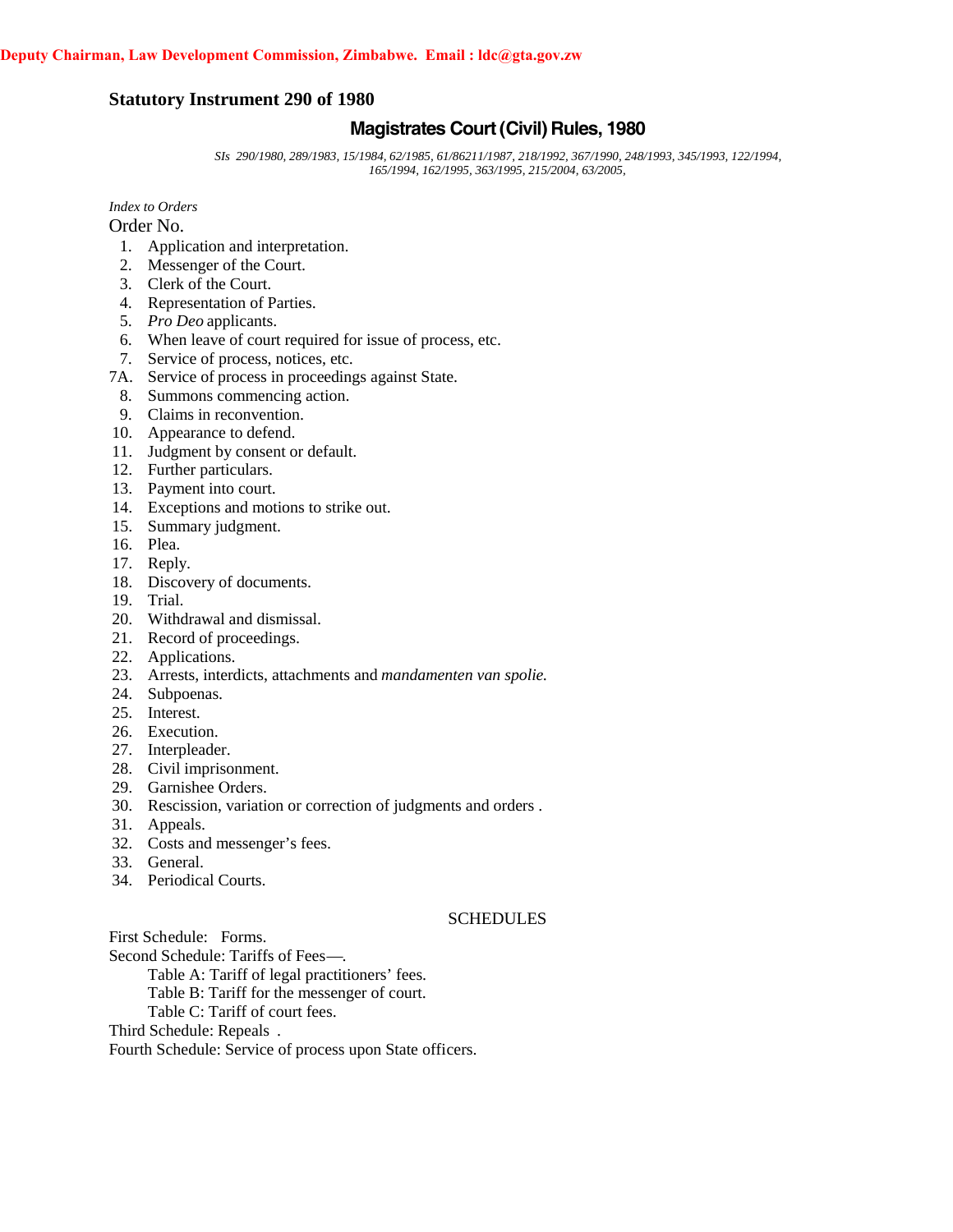### ARRANGEMENT OF RULES

#### ORDER 1

#### APPLICATION AND INTERPRETATION

- 1. Title.
- 2. Application.
- 3. Application of Orders 16 to 19.
- 4. Forms.
- 5. Definitions and reckoning of time and distance.

# ORDER 2

### MESSENGER OF THE COURT

- 1. Service of process through messenger.
- 2. Duty of messenger and police.
- 3. Return of service.

#### ORDER 3

#### CLERK OF THE COURT

- 1. Numbering of case by clerk of court.
- 2. Issue of process and notification of plaintiff by clerk of court.
- 3. Magistrate may perform clerk's functions.
- 4. Magistrate and clerk not to write documents for parties.

### ORDER 4

#### REPRESENTATION OFPARTIES

- 1. Who may represent party.
- 2. Proof of authority to act for party.
- 3. Death or incapacity of party.
- 4. Substitution of executor, etc.

# ORDER 5

#### PRO DEO APPLICANTS

- 1. Application by party to sue as pauper.
- 2. Investigation of application.
- 3. Grant of application.
- 4. Costs.
- 5. Effect of order to proceed in *forma pauperis*.

#### ORDER 6

WHEN LEAVE OF COURT REQUIRED FOR ISSUE OF PROCESS, ETC

1. Application to proceed against President or judges.

# ORDER 7

#### SERVICE OF PROCESS, NOTICES, ETC

- 1. Interpretation.
- 2. Application of Order.
- 3. Who may serve process.
- 4. When process may be served.
- 5. Manner of service of process.
- 6. Service where person to be served prevents service or cannot be found.

*Rule*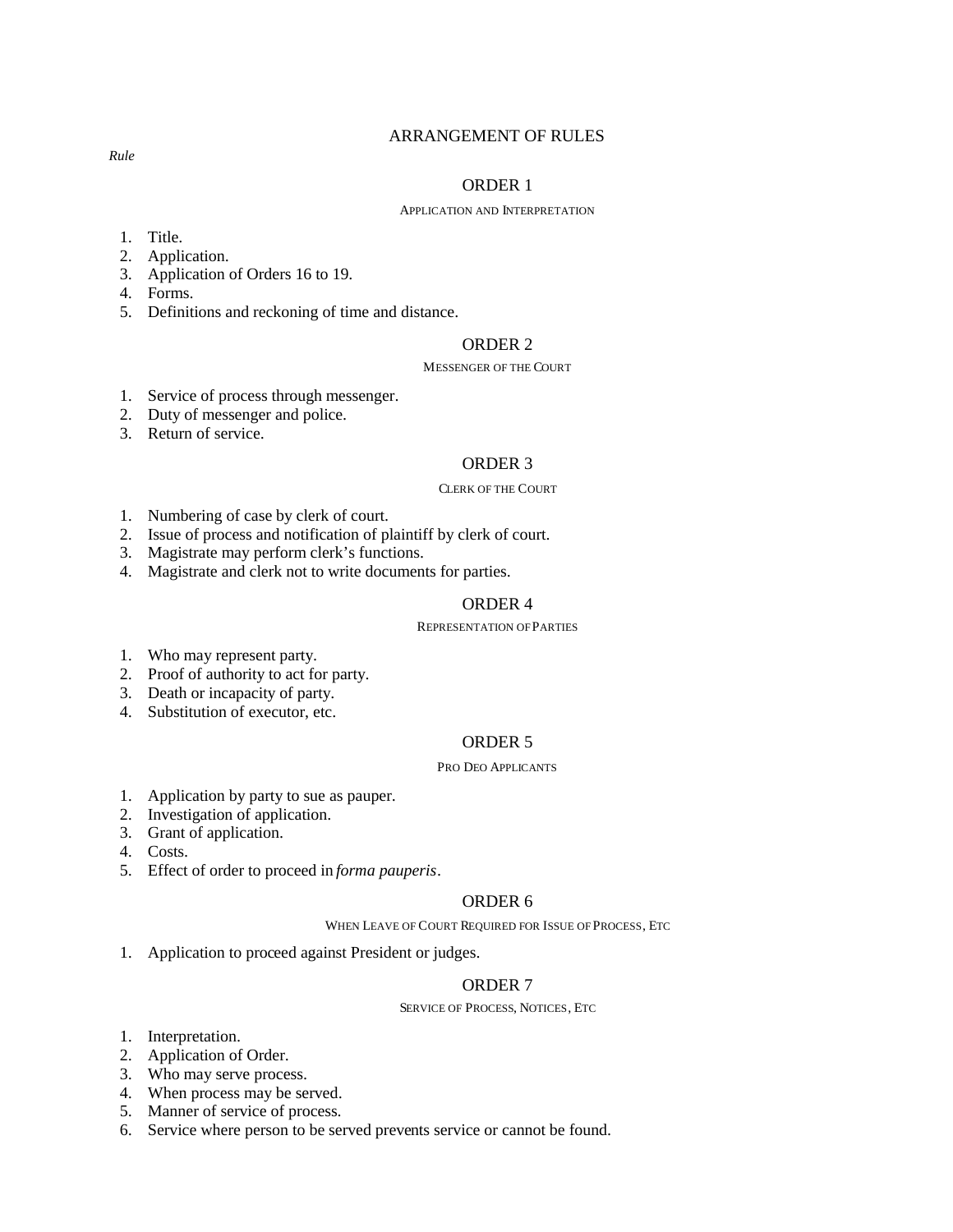- 7. Service on two or more persons.
- 7A. Service by registered post.
- 7B. Service of process where ejectment or payment of rent is sought.
- 7C. Proof of service.
- 7D. Change of address for service.
- 7E. Service by telegraph or facsimile.
- 7F. Inspection of original of process.
- 8. Substituted service.
- 9. Minimum time for service of process in particular cases.
- 10. [Repealed].

### ORDER 7A

#### SERVICE OF PROCESS IN PROCEEDINGS AGAINST STATE

- 1. Application of Order.
- 2. Persons upon whom notice and process to be served.
- 3. Notice of intention to bring claim to be attached to process.
- 4. Order not to affect jurisdiction of court.

# ORDER 8

### SUMMONS COMMENCING ACTION

- 1. Issue of summons and time to enter appearance.
- 2. Contents of summons.
- 3. Contents of particulars of claim.
- 4. Other matters to be included in summons.
- 5. Multiple or alternative claims in one summons.
- 6. Actions by or against partnerships, etc.
- 7. Amendment of summons.

# ORDER 9

#### CLAIMS IN RECONVENTION

- 1. Application of Rules to claims in reconvention.
- 2. When claim in reconvention to be made.
- 3. What may be claimed in reconvention.
- 4. Effect of claim in reconvention on plaintiff's right to apply for summary or default judgment.
- 5. Plaintiff's claim and claim in reconvention may be tried separately.
- 6. Defendant in reconvention may not make claim in reconvention.
- 7. Claim in reconvention may be proceeded with even if plaintiff's action withdrawn.

### ORDER 10

#### APPEARANCE TO DEFEND

- 1. Method of entering appearance.
- 2. Late appearance effective if no application for default judgment made.
- 3. Contents of memorandum of intention to defend.
- 4. Entry of appearance: defendant may still except to action.

# ORDER 11

#### JUDGMENT BYCONSENT OR DEFAULT

- 1. Consent to judgment and effect on costs; effect of partial consent.
- 2. Application for default judgment.
- 3. Judgment in default of plea.
- 4. When judgment by consent or in default may be entered.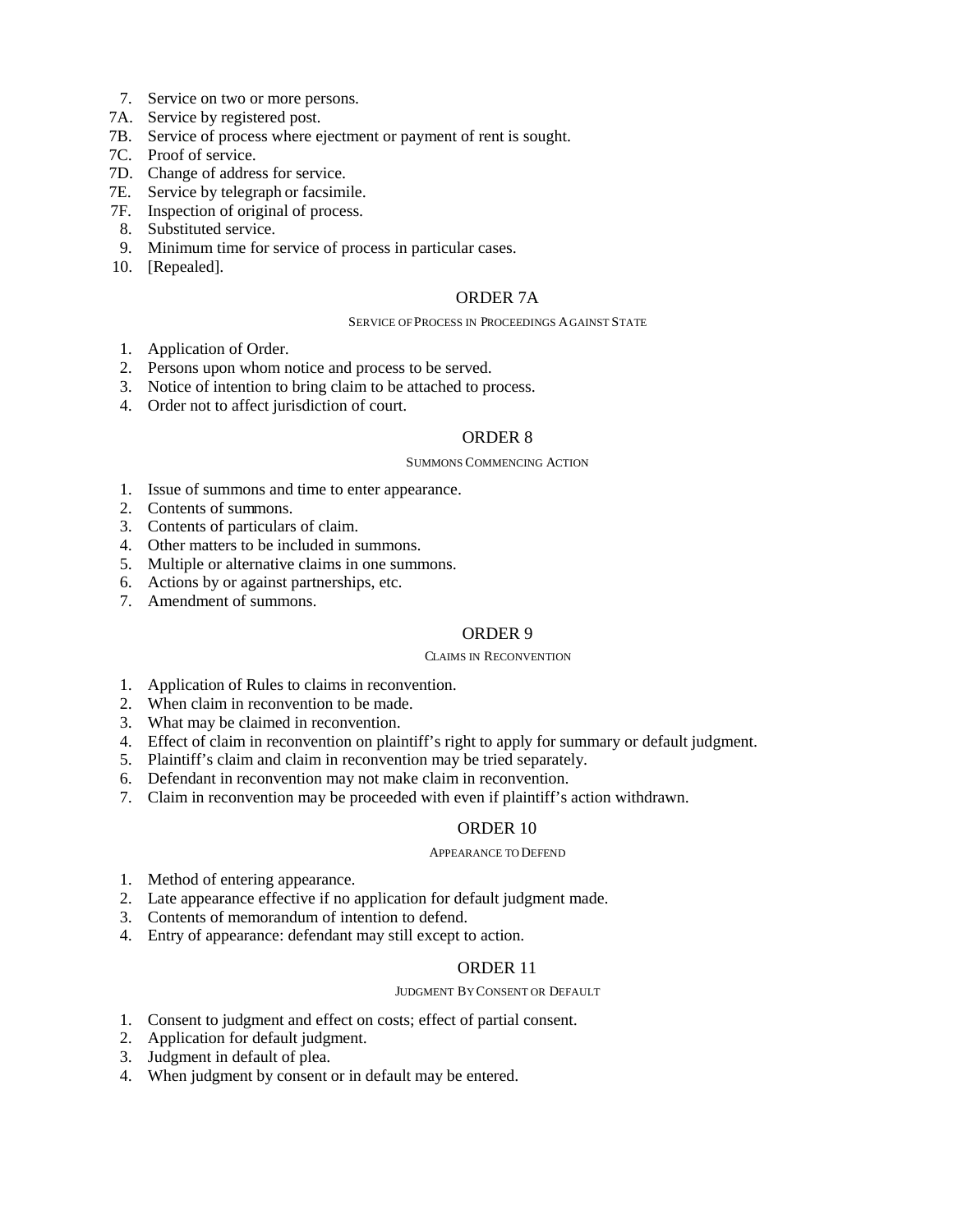#### FURTHER PARTICULARS

- 1. Supply of copies of documents and inspection of originals.
- 2. Application for further particulars.
- 3. Further particulars after close of pleadings.
- 4. Interpretation.

### ORDER 13

#### PAYMENT INTO COURT

- 1. Payment into court of full sum claimed.
- 2. Offer in settlement.
- 3. Notice of payment or offer of settlement.
- 4. Payment to plaintiff of money paid into court.
- 5. Effect on costs of making payment or offer .
- 6. Procedure where plaintiff fails to prove that there is more due than was offered.
- 7. Payment into court of sum tendered.
- 8. When payment out may be made of money paid into court.
- 9. Procedure where tender or payment made on claim for damages or compensation.
- 10. Payment out: time limitation.

### ORDER 14

#### EXCEPTIONS AND MOTIONS TO STRIKE OUT

- 1. When exception may be made.
- 2. Grounds for excepting to summons.
- 3. Raising of other defences.
- 4. Exceptions: multiple claims.
- 5. When court may uphold exception.
- 6. Application to strike out claim or material in summons.
- 7. When exception or motion to strike out to be heard.
- 8. Effect of successful exception or motion to strike out.

# ORDER 15

#### SUMMARY JUDGMENT

- 1. When application for summary judgment may be made.
- 2. Procedure on application for summary judgment.
- 3. Courses open to court.
- 4. Use in subsequent proceedings of evidence given at application for summary judgment.
- 5. Procedure where defendant partly successful.

#### ORDER 16

#### **PLEA**

- 1. When plea must be lodged; signing of plea.
- 2. Contents of plea.
- 3. Summons served on wrong defendant.
- 4. Bare denial or general defence not admissible.
- 5. Plea of tender.
- 6. Allegation in plea of payment into court.
- 7. Denial or admission of plaintiff's allegations: when presumed.
- 8. Defence emerging during trial.
- 9. Hearing of defences which can be adjudicated on outside main case.
- 10. Exception to or motion to strike out plea.
- 11. When plaintiff may except to plea.
- 12. When court may uphold exception to plea.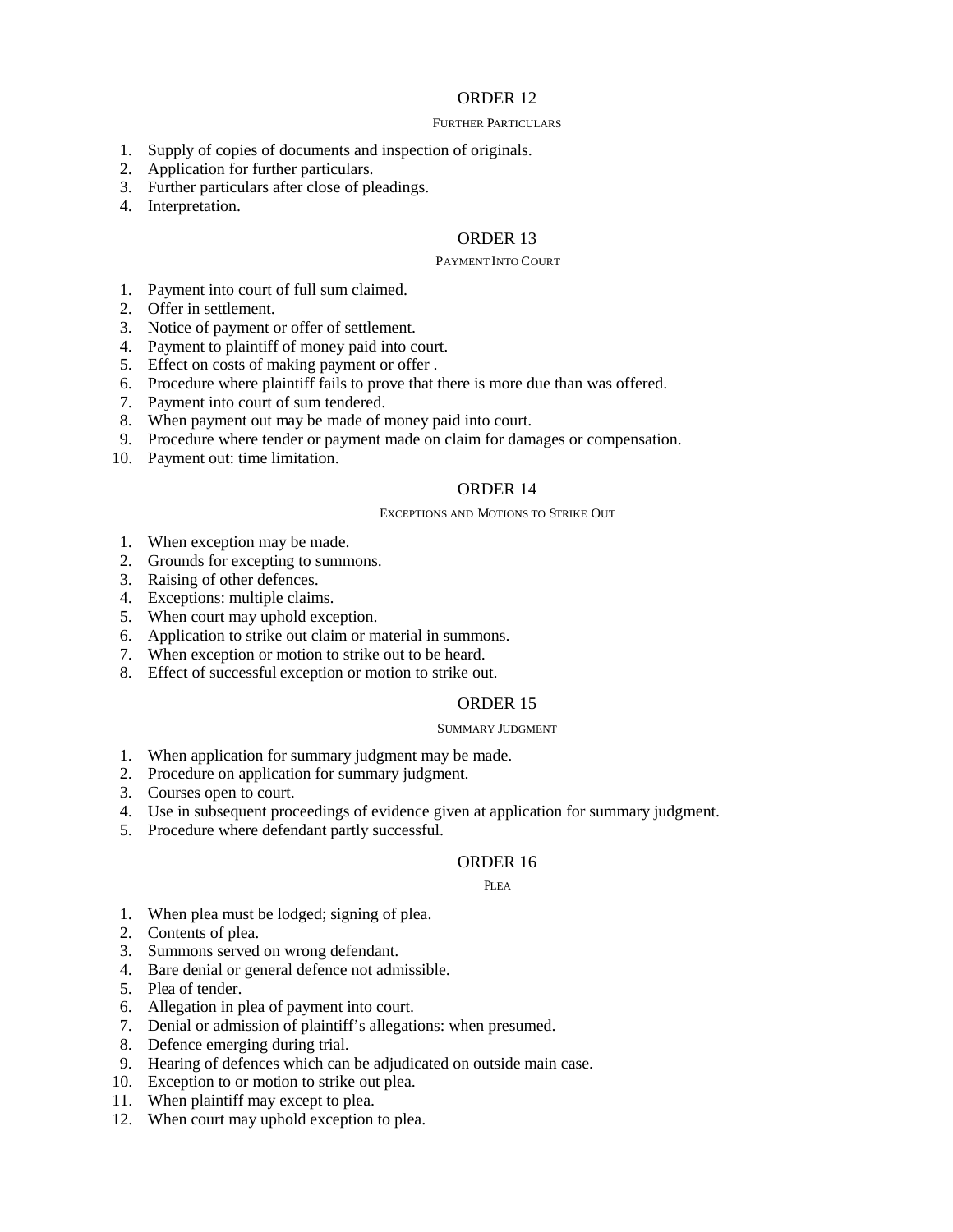- 13. Inclusion in plea of further particulars.
- 14. Motion to strike out defences.
- 15. Notice required to except or to move to strike out.
- 16. Effect of successful exception or motion to strike out.

#### REPLY

- 1. Plaintiff may reply to plea.
- 2. Rules applicable to reply.
- 3. Effect of failure to reply.
- 4. Closure of pleadings.

# ORDER 18

#### DISCOVERY OF DOCUMENTS

- 1. Application for delivery of schedule of books and documents to be used by other party.
- 2. Supply of documents or copies thereof.
- 3. Notice requiring other party to produce documents at trial.

#### ORDER 19

### TRIAL

- 1. Pre-trial conference.
- 2. Setdown of trial.
- 3. Where trial to take place.
- 4. Presence of witnesses at court.
- 5. Facts in issue, admissions and questions of fact.
- 6. Order in which evidence to be led.
- 7. Filing of interrogatories

# ORDER 20

#### WITHDRAWAL AND DISMISSAL

- 1. Withdrawal of summons by plaintiff.
- 2. Notice of withdrawal of action or application.
- 3. Application for dismissal of action.

### ORDER 21

#### RECORD OF PROCEEDINGS

- 1. Minutes of record.
- 2. Recording in shorthand.
- 3. Correction of errors in record.

#### ORDER 22

#### APPLICATIONS

- 1. Notice to be given of application.
- 2. Statement in response to application.
- 3. Reply by applicant to respondent's statement.
- 4. Evidence at hearing of application.
- 5. Orders court may make on application.
- 6. When appearance to defence is deemed to have been entered.
- 7. *Ex parte* applications.
- 8. Person substantially interested to be made respondent.
- 9. Interlocutory matters may be dealt with on application.
- 10. Opposed applications to be heard in open court.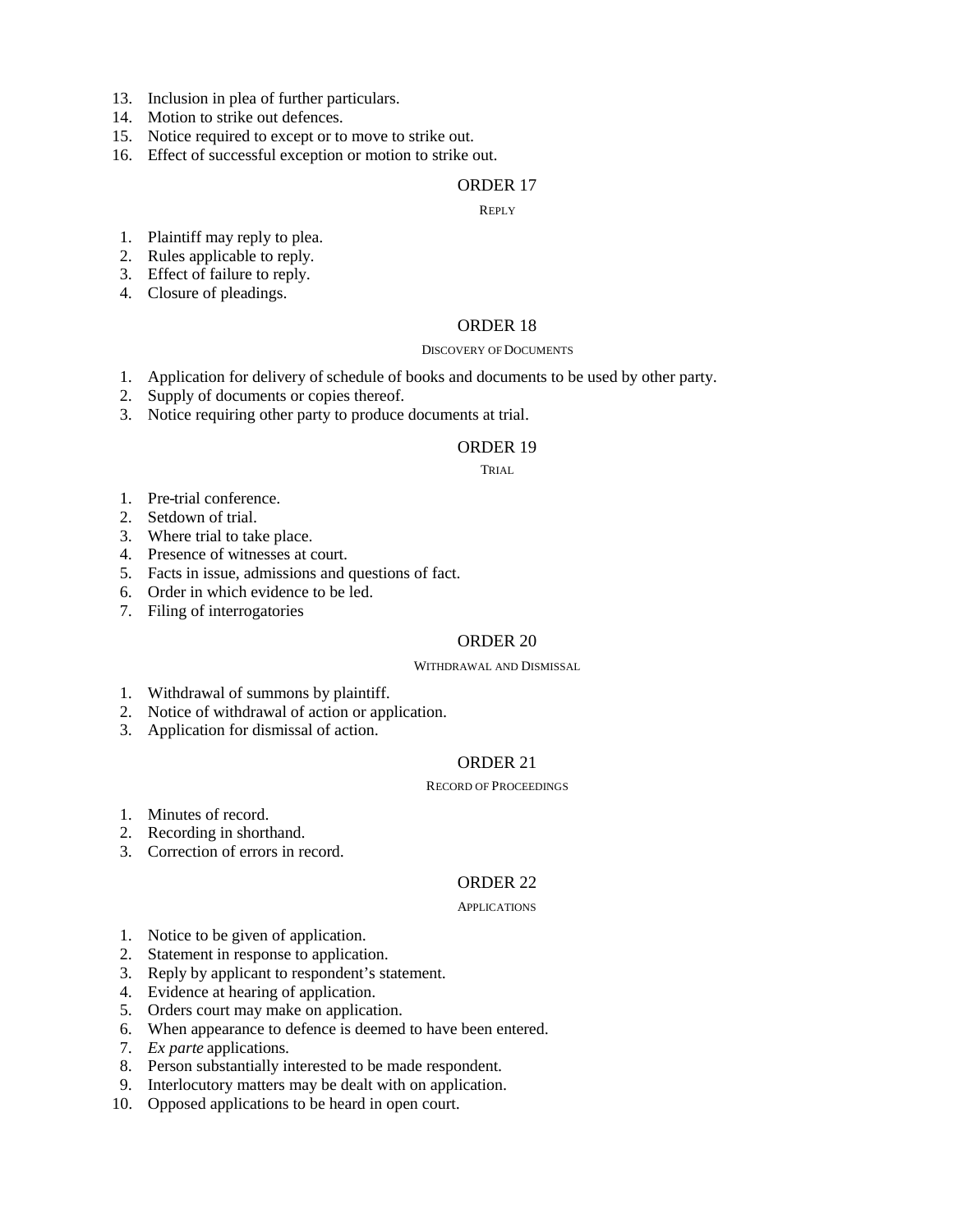#### ARRESTS, INTERDICTS, ATTACHMENTS AND *MANDAMENTEN VAN SPOLIE*

- 1. Method of applying for arrest, etc.
- 2. Security for damages.
- 3. Procedure where summons includes interdict; return day for *ex parte* orders.
- 4. Service of *ex parte* order and discharge on cause shown.
- 5. Discharge on giving of security.
- 6. Minutes of order.
- 7. When interdict or warrant for arrest may be executed.

# ORDER 24

#### **SUBPOENAS**

- 1. Attendance of witnesses to be secured by subpoena.
- 2. Service of subpoena by messenger.
- 3. Person failing to appear.

# ORDER 25

#### INTEREST

- 1. Interest from date of issue of summons.
- 2. Interest from date of judgment.

# ORDER 26

**EXECUTION** 

- 1. Warrant for execution of judgment.
- 2. Furnishing of security by judgment creditor.
- 3. Cost of execution; order of execution by warrants; withdrawal of attachment; accounting for proceeds of sale in execution.
- 4. Judgment debtor a firm or member of a firm.
- 4A. Notice to debtor of proposed execution.
	- 5. Execution of warrant; attachment of goods and sale in execution.
	- 6. Attachment of leases, negotiable instruments, etc.
	- 7. Execution against immovable property.
	- 8. Attachment of dwelling.

# ORDER 27

#### INTERPLEADER

- 1. When interpleader relief may be claimed.
- 2. Applications to be commenced by summons.
- 3. Affidavit by applicant.
- 4. Orders which court may make.
- 5. Procedure where matters in issue are tried.
- 6. Orders as to costs.

# ORDER 28

#### CIVILIMPRISONMENT

- 1. Process to be signed by clerk of court.
- 1A. Inquiry into judgment debtor's failure to pay.
- 1B. When court may issue decree of civil imprisonment.
- 1C. Ancillary orders.
- 2. Warrant to be signed by clerk of court.
- 3. Debtor failing to pay instalments.
- 4. Effect of multiple orders for civil imprisonment.
- 5. When warrant for civil imprisonment may be executed.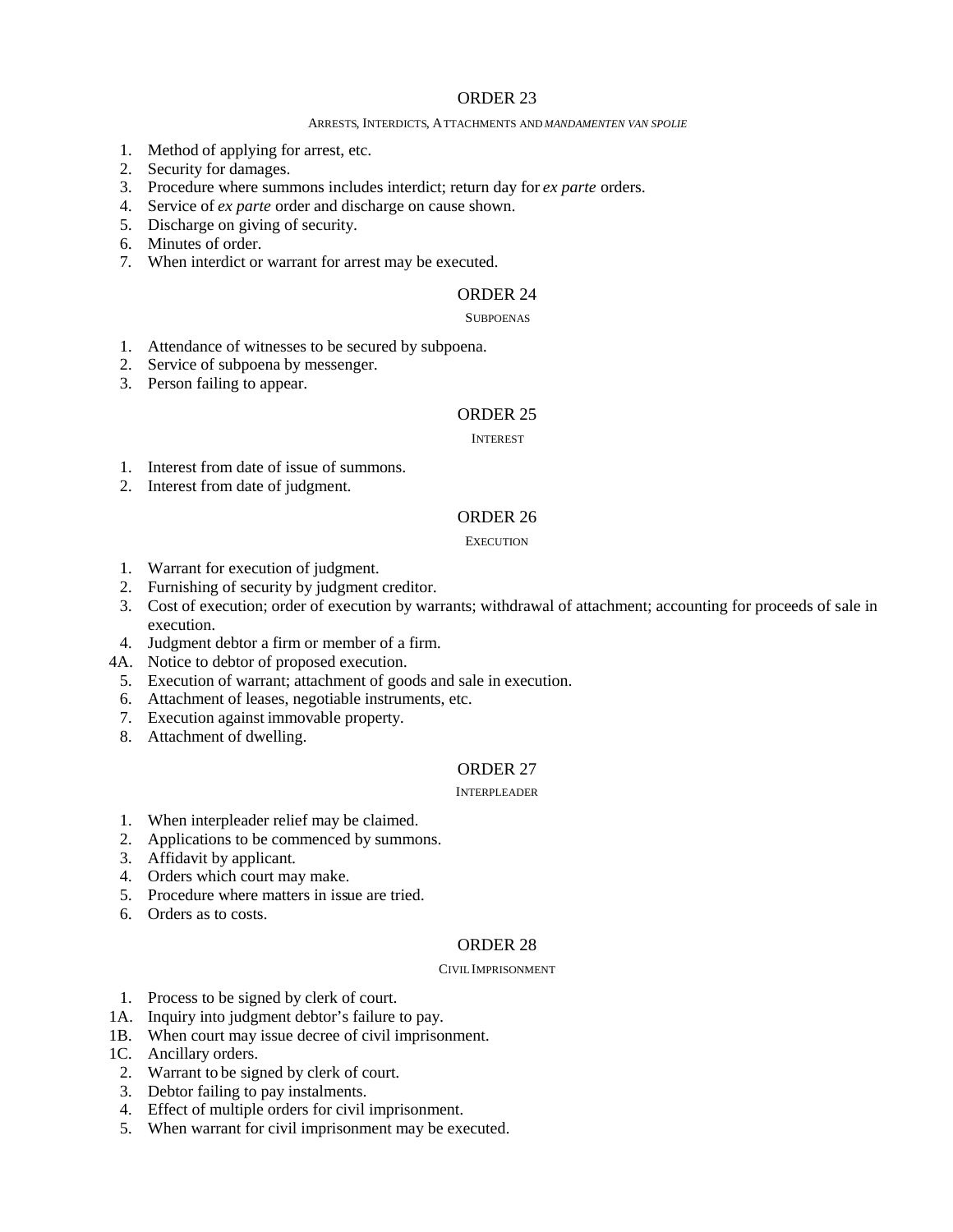#### GARNISHEE ORDERS

- 1. How application to be made.
- 2. Notes to appear on order.
- 2A. Garnishee order against the State.
	- 3. Opposition by judgment debtor.
	- 4. Garnishee to pay money to messenger.
	- 5. Allegation by judgment debtor that debt satisfied.
	- 6. Judgment debtor ceasing to be employed by garnishee.

# ORDER 30

#### RESCISSION, VARIATION OR CORRECTION OF JUDGMENTS AND ORDERS

- 1. Application for rescission or variation of default judgment.
- 2. Orders which court may make.
- 3. Application of Order to rescission of other judgments.
- 4. Application for rescission by person affected by judgment.

# ORDER 31

#### APPEALS

- 1. Application for reasons for judgment.
- 2. Method of noting appeal or cross-appeal.
- 3. Magistrate to give reasons for judgment.
- 4. Time within which to prosecute appeal.
- 5. Record of trial.
- 6. Abandonment by respondent of judgment.
- 7. Agreement by parties that court's decision shall be final.

# ORDER 32

### COSTS AND MESSENGER'S FEES

- 1. Orders as to costs.
- 2. Fees which may be allowed on taxation.
- 3. Taxation of bill of costs.
- 4. Messenger's fees and charges.
- 5. Review of costs and taxation.
- 6. Fees payable to clerk of court.

# ORDER 33

#### **GENERAL**

- 1. Effect of failure to comply with rules.
- 2. Extension of prescribed time limits.
- 3. Adjournment or postponement of case.
- 4. Failure by party to appear.
- 5. Effect of withdrawal or dismissal of action or decree of absolution.
- 6. Validity of process and pleadings.
- 7. Records, etc, of previous trials.
- 8. Joinder of third party.
- 9. When defendant may require plaintiff to provide security for costs.
- 10. Lapsing of summons.
- 11. Repeals.

# ORDER 34

#### PERIODICAL COURTS

1. Issue of process by police officer.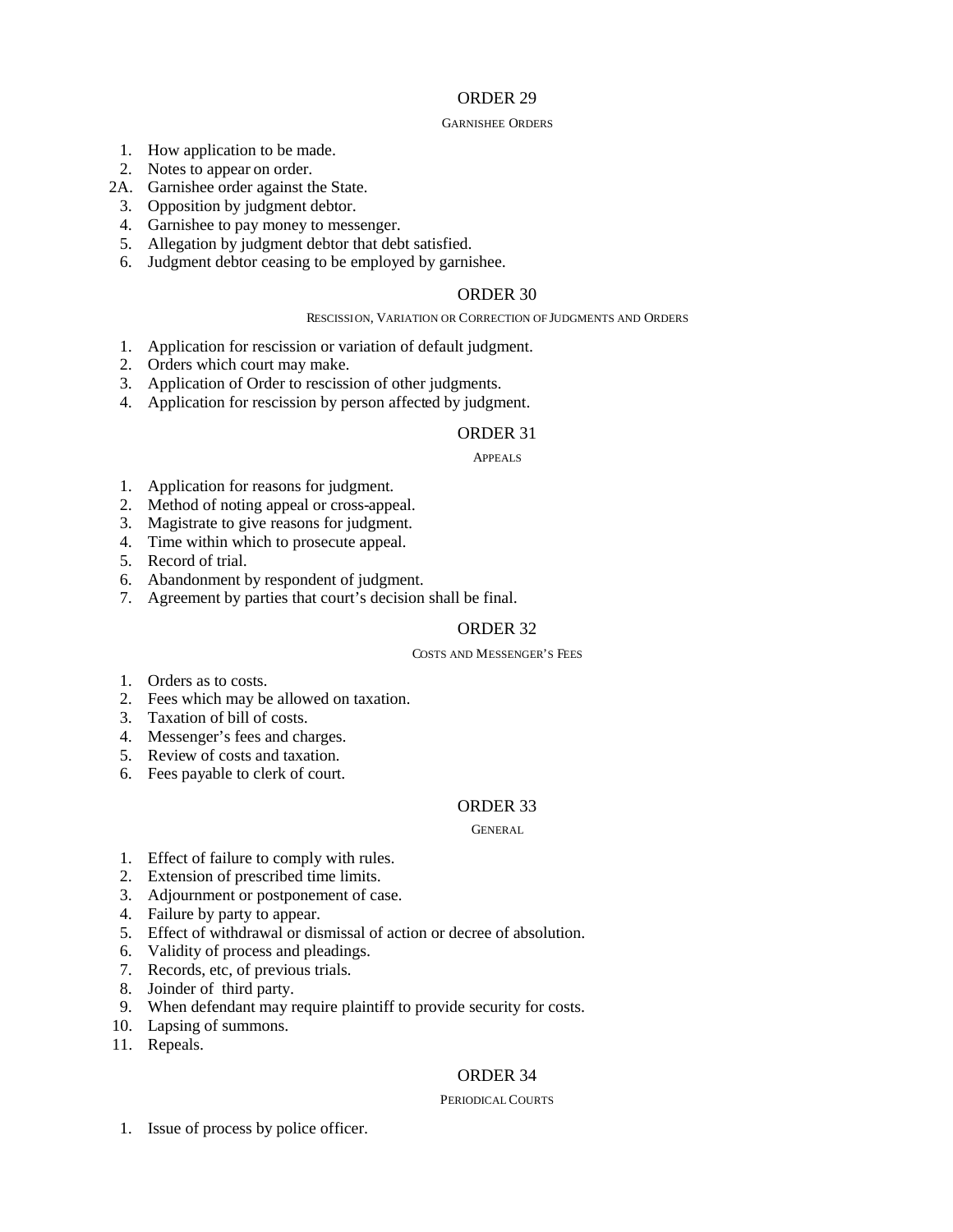2. Validity of process issued by police officer.

# **IT is hereby notified that the Minister of Justice and Constitutional Affairs has, in terms of section 73 of the Magistrates Court Act [***Chapter 7:10]***, made the following rules:**

### **ORDER 1**

APPLICATION AND INTERPRETATION

### *1. Title*

These rules may be cited as the Magistrates Court (Civil) Rules, 1980.

### *2. Application*

These rules shall apply to all civil proceedings in a court.

# *3. Application of Orders 16 to 19*

The provisions contained in Orders 16 to 19 shall be applicable only if the plaintiff—

(*a*) does not apply for summary judgment; or

(*b*) having applied for summary judgment, an order is made giving the defendant leave to defend.

### *4. Forms*

(1) The forms contained in the First Schedule may be used with such variations as circumstances require.

(2) Non-compliance with the provisions of subrule (1) shall not in itself be a ground for exception, but the clerk of the court may refuse to use any process which does not comply with the prescribed requirements.

(3) All process of the court for service or execution and all documents or copies to be filed of record shall, where practicable, be on A4 paper.

(4) All process of the court or notices or documents delivered shall be endorsed with the name and address of the party suing out or delivering the same.

### *5. Definitions and reckoning of time and distance*

(1) In these rules—

"company" means an incorporated or registered company;

"copy" means a true and correct copy;

"default judgment" means a judgment given in the absence of the party against whom it is made;

"deliver", other than in Order 7, means to file of record with the clerk of the court and to serve a copy on the opposite party;

"form" means the appropriate form set out in the First Schedule;

"give security" means to give security to the satisfaction of the clerk of the court by—

(*a*) payment into court of the amount in question; or

(*b*) the giving of a security bond therefor, either by a party with some one as his surety who is approved by the clerk of the court or by two or more persons who are so approved;

"money" includes all coined money, whether current in Zimbabwe or not, and all bank-notes, bank-drafts, cheques, orders, warrants or authorities for the payment of money;

"notice" means notice in writing;

"owner" and other like terms, when used in relation to property or acts, include corporations of all kinds and any other associations of persons capable of owning or holding property;

"party" means any person who is a party to the proceedings;

"pending case" means a case in which summons has been issued and which has not been withdrawn, discontinued or dismissed and in which judgment has not been given;

"plaintiff", "defendant", "applicant", "respondent" and "party" include, for the purpose of service, notice, appearance, endorsement and signature, the legal practitioner appearing for any such party;

"process of the court" means any process of a magistrate's court which is issued by the clerk of the court;

"property" includes everything animate or inanimate, corporeal or incorporeal, which is capable of being the subject of ownership;

"shorthand-writer" includes the operator of a recording-machine;

"valuable security" includes any document which is the property of any person and which is the evidence of the ownership of any property or of the right to recover or receive any property.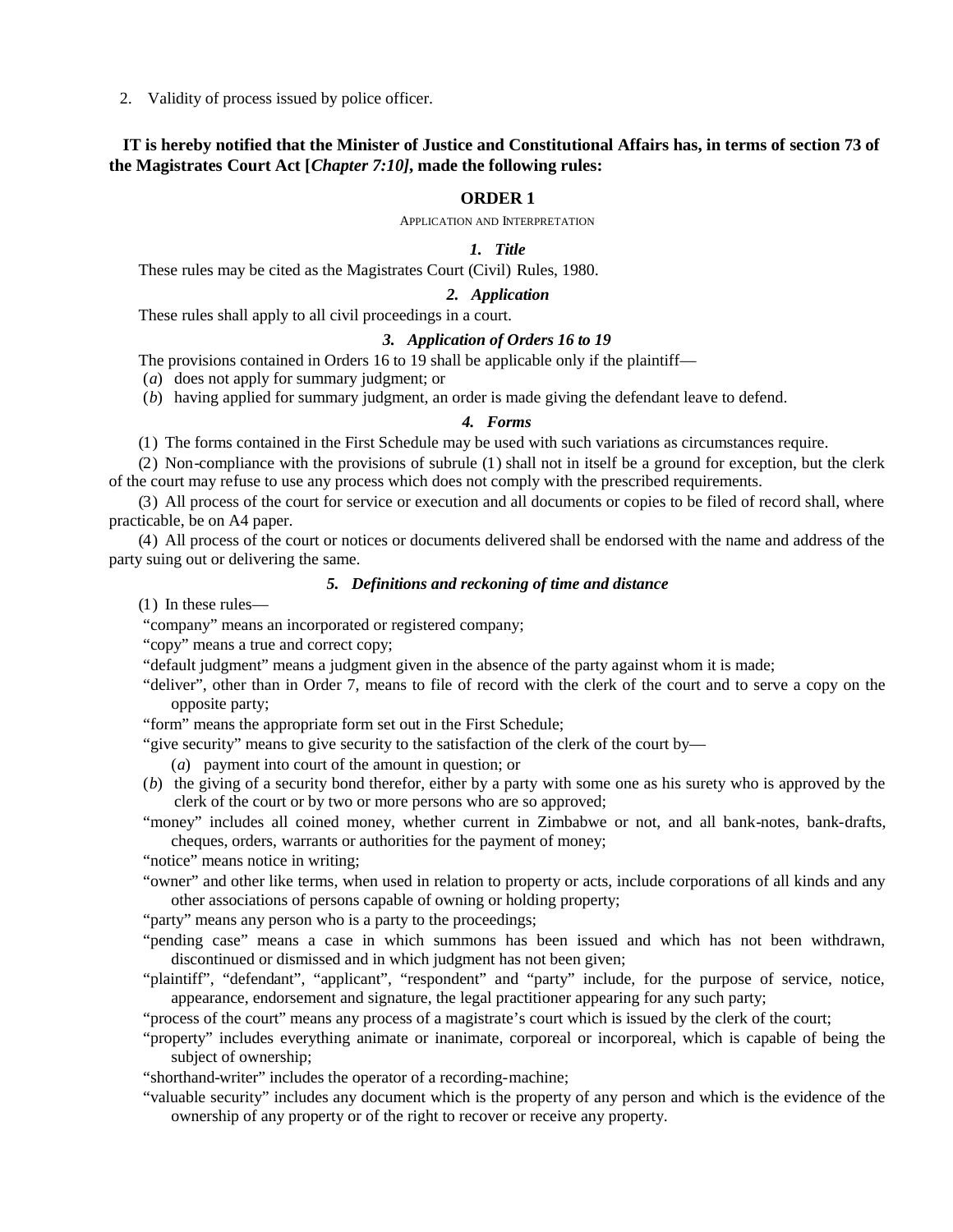(2) Where anything is required by these rules to be done within a particular number of days or hours, a Saturday, Sunday or public holiday shall not be reckoned as part of such period.

(*b*) All distances shall be calculated over the shortest route reasonably available in the circumstances.

# **ORDER 2**

# *1. Service of process through messenger*

Except as otherwise provided in these rules, the process of the court shall be served or executed, as the case may be, through the messenger.

# *2. Duty of messenger and police*

Service or execution of process of the court shall be effected without any avoidable delay, and the messenger shall, in any case where resistance to the due service or execution of the process of the court has been met or is reasonably anticipated, have power to call upon any police officer to render aid to himself or his deputy.

# *3. Return of service*

The messenger to whom process is entrusted for service or execution shall—

(*a*) if he has effected the service or execution—

- (i) in the prescribed form, notify the clerk of the court and, at the same time, the party who sued out the process that service or execution has been duly effected, stating the date and manner of service or the result of execution; and
- (ii) return a copy of the said process to the party who sued it out;
- (*b*) if he has not effected the service or execution—
	- (i) in the prescribed form, notify the clerk of the court and the party who sued out the process that he has been unable to effect service or execution, stating the reason for such inability; and
	- (ii) return the said process to such party, and keep a record of any process so returned.

### **ORDER 3**

### *1. Numbering of case by clerk of court*

(1) The summons or other document first filed in a case or in an application not relating to a then pending case shall be numbered by the clerk of the court with a consecutive number for the year.

(2) Every document afterwards served or delivered in such case or application or in any subsequent case in continuation of any such application shall be marked with such number by the party delivering it, and shall not be received by the clerk of the court until so marked.

(3) All documents referred to in subrule (1) or (2) and all minutes made by the court shall be filed of record under the number of the respective action or application.

- (4) The clerk of the court shall, upon the prepayment of such fees as may be prescribed—
- (*a*) obtain a transcription of any record;
- (*b*) furnish a copy of any record;
- (*c*) permit the making of any copies of any record in his presence.

### *2. Issue of process and notification of plaintiff by clerk of court*

It shall also be the duty of the clerk of the court—

- (*a*) to issue all such process of the court as may be sued out by any person entitled thereto; and
- (*b*) to notify the plaintiff forthwith by post or otherwise of any application for a judgment by default having been refused.

#### *3. Magistrate may perform clerk's functions*

Any act which is required to be done by the clerk of the court may be done by a magistrate.

# *4. Magistrate and clerk not to write documents for parties*

A clerk of the court or a magistrate shall in no case write out any affidavit, pleading or process for any party.

# **ORDER 4**

### *1. Who may represent party*

- (1) A party may institute or defend and may carry to completion any legal proceedings—
- (*a*) in person; or
- (*b*) by a legal practitioner; or

 $(c)$ - $(d)$  ……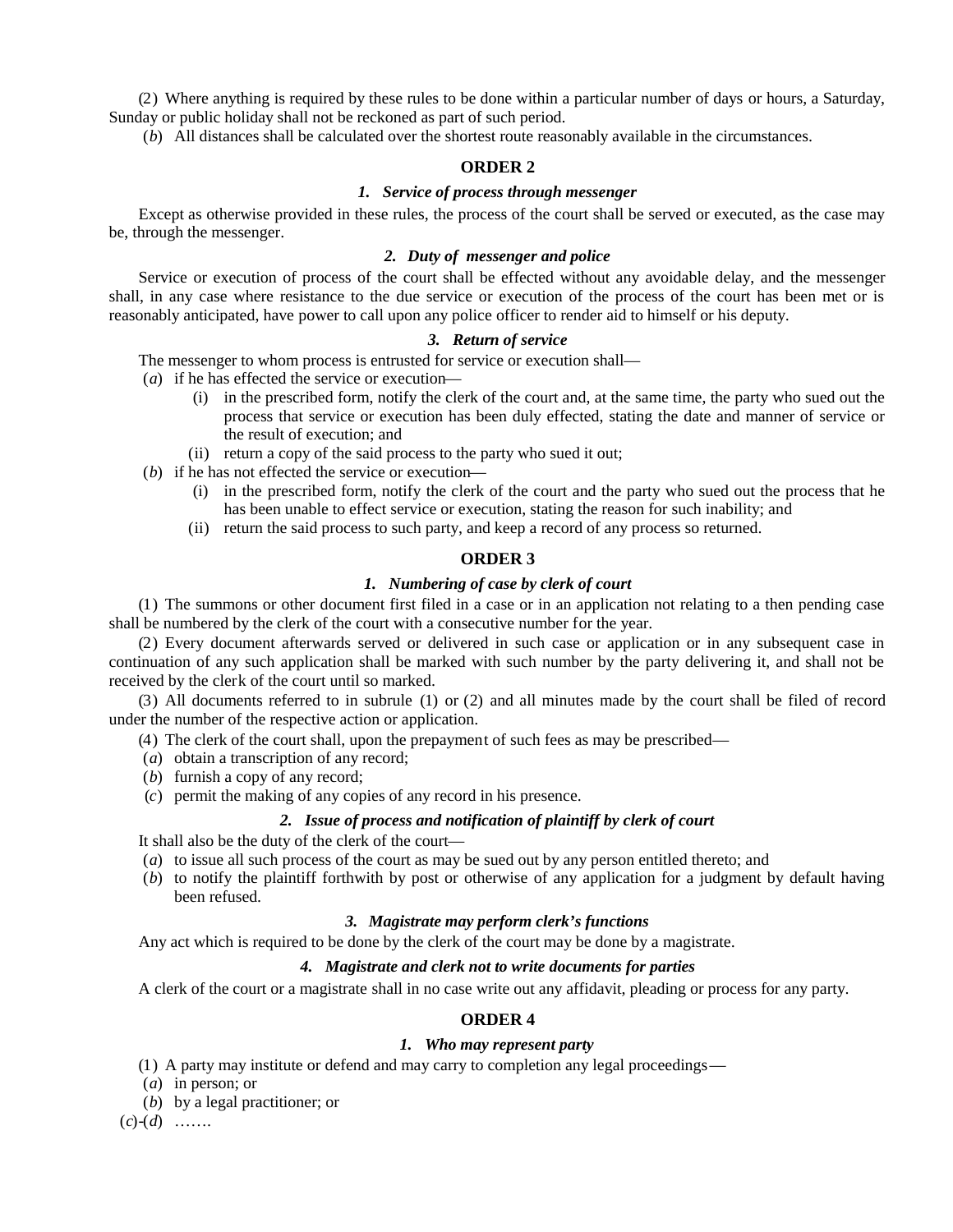- (*e*) in the case of a local authority, company or other incorporated body, through an officer thereof nominated by it for the purpose; or
- (*f*) in the case of a partnership or group of persons associated for a common purpose, through a member thereof nominated by it for the purpose.

(2) No person acting under subrule (1), other than a legal practitioner\*, shall be entitled to recover therefor any costs other than necessary disbursements.

#### *2. Proof of authority to act for party*

It shall not be necessary for any person to file a power of attorney to act, but the authority of any person acting for a party may be challenged by the other party—

(*a*) within forty-eight hours after he has notice that such person is so acting; or

(*b*) with the leave of the court for good cause shown, at any time before judgment;

and thereupon such person may not, without the leave of the court, so act further until he has satisfied the court that he has authority so to act, and the court may adjourn the hearing of the action or application to enable him to do so.

# *3. Death or incapacity of party*

If a party dies or becomes incompetent to continue an action or application, the action or application shall thereby be stayed until—

- (*a*) such time as an executor, trustee, guardian or other competent person has been appointed in his place; or
- (*b*) such incompetence ceases to exist.

#### *4. Substitution of executor, etc*

Where an executor, trustee, guardian or other competent person has been so appointed, the court may, on application, order that he be substituted in the place of the party who has so died or become incompetent.

# **ORDER 5**

### *1. Application by party to sue as pauper*

Any person desiring to sue or defend as a pauper may apply to the court *ex parte*, either in writing or viva voce, for leave to do so.

## *2. Investigation of application*

The court may, upon application in terms of rule 1, take one or more of the following steps—

- (*a*) examine the applicant on oath as to whether he has a *prima facie* right of action or defence, and as to his means;
- (*b*) require the applicant to call further evidence with reference to either question;
- (*c*) refer any such application to a legal practitioner for investigation and report as to the applicant's means and whether he has a *prima facie* right of action or defence, as the case may be;
- (*d*) require the applicant to give notice of the application to the opposite party.

# *3. Grant of application*

If the court is thereafter satisfied that the applicant has a *prima facie* right of action or defence, and is not possessed of means or earnings sufficient to enable him to pay the court fees and messenger's charges, the court may order that—

- (*a*) the process of the court shall issue and be served free of charge to the applicant, other than for the disbursements of the messenger;
- (*b*) a legal practitioner shall be appointed to act for such applicant;
- (*c*) the clerk of the court shall, without charge and notwithstanding the provisions of rule 4 of Order 3, write out such process, affidavits, notices and other documents as may be required to comply with these rules:

Provided that an order shall not be made in terms of paragraph (*b*) unless the applicant either produces the written consent of a legal practitioner so to act, or satisfies the court that he is illiterate or is for some other good reason unable to conduct his case in person.

# *4. Costs*

- (1) If the pauper succeeds and is awarded costs against his opponent—
- (*a*) he shall, subject to taxation, be entitled to include and recover in such costs his legal practitioner's costs and also the fees and charges so remitted; and
- (*b*) if he recovers for principal, interest or costs, he shall first pay and make good thereout *pro rata* all such costs, fees and charges.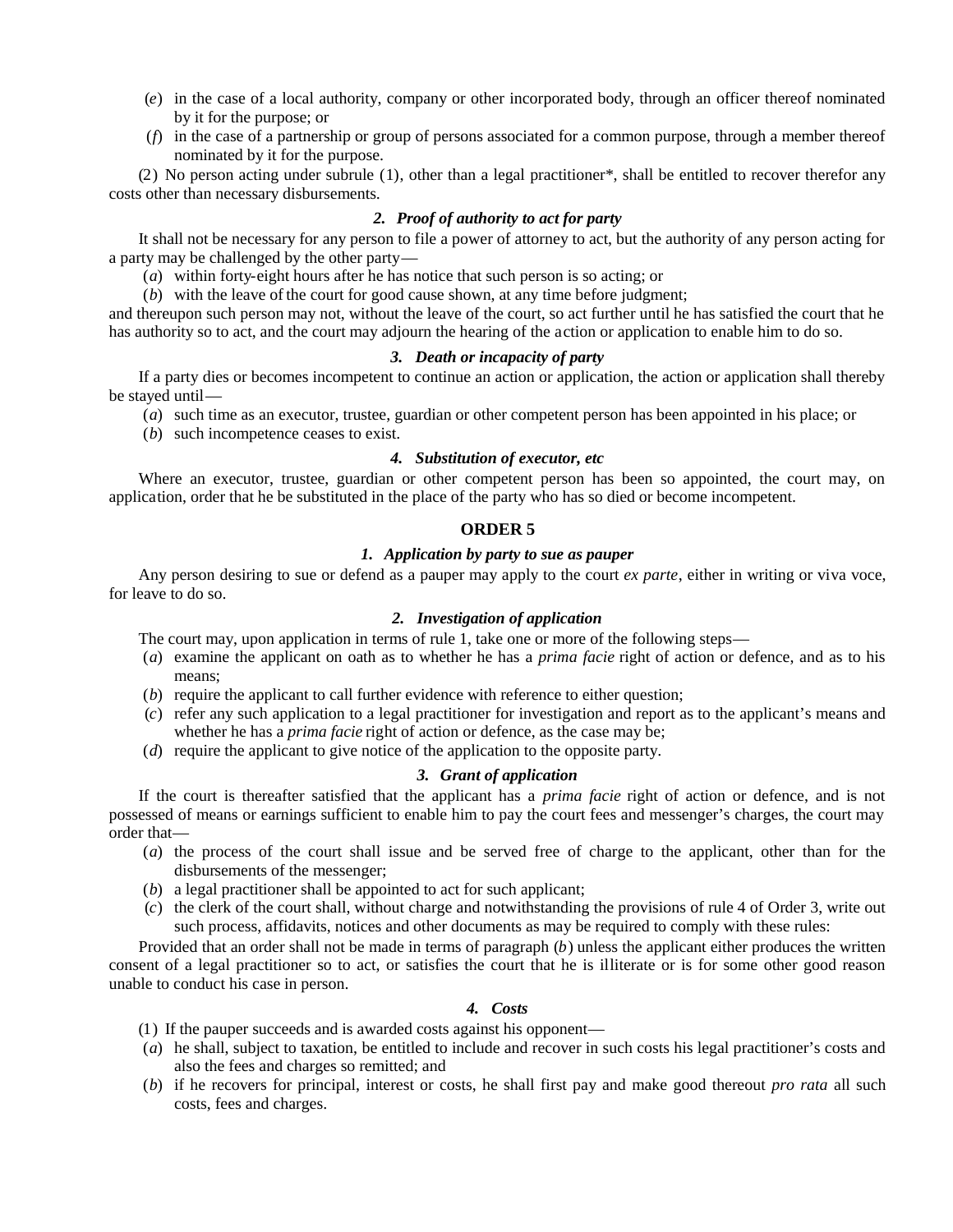(2) If the pauper does not succeed or does not recover upon a judgment in his favour, no fees shall be taken from him by the legal practitioner so appointed to act for him.

#### *5. Effect of order to proceed in forma pauperis*

An order made under this Order—

- (*a*) shall not exempt the applicant from liability to be adjudged to pay adverse costs;
- (*b*) may, subject to the provisions of section 39of the Act, on application at any time before judgment by any person affected thereby, be rescinded or varied by the court for good cause shown.

### **ORDER 6**

#### *Application to proceed against President or judges*

 $(1)$  No-

(*a*) summons or other civil process whatsoever may be sued out against;

(*b*) application whatsoever may be brought against;

the President or any of the judges of the Supreme Court or the High Court without the leave of the court upon application made for that purpose.

### [Subrule amended by s.i 289 of 1983]

(2) An application for leave of the court referred to in subrule (1) shall be made in terms of Order 22:

Provided that, where the respondent opposes the granting of such leave, it shall not be necessary for him to appear.

#### **ORDER 7**

### *1. Interpretation*

(1) In this Order—

"process" means any document which is required to be served on any person in terms of these rules.

(2) Where the person upon whom any process is to be served is a minor or a person under legal disability, any reference to that person in this Order shall be construed as a reference to his guardian, tutor, curator or other legal representative.

[Rule substituted by s.i 248 of 1993]

# *2. Application of Order*

This Order shall apply to the service of all process within Zimbabwe except to the extent that it is inconsistent with—

(*a*) any other provision of these rules relating to the service of any particular process; or

(*b*) any order or direction which the court may give in relation to the service of any particular process.

[Rule substituted by s.i 248 of 1993]

#### *3. Who may serve process*

(1) Service of a summons, warrant or order of court shall be effected by the messenger.

(2) Service of any process, other than a summons, warrant or order of court, may be effected by the messenger or by the party concerned or his legal practitioner or agent.

(3) Any party who requires the messenger to serve any process shall deliver to him a copy of the process, together with as many further copies as there are persons to be served.

[Rule substituted by s.i 248 of 1993]

# *4. When process may be served*

Service of process shall not be valid if served between 10 pm and 6 am: Provided that—

(*a*) process for the arrest of any person; and

(*b*) process served by post, telegraph, telefacsimile or courier;

shall be valid whenever it is served.

[Rule substituted by s.i 248 of 1993]

#### *5. Manner of service of process*

(1) Process in relation to a claim for an order affecting the liberty of a person shall be served by delivery of a copy thereof to that person personally.

(2) Subject to this Order, process other than process referred to in subrule (1) may be served upon a person in any of the following ways —

(*a*) by personal delivery to that person or to his duly authorized agent;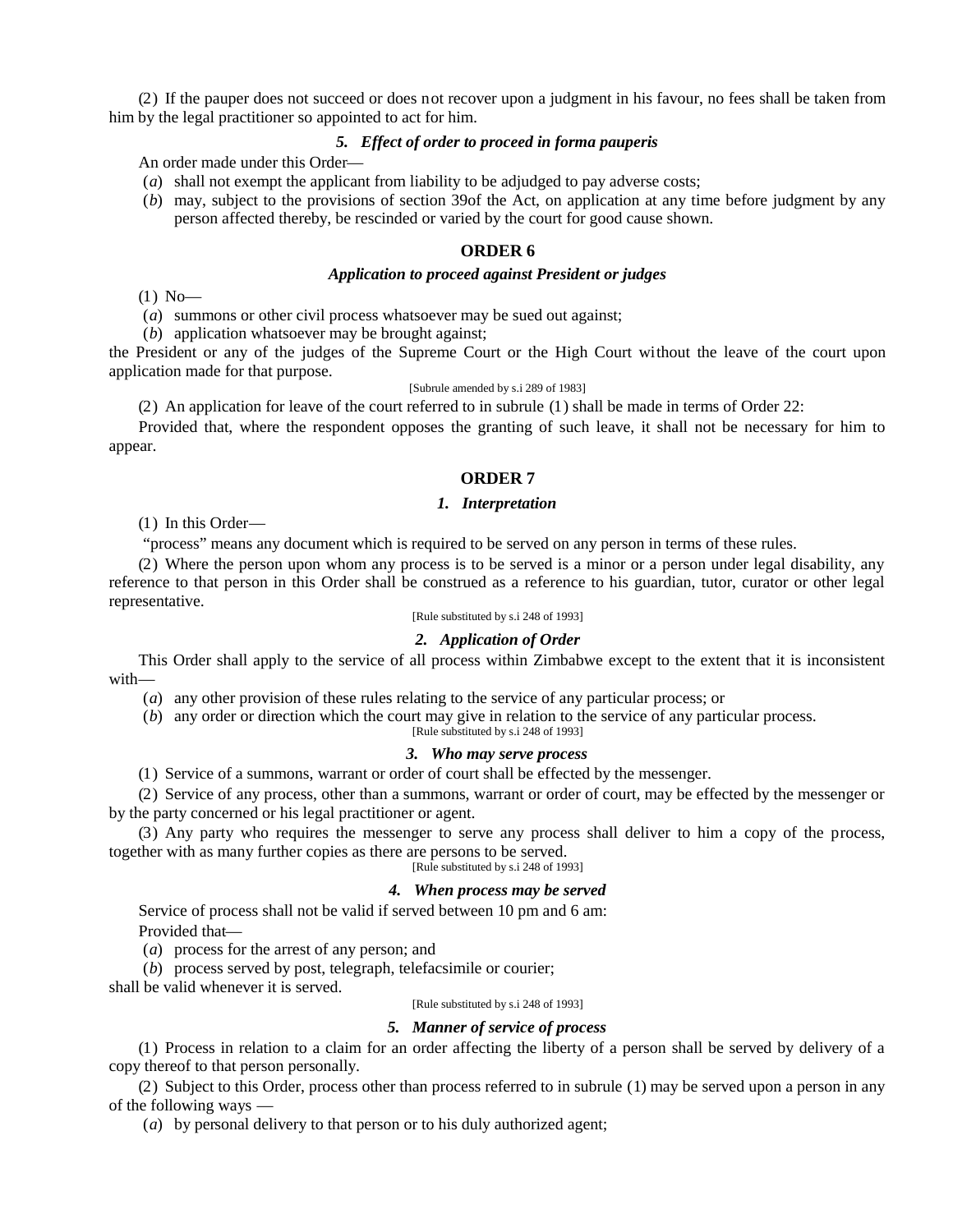- (*b*) by delivery to a responsible person at the residence or place of business or employment of the person on whom service is to be effected or at his chosen address for service;
- (*c*) in the case of process other than a summons or an order of court, by delivery to that person's legal practitioner of record;
- (*d*) in the case of process to be served on a body corporate
	- (i) by delivery to a responsible person at the body corporate's place of business or registered office; or
	- (ii) if it is not possible to serve the process in terms of subparagraph (i), by delivery to a director or to the secretary or public officer of the body corporate;
- (*e*) in the case of process to be served on a partnership
	- (i) by delivery to a responsible person at the partnership's office or place of business; or
	- (ii) if it is not possible to serve the process in terms of subparagraph (i), by delivery to any of the partners;
- (*f*) in the case of process to be served on a syndicate, club, society, church or other unincorporated association—
	- (i) by delivery to a responsible person at the local office or place of business of the association; or
	- (ii) if it is not possible to serve the process in terms of subparagraph (i), by delivery to the chairman or secretary or similar officer of the association.

#### [Rule substituted by s.i 248 of 1993]

### *6. Service where person to be served prevents service or cannot be found*

Where any process is to be served, and—

- (*a*) the person upon whom it is to be served keeps his residence, place of business or employment, address for service or registered office closed and thus prevents the process from being served; or
- (*b*) the person seeking to effect service of any process is unable, after diligent search at the residence, place of business or employment, address for service or office of the person to be served, to find that person or a responsible person referred to in paragraph (*b*), (*d*), (*e*) or (*f*) of subrule (2) of rule 5;

it shall be sufficient service to leave a copy of the process in a letter-box at or affixed to or near the outer or principal door of, or in some other conspicuous position at, the residence, place of business or employment, address for service or office, as the case may be.

#### [Rule substituted by s.i 248 of 1993]

#### *7. Service on two or more persons*

Where two or more persons are to be served with the same process, service shall be effected upon each of them, except in the case of—

- (*a*) married persons who are not separated under an order of judicial separation, when service of process relating to property jointly owned or jointly held by them may be effected on either spouse;
- (*b*) two or more persons sued in their capacities as joint trustees of an insolvent estate, liquidators of a company, executors, curators or guardians, when service may be effected upon any one of them. [Rule substituted by s.i 248 of 1993]

# *7A. Service by registered post*

(1) Any process, other than process referred to in subrule (1) of rule 5, may be served by registered post in accordance with this rule.

- (2) Where—
- (*a*) the party requiring service of the process, other than process referred to in subrule (1) of rule 5, has given written instructions to the messenger to serve the process by registered post; or
- (*b*) the clerk of the court has directed that any process, other than process referred to in subrule (1) of rule 5, shall be served by registered post;

the messenger shall serve the process by registered post in accordance with this rule.

(3) Process shall be served in accordance with this rule by placing a copy thereof in an addressed envelope endorsed with the words,

" If delivery of this letter cannot be made within fourteen days, it is to be returned to the sender"

or words to the same effect, and posting it by prepaid registered post to the address of the person upon whom the process is to be served.

(4) An acknowledgement of receipt of an envelope posted in terms of subrule (3), signed by the person to whom the envelope was addressed and furnished in terms of by-laws made under the Postal and Telecommunication Services Act [*Chapter 12:02*], shall be *prima facie* proof that the process contained in the envelope was served upon him.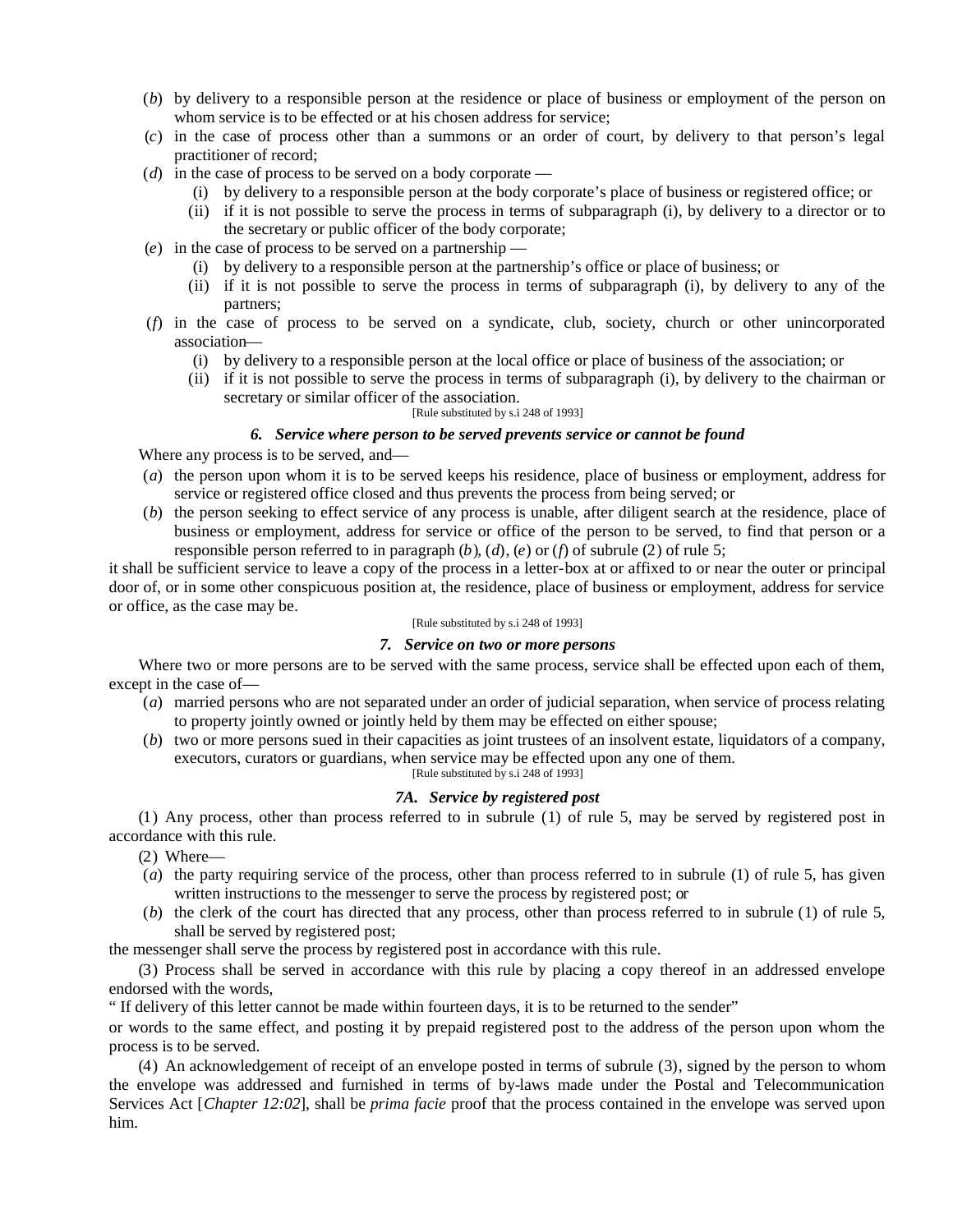#### [Rule inserted by s.i 248 of 1993]

### *7B. Service of process where ejectment or payment of rent is sought*

Service of process in proceedings in which the only relief that is claimed, apart from costs, is an order of ejectment from premises or judgment for the rent thereof may, if it cannot otherwise be effected, be made by leaving a copy of the process in a letter-box at or affixing it to or near the outer or principal door of, or in some other conspicuous position at, the premises in question.

[Rule inserted by s.i 248 of 1993]

#### *7C. Proof of service*

Where service of any process has been effected by—

- (*a*) the messenger, proof of service shall be by return of service or by endorsement on the process concerned;
- (*b*) a legal practitioner or a responsible person in his employ, proof of service shall be by a certificate of service in Form No. CIV 6A;
- (*c*) a person other than the sheriff or his deputy or a person referred to in paragraph (*a*) or (*b*), proof of service shall be by affidavit;
- (*d*) post in accordance with rule 7A, proof of service shall be by signed acknowledgement referred to in subrule (4) of that rule.

#### [Rule inserted by s.i 248 of 1993]

#### *7D. Change of address for service*

An address for service may be changed by the delivery of notice of a new address for service, and thereafter service may be effected in accordance with this Order at the new address.

[Rule inserted by s.i 248 of 1993]

# *7E. Service by telegraph or facsimile*

Any process for service may be transmitted by telegraph or telefacsimile, and a telegraphic or telefacsimile copy that is served in any of the ways prescribed in this Order shall be of the same effect as if the original had been so served.

[Rule inserted by s.i 248 of 1993]

#### *7F. Inspection of original of process*

The original of any process which has been served on any person may be inspected by that person at the office of the clerk of the court where it is filed.

[Rule inserted by s.i 248 of 1993]

#### *8. Substituted service*

Where service cannot be effected in any manner or on any day or at any time prescribed, the court may, upon evidence of that fact and that the action is within the jurisdiction of the court, make an order allowing service to be effected in such manner or on such day or at such time as may be stated in such order, including notice by advertisement in substitution for or in addition to service.

### *9. Minimum time for service of process in particular cases*

- (1) Where the service to be effected is that of—
- (*a*) a summons for civil imprisonment; or
- (*b*) an order made *ex parte* which calls upon the respondent to show cause at a time stated or limited in the order; or
- (*c*) an interpleader summons; or
- (*d*) notice to a judgment debtor under subsection (2) of section 33 of the Act;

service shall be effected at least seven days if the person to be served is resident within the jurisdiction of the court at which he has to appear, and fourteen days if not so resident, before the stated or limited time for the appearance of the party served.

(2) Except where otherwise provided, notice of any application to the court shall be served at least seven days before the time appointed for the hearing of the application.

#### *10. Postal service*

….

[Rule repealed by s.i 248 of 1993]

#### **ORDER 7A**

[Order inserted by s.i 367 of 1990]

#### *1. Application of Order*

This Order shall apply to claims for—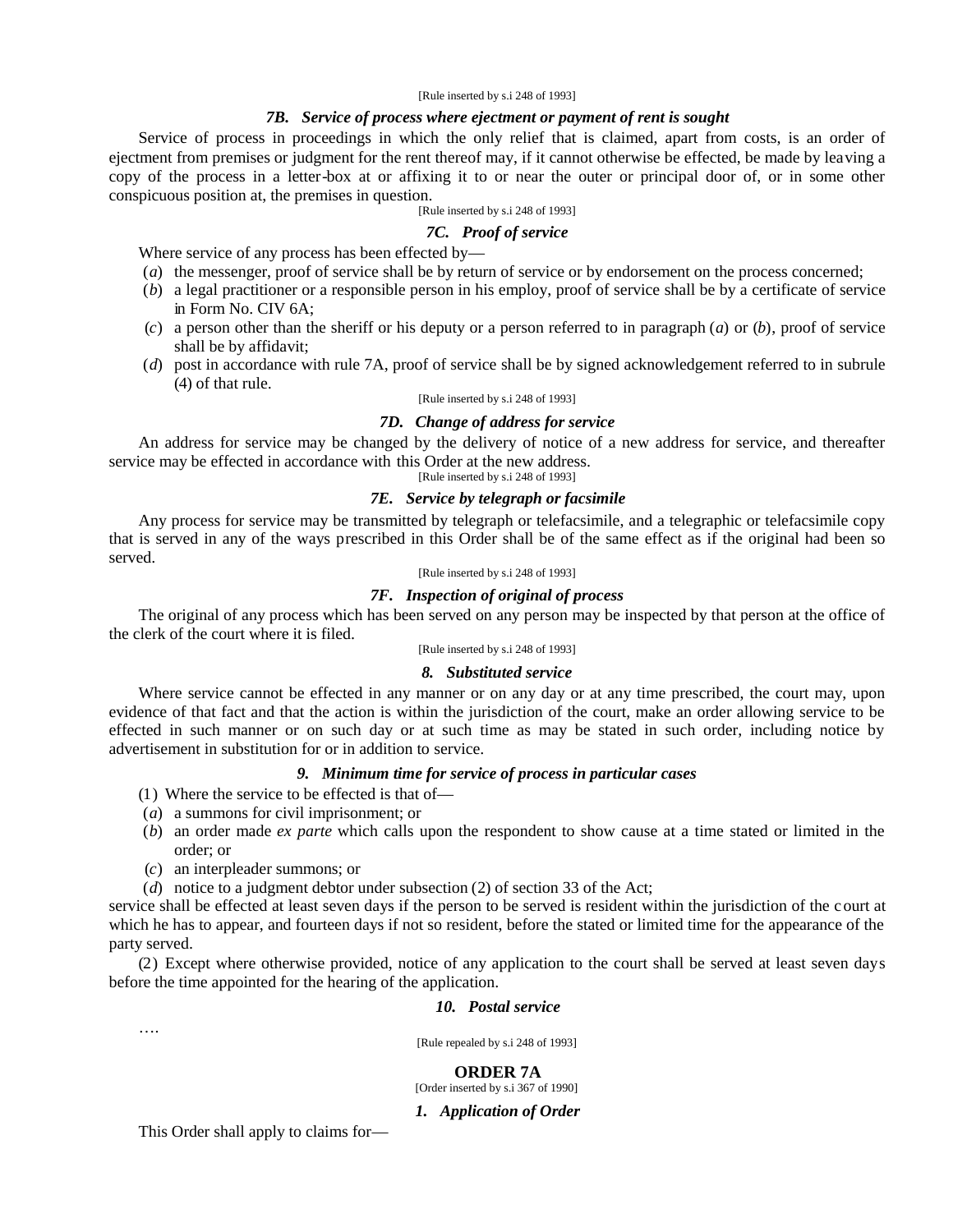- (*a*) money, whether arising out of contract, delict or otherwise; or
- (*b*) the delivery or release of any goods;

whether or not joined with or made as an alternative to any other claim, where the claims are instituted against—

- (i) the State; or
- (ii) the President, a Vice-President or any Minister or Deputy Minister in his official capacity; or
- (iii) any officer or employee of the State in his official capacity.

### *2. Persons upon whom notice and process to be served*

Where a person mentioned in the first column of the Fourth Schedule is the defendant or respondent in any proceedings to which this Order applies—

- (*a*) the notice of intention to bring the proceedings required by section 6 of the State Liabilities Act [*Chapter 8:14]*; and
- (*b*) all process of the court by which the proceedings are instituted or by which effect is given to any judgment arising out of the proceedings;

shall be served upon the person specified in relation to the defendant or respondent in the second column of the Fourth Schedule, and copies of the notice and process shall be served, for information, upon the person or persons specified in relation to the defendant or respondent in the third column of that Schedule.

#### *3. Notice of intention to bring claim to be attached to process*

Where process of the court instituting proceedings to which this Order applies is served on a defendant or respondent, there shall be attached to the process a copy of the notice of intention to bring the proceedings required by section 6 of the State Liabilities Act [*Chapter 8:14]*.

### *4. Order not to affect jurisdiction of court*

Nothing in this Order shall be construed as affecting the territorial jurisdiction of the court.

# **ORDER 8**

#### SUMMONS COMMENCING ACTION

# *1. Issue of summons and time to enter appearance*

- (1) The process of the court for commencing an action shall be by summons—
- (*a*) calling upon the defendant to enter an appearance within a stated time after service to answer the claim of the plaintiff; and
- (*b*) warning the defendant of the consequences of failure to do so.

(2) The period referred to in paragraph (*a*) of subrule (1) within which the defendant is called upon to enter an appearance shall be not less than—

- (*a*) seven days if the defendant does reside;
- (*b*) fourteen days if the defendant does not reside;

within the jurisdiction of the court from which the summons is issued.

- (3) The summons shall be issued by the clerk of the court and shall bear the date of issue.
- (4) The original of the summons shall at all times be retained of record in the office of the clerk of the court.

#### *2. Contents of summons*

(1) The particulars of the claim shall appear on the face of the summons and shall be signed by any such person as is mentioned in Order 4.

- (2) The summons shall give—
- (*a*) subject to the provisions of subrule (3), an address for service within fifteen kilometres of the court-house from which it is to be issued; and
- (*b*) the postal address of the plaintiff.

(3) Where there are fewer than three legal practitioners practising independently of one another within fifteen kilometres from the court-house from which the summons is to be issued, the address for service may be one which is farther than fifteen kilometres from the court-house.

### *3. Contents of particulars of claim*

- (1) The particulars of claim shall show—
- (*a*) the nature and amount of the claim; and
- (*b*) the rate of interest and the amount thereof claimed up to the date of the summons; and
- (*c*) the amount which, if the action is undefended, is claimed for legal practitioner's costs and court fees; and
- (*d*) any abandonment of part of the claim; and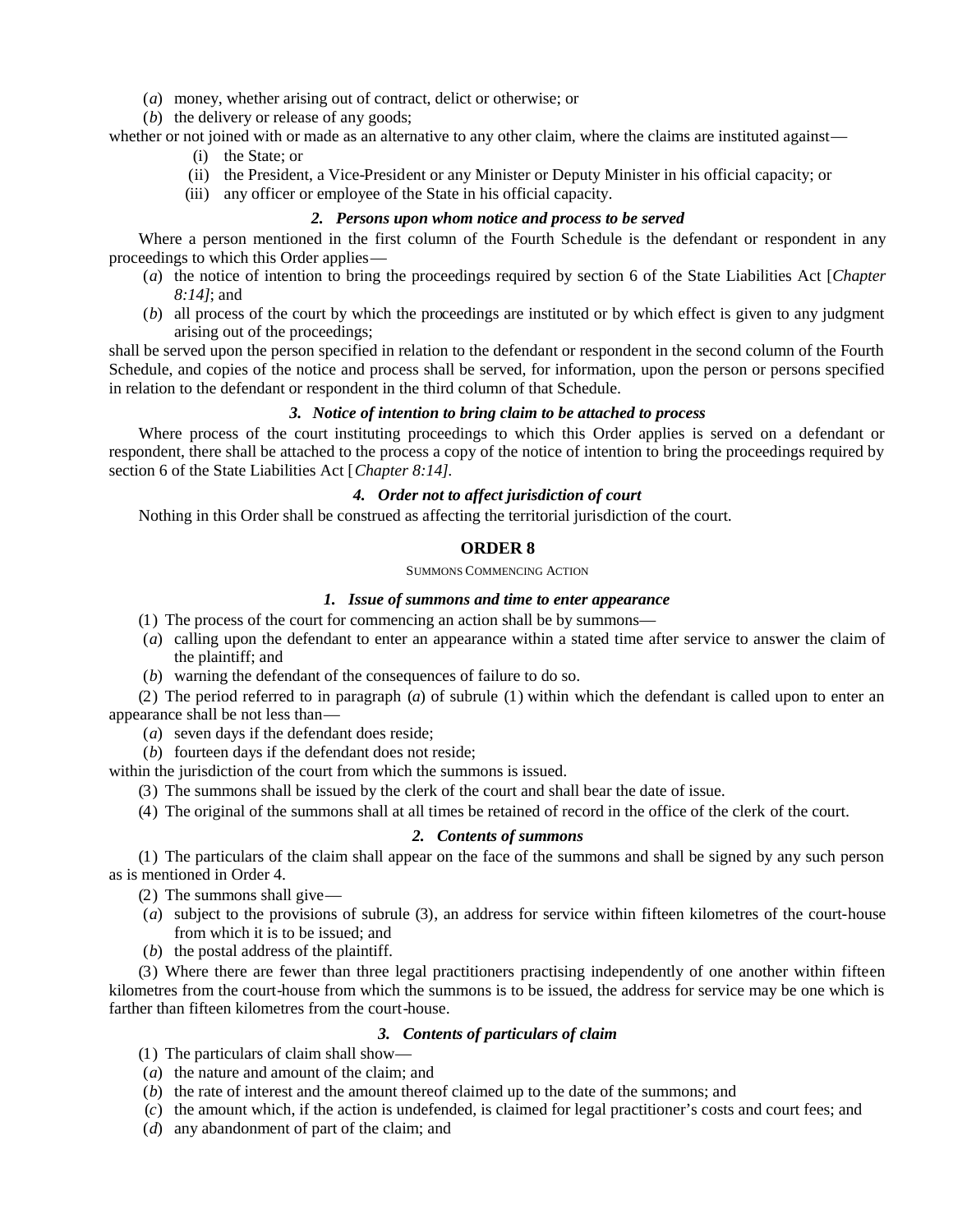(*e*) any set-off.

(2) The messenger shall endorse the amount of his charges for service thereof on the summons.

(3) Where the summons contains more than one claim, the particulars of each claim and the relief sought in respect of each claim shall be stated separately.

(4) Where the particulars contain more than one hundred words, they may be contained in an annexure served with the summons, which annexure shall be taken to be part of the summons.

(5) The clerk of the court may refuse to issue a summons in which an excessive amount is claimed for legal practitioner's costs or court fees.

### *4. Other matters to be included in summons*

The summons shall also show—

- (*a*) the surname of the defendant by which he is known to the plaintiff, his residence or place of business or employment and, where known, his Christian name or initials and his occupation; and
- (*b*) if the defendant is sued in a representative capacity, the capacity in which he is so sued; and
- (*c*) the Christian name and the surname, occupation and residence or place of business of the plaintiff; and
- (*d*) where the plaintiff sues as cessionary, the name, address and description of the cedent at the date of the cession and the date of the cession; and
- (*e*) where the plaintiff sues in a representative capacity, the capacity in which he sues; and
- (*f*) where the plaintiff sues upon an instrument presentment whereof was necessary, the fact and date of presentment.

#### *5. Multiple or alternative claims in one summons*

More claims than one may be made in a summons, either alternatively or otherwise, but claims which are not expressed to be alternative shall not be mutually inconsistent, nor based on inconsistent averments of facts.

### *6. Actions by or against partnerships, etc*

(1) Any two or more persons claiming or being sued as co-partners may sue or be sued in the name of the firm of which such persons were co-partners at the time of the accruing of the cause of action and, in any such case, any party may by notice require from the party so suing or sued a statement of the names and places of residence of the persons who were at the time of the accruing of the cause of action co-partners in any such firm.

(2) The party receiving any notice in terms of subrule (1) shall, within seven days after receipt thereof, furnish the statement required and supply a copy thereof to the clerk of the court.

(3) When the names of the partners are so declared, the action shall proceed in the same manner, and the same consequences in all respects shall follow, as if they had been named in the summons, but all the proceedings shall nevertheless continue in the name of the firm save where civil imprisonment proceedings are instituted in terms of Order 28 against one of the said partners, when such partner shall be specifically named in such civil imprisonment proceedings.

(4) Any person carrying on business in a name or style other than his own name may sue or be sued in such name or style as if it were a firm name, and so far as the nature of the case will permit all the provisions of this rule relating to proceedings against firms shall apply.

(5) The provisions of this rule shall, *mutatis mutandis*, apply to an unincorporated company, syndicate or association.

(6) When an action has been instituted by or against—

- (*a*) a firm in the name of the firm; or
- (*b*) a person carrying on a business in a name or style other than his own name in such name or style; or

(*c*) an unincorporated company, syndicate or association in the name of the company, syndicate or association;

the court may on the application of the other party to the action made at any time, either before or after judgment, on notice to a person alleged to be a partner in such firm or the person so carrying on business or a member of such company, syndicate or association, as the case may be, declare such person to be a partner, the person so carrying on business or a member, as the case may be, and on the making of such order the provisions of subrule (3) shall apply as if the name of such person had been declared in a statement delivered as provided in subrule (2)

#### *7. Amendment of summons*

(1) Subject to the provisions of this Order, a summons may, before service, be amended by the plaintiff as he thinks fit.

(2) Any alteration or amendment of a summons before service, and whether before or after issue, shall, before the summons is served, be initialled by the clerk of the court in the original summons and, until so initialled, such alterations and amendments shall have no effect.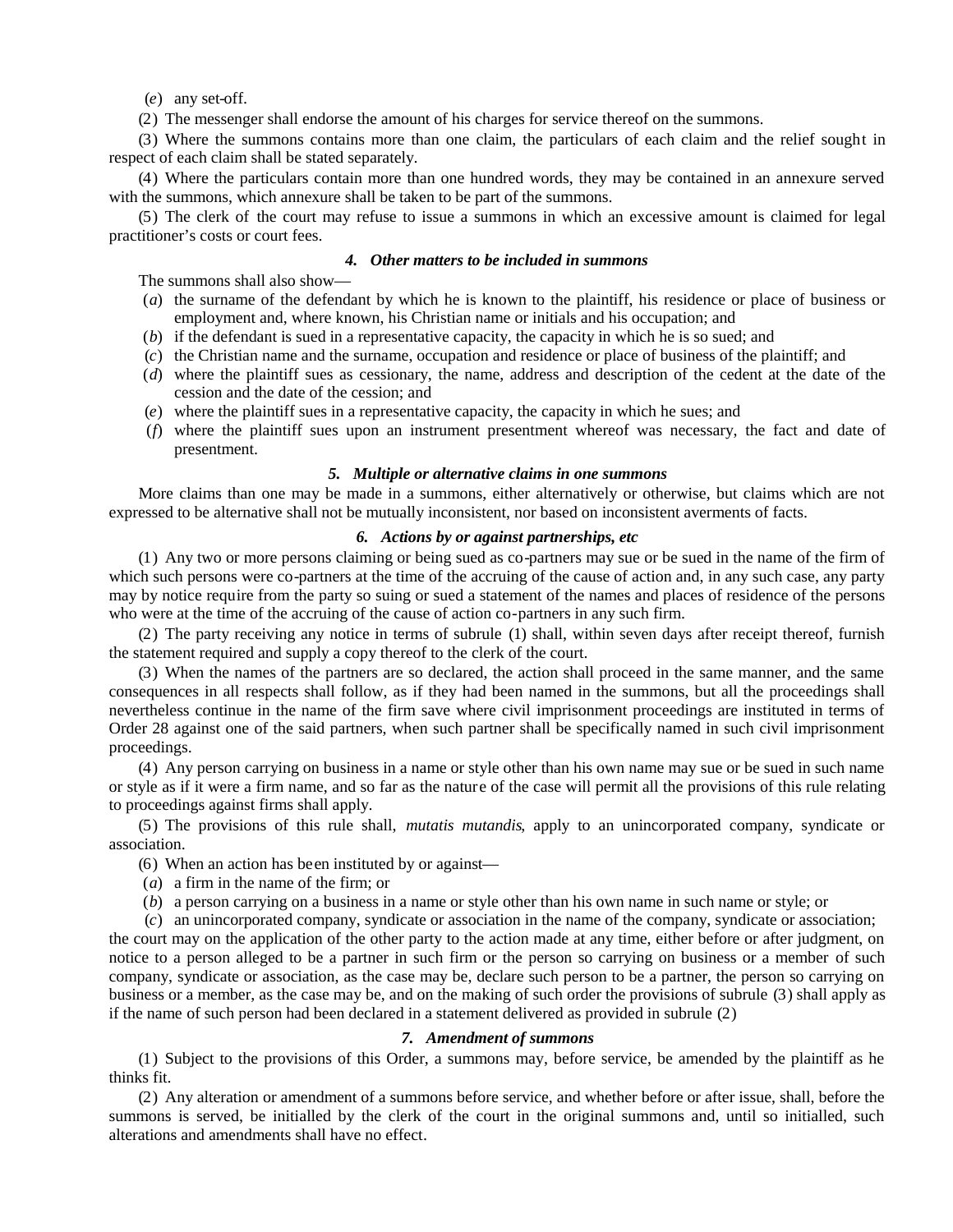(3) Subject to the provisions of subrule (4), a summons may, after service, be amended as is provided in section 66 of the Act, either on application on notice or at the hearing, subject to such order as to adjournment and costs as the court thinks just, and the court shall take into consideration whether adequate prior notice of intention to apply for such amendment has been served upon the other party affected.

- (4) When—
- (*a*) neither the Christian name nor the initial of the defendant is shown; or
- (*b*) a wrongly spelt Christian name or not all Christian names appear in the summons;

but the correct Christian name or initial of the person on whom service of the summons has been effected is disclosed in the return of the messenger, the clerk of the court may, at the request of the plaintiff and without notice to the defendant, insert such name or initial in the summons as being the name or initial of the defendant, and such amendment shall, for all purposes, be considered as if it had been made before service of the summons.

### **ORDER 9**

#### CLAIMS IN RECONVENTION

#### *1. Application of Rules to claims in reconvention*

The provisions of these rules shall, *mutatis mutandis*, apply to claims in reconvention, except that—

- (*a*) it shall not be necessary to enter an appearance to defend; and
- (*b*) all times which, in the case of a claim in convention, run from the date of appearance shall, in the case of a claim in reconvention, run from the date of delivery of the claim.

### *2. When claim in reconvention to be made*

A claim in reconvention shall be made by the delivery within seven days after appearance of a statement in writing giving such particulars of the claim in reconvention as are required with regard to claims in convention.

#### *3. What may be claimed in reconvention*

(1) A defendant may set up by a claim in reconvention any right or claim of any amount which he may allege against the plaintiff, whether—

- (*a*) liquid or illiquid; or
- (*b*) liquidated or unliquidated; or
- (*c*) it arises out of or is connected with the subject-matter of the claim in convention or not;

and such claim, if within the jurisdiction of the court, shall have the same effect as a cross-action, so as to enable the court to pronounce a final judgment in the same action both on the claim in convention and on the claim in reconvention.

(2) A defendant delivering a claim in reconvention may, by notice delivered therewith or within seven days thereafter, apply to the court to pronounce that the claim in reconvention exceeds its jurisdiction and to stay the action under section 15 of the Act.

(3) Where the court finds that the claim in reconvention exceeds its jurisdiction, the defendant may forthwith, or by notice delivered within seven days after such finding, apply for stay of the action.

(4) If no application for stay be made or, having been made, be dismissed, the court shall, on the application of the plaintiff or otherwise of its own motion, dismiss a claim in reconvention pronounced to exceed its jurisdiction, unless the defendant shall forthwith abandon under paragraph (*h*) of subsection (1) of the section 11of the Act sufficient of such claim to bring it within the jurisdiction.

### *4. Effect of claim in reconvention on plaintiff's right to apply for summary or default judgment*

A claim in reconvention shall not prejudice the right of the plaintiff in convention to apply for summary or default judgment.

# *5. Plaintiff's claim and claim in reconvention may be tried separately*

Where both the claim in convention and the claim in reconvention proceed to trial under Order 19, each action may be tried separately, but judgment shall be given on both *pari passu*.

### *6. Defendant in reconvention may not make claim in reconvention*

A claim in reconvention may not be made by a defendant in reconvention.

#### *7. Claim in reconvention may be proceeded with even if plaintiff's action withdrawn*

Where an action is withdrawn, stayed, discontinued or dismissed, it shall nevertheless be competent to proceed separately with the claim in reconvention, if any.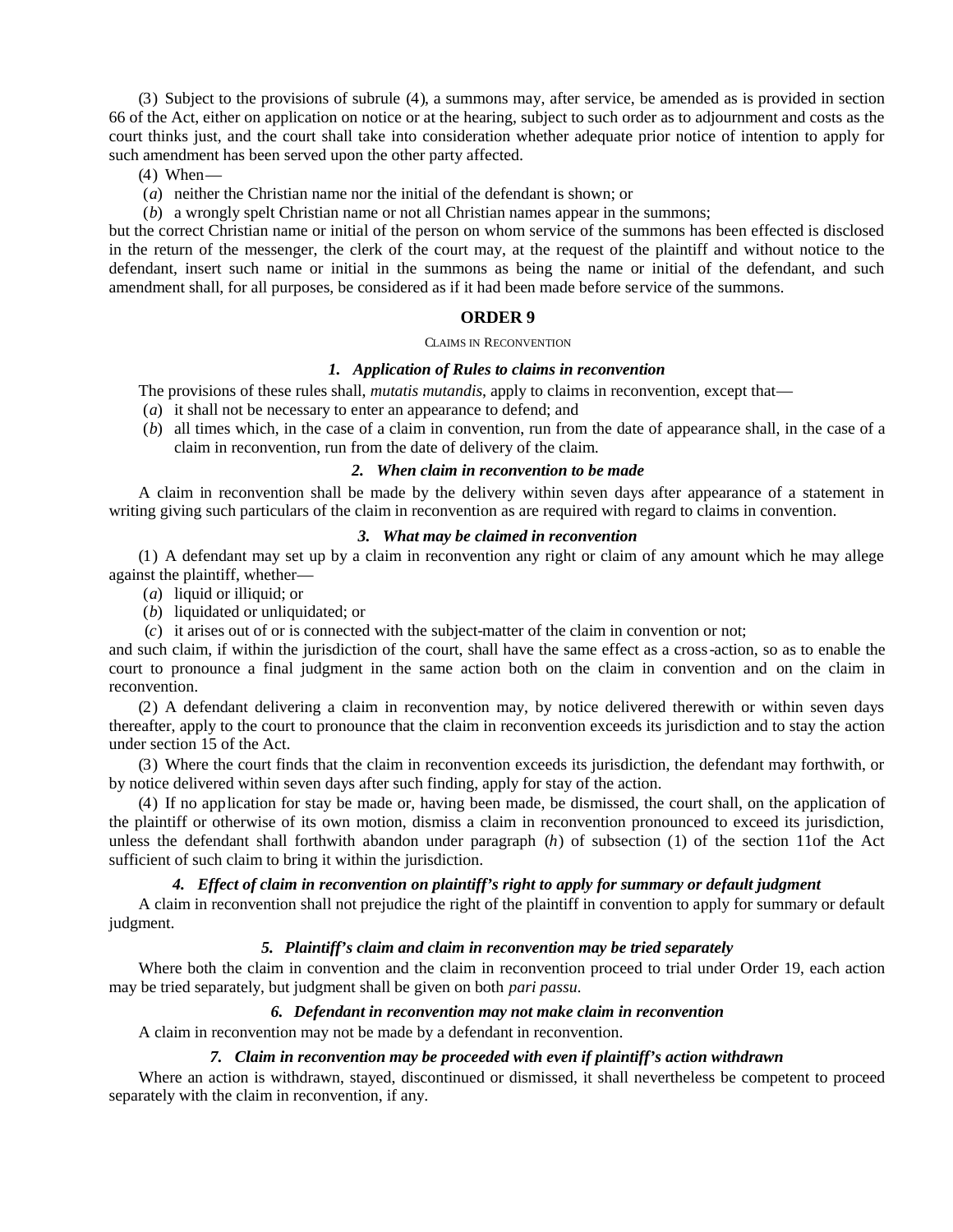#### APPEARANCE TO DEFEND

### *1. Method of entering appearance*

A defendant intending to defend shall, within—

- (*a*) seven days after service of the summons if he resides within the jurisdiction of the court from which the summons was issued;
- (*b*) fourteen days after service of the summons if he does not reside within the jurisdiction of the court from which the summons was issued;

or within the period limited by the summons, whichever is the longer, enter an appearance to defend by delivery of a memorandum in writing that he intends to defend.

# *2. Late appearance effective if no application for default judgment made*

Notwithstanding anything contained in rule 1, an appearance to defend, even though entered after the expiry of the period mentioned in rule 1, shall nevertheless be effective if a request for default judgment has not yet been made.

### *3. Contents of memorandum of intention to defend*

- (1) A memorandum referred to in rule 1 shall—
- (*a*) be signed by the defendant; and
- (*b*) subject to the provisions of subrule (2), give an address for service within fifteen kilometres of the courthouse from which the summons was issued; and
- (*c*) give the postal address of the defendant.

(2) Where there are fewer than three legal practitioners practising independently of one another within fifteen kilometres from the court-house from which the summons is issued the address for service may be one which is farther than fifteen kilometres from the court-house.

# *4. Entry of appearance: defendant may still except to action*

The entry of an appearance shall be without prejudice to any exception which the defendant may have.

# **ORDER 11**

# *1. Consent to judgment and effect on costs; effect of partial consent*

(1) A defendant may consent to judgment by delivery of a memorandum in writing stating—

- (*a*) that he so consents; and
- (*b*) whether his consent is for the full amount claimed or less.

(2) Where a defendant consents in terms of subrule (1) before instructions for service have been given to the messenger—

- (*a*) it shall not be necessary to serve the summons; and
- (*b*) the defendant shall not be chargeable with fees for service.

(3) A defendant consenting in terms of subrule (1) before the expiration of the time limited for appearance shall not be chargeable with judgment charges.

(4) If the defendant's consent is for less than the amount claimed in the summons—

- (*a*) he may enter an appearance to defend or may continue his defence as to the balance of the claim; and
- (*b*) notwithstanding a judgment upon such consent, the action may proceed as to such balance and it shall in that event be in all subsequent respects an action for such balance.

# *2. Application for default judgment*

Where a defendant has failed to enter an appearance to defend and has not consented to judgment, the plaintiff may lodge with the clerk of the court a written request to have judgment entered, with costs, against such defendant for—

- (*a*) any sum, not exceeding the amount claimed in the summons; or
- (*b*) other relief so claimed;

together with interest from the date of the summons to the date of judgment at the rate specified in the summons, or, if no rate is so specified at the rate for the time being prescribed in terms of the Prescribed Rate of Interest Act [*Chapter 8:10]*.

### [Rule amended by s.i 218 of 1992]

# *3. Judgment in default of plea*

Where a defendant has failed to deliver a plea as provided by Order 16 the plaintiff —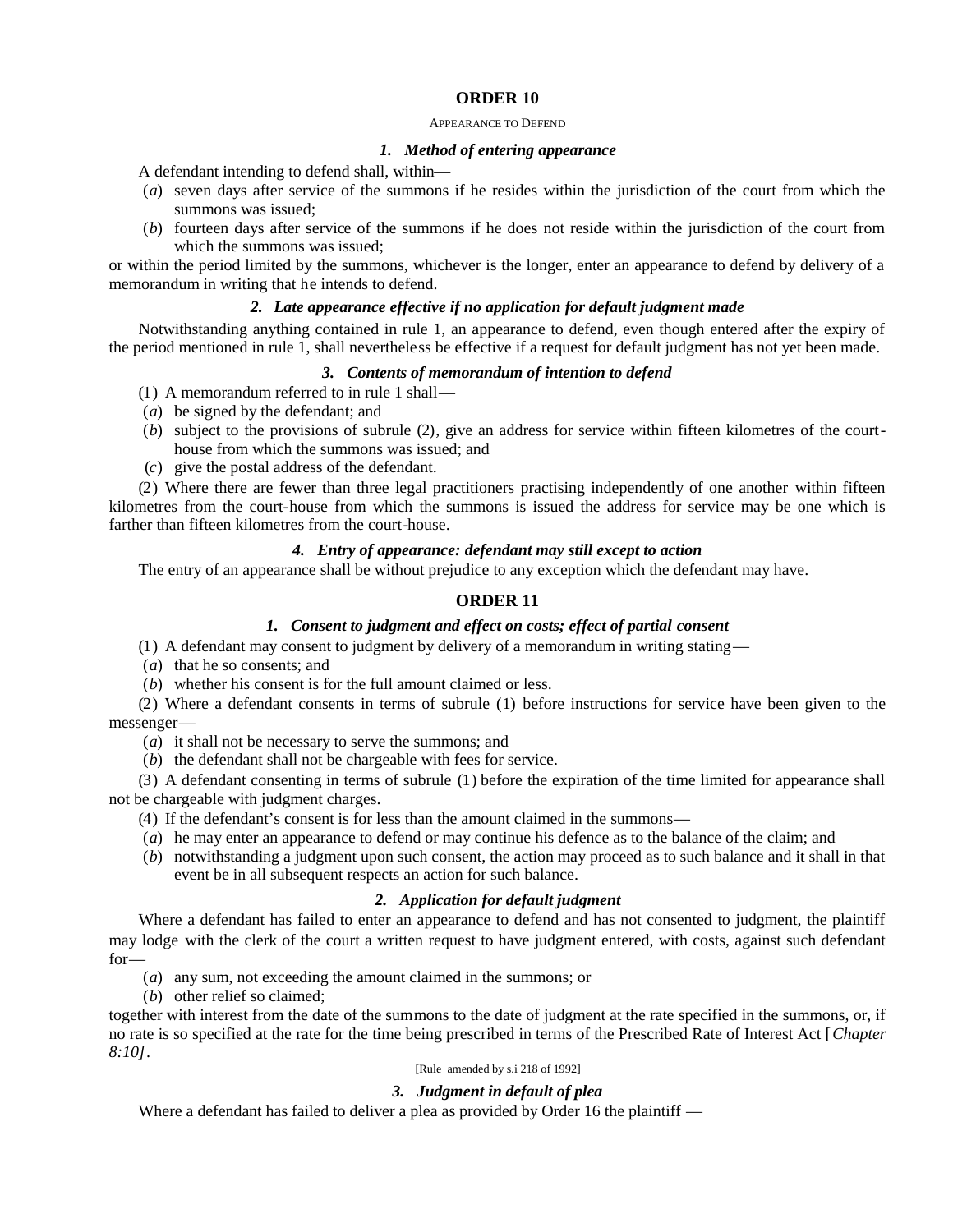- (*a*) after delivery of written notice calling upon the defendant to file his plea within forty-eight hours of the receipt of such notice; and
- (*b*) on failure of the defendant to do so;

may lodge with the clerk of the court a written request to have judgment entered with costs and interest in the same manner as if the defendant had failed to enter an appearance to defend.

# *4. When judgment by consent or in default may be entered*

- (1) Where a defendant—
- (*a*) consents to judgment in terms of rule 1; or
- (*b*) has failed to enter an appearance to defend and the plaintiff has requested judgment in terms of rule 2; or
- (*c*) has failed to deliver a plea as provided by Order 16 and the plaintiff has requested judgment in terms of rule  $\mathcal{F}$

the clerk of the court shall, subject to the provisions of subrules  $(2)$ ,  $(3)$ ,  $(4)$ ,  $(5)$ ,  $(6)$ ,  $(7)$ , and  $(8)$ , enter judgment in the terms of the defendant's consent or of the plaintiff's request for judgment, as the case may be.

(2) If it appears to the clerk of the court that the defendant intends to defend the action but that his entry of appearance is defective, in respect that the memorandum thereof—

- (*a*) has not been properly delivered; or
- (*b*) has not been properly signed; or
- (*c*) does not set out the postal address of the person signing it or an address for service as prescribed in rule 3 of Order 10, or
- (*d*) exhibits any two or more of such defects or any other defect of form;

he shall not enter judgment against the defendant unless the plaintiff has delivered written notice to the defendant that request for judgment in default of due entry of appearance is being made, and the defendant has not within forty-eight hours of the receipt by him of such notice delivered a memorandum of entry of appearance in due form.

(3) Notice by the plaintiff referred to in subrule (2) shall clearly set out in what respect the defendant's entry of appearance is alleged to be defective.

(4) Judgment in default of appearance to defend shall not be entered in an action in which the summons has been served by registered post unless with the return of service by the messenger there has been filed the certificate of the postmaster of the office of destination that the letter has been duly delivered.

(5) The clerk of the court shall refer to the court any request made for the entry of judgment on a claim for damages and—

- (*a*) the plaintiff shall furnish to the court evidence, either written or oral, of the nature and extent of the damages suffered by him;
- (*b*) the court shall thereupon assess the amount, if any, recoverable by the plaintiff as damages and shall give an appropriate judgment.

(6) The clerk of the court shall refer to the court any request made for the entry of judgment on a claim founded on any cause of action arising out of or based on any hire-purchase agreement governed by the Hire-Purchase Act [*Chapter 14:09*], and the court shall thereupon make such an order or give such a judgment as it thinks just.

(7) If the action is on a liquid document, the plaintiff shall, before entry of judgment, whether by consent or default, file of record the original document duly stamped, or an affidavit setting out reasons to the satisfaction of the court why the original document cannot or should not be filed.

(8) The clerk of the court may refer to a magistrate any consent to or request for judgment, and the magistrate may thereupon—

- (*a*) if a default judgment is sought, call upon the plaintiff to produce evidence, either written or oral, in support of his claim;
- (*b*) if a judgment by consent is sought, call upon the plaintiff to produce evidence, either written or oral, that the consent has been signed by the defendant and is a consent to the judgment sought;
- (*c*) enter judgment in terms of the plaintiff's request or for so much of the claim as has been established to his satisfaction;
- (*d*) enter judgment in terms of the defendant's consent;
- (*e*) refuse judgment;
- (*f*) make such other order as he thinks just.

(9) When one or more of several defendants in an action consent to judgment or fail to enter appearance or to deliver a plea—

(*a*) judgment may be entered against the defendant or defendants who have consented to judgment or are in default; and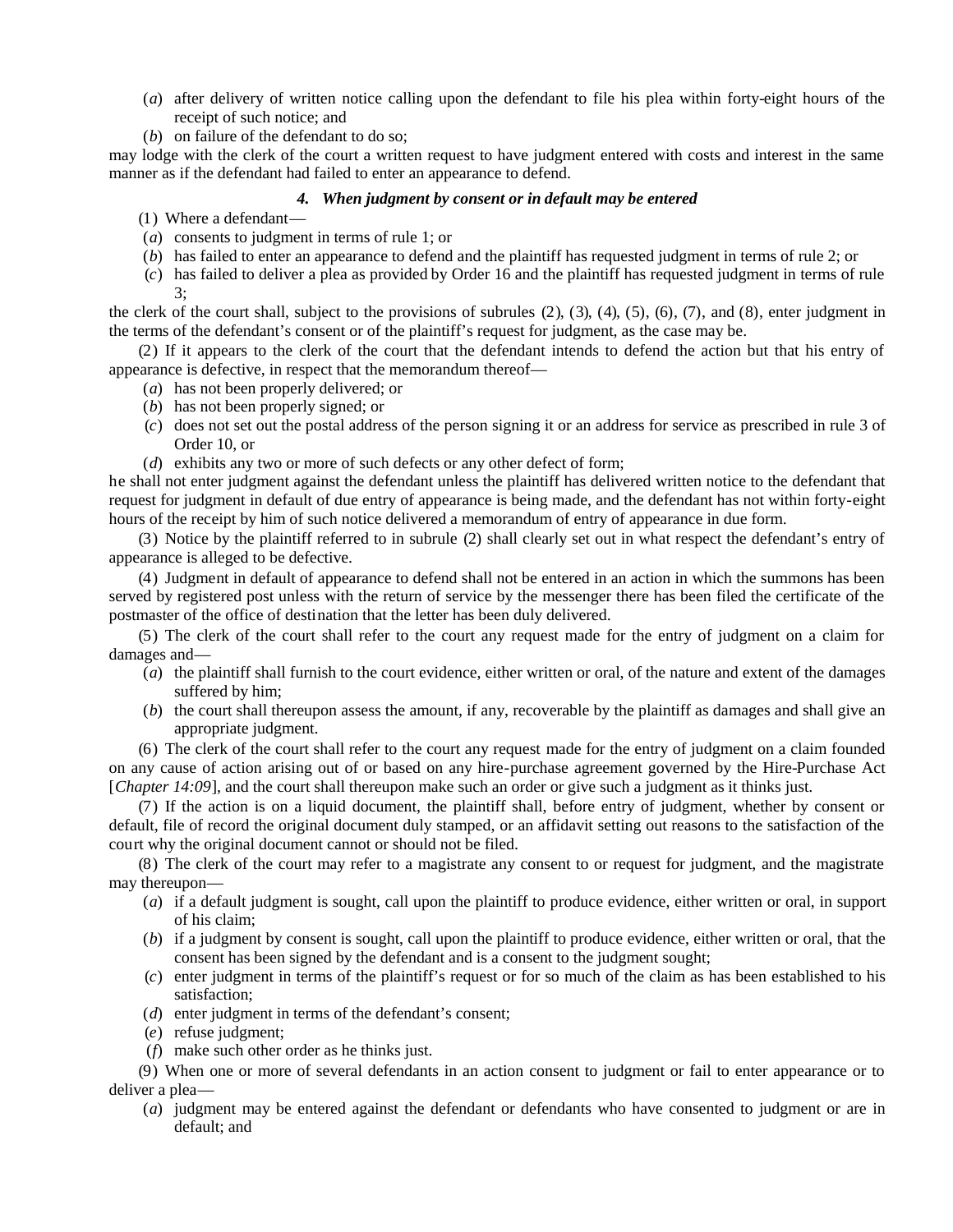(*b*) the plaintiff may proceed on such judgment without prejudice to his right to continue the action against another defendant or other defendants.

### **ORDER 12**

#### FURTHER PARTICULARS

# *1. Supply of copies of documents and inspection of originals*

(1) A defendant, whether in convention or reconvention, may at any time after service of summons or counter claim, and before delivery of the plea, apply to the plaintiff by notice for copies of all or any of the accounts or documents upon which the claim is founded, and such copies shall be furnished to him by the plaintiff within seven days after receipt of such notice.

(2) The plaintiff shall, on notice, forthwith allow the defendant to inspect the originals of such accounts or documents.

#### *2. Application for further particulars*

(1) Any party may, by notice delivered not more than seven days after—

- (*a*) entry of appearance in the case of a summons; or
- (*b*) the delivery of any other pleading; or
- (*c*) judgment on any exception to such pleading has been given;

require the party delivering such pleading to deliver such further information as is reasonably necessary to enable such party to plead.

(2) The party delivering such pleading shall, within seven days after receipt of such notice, deliver the information reasonably required.

### *3. Further particulars after close of pleadings*

(1) Any party may, by notice delivered after the pleadings are closed, require the other party to deliver such further information in respect of any pleading as is reasonably necessary to enable that party to prepare for trial.

(2) The party receiving such notice shall, as soon as reasonably possible, deliver the information reasonably required.

# *4. Interpretation*

For the purposes of this order—

"pleading" includes a summons, counter claim, plea, reply and the schedule of documents prescribed by Order 18.

### **ORDER 13**

### PAYMENT INTO COURT

# *1. Payment into court of full sum claimed*

A defendant may at any time pay into court unconditionally the amount claimed in the summons, and thereupon all further proceedings in the action shall be stayed, save as hereinafter provided for the recovery of any costs not included in such payment.

### *2. Offer in settlement*

(1) A defendant may, without prejudice, pay an amount into court by way of offer in settlement of the plaintiff's claim.

(2) A plaintiff may, within seven days after receipt of notice of such payment, deliver a request for the payment to him of the amount paid, and further proceedings shall thereupon be stayed, save as hereinafter provided for the recovery of any costs not included in such payment.

### *3. Notice of payment or offer of settlement*

A defendant paying money into court in terms of rule 1 or 2 shall at the same time deliver a notice—

- (*a*) setting out that an amount has been paid into court; and
- (*b*) stating whether it has been paid unconditionally under rule 1 or as an offer of settlement under rule 2; and
- (*c*) in the case of payment under rule 2, stating whether the amount paid is offered in settlement of both claim and costs.

# *4. Payment to plaintiff of money paid into court*

The clerk of the court shall pay out to the plaintiff any moneys paid into court under rule 1 or 2: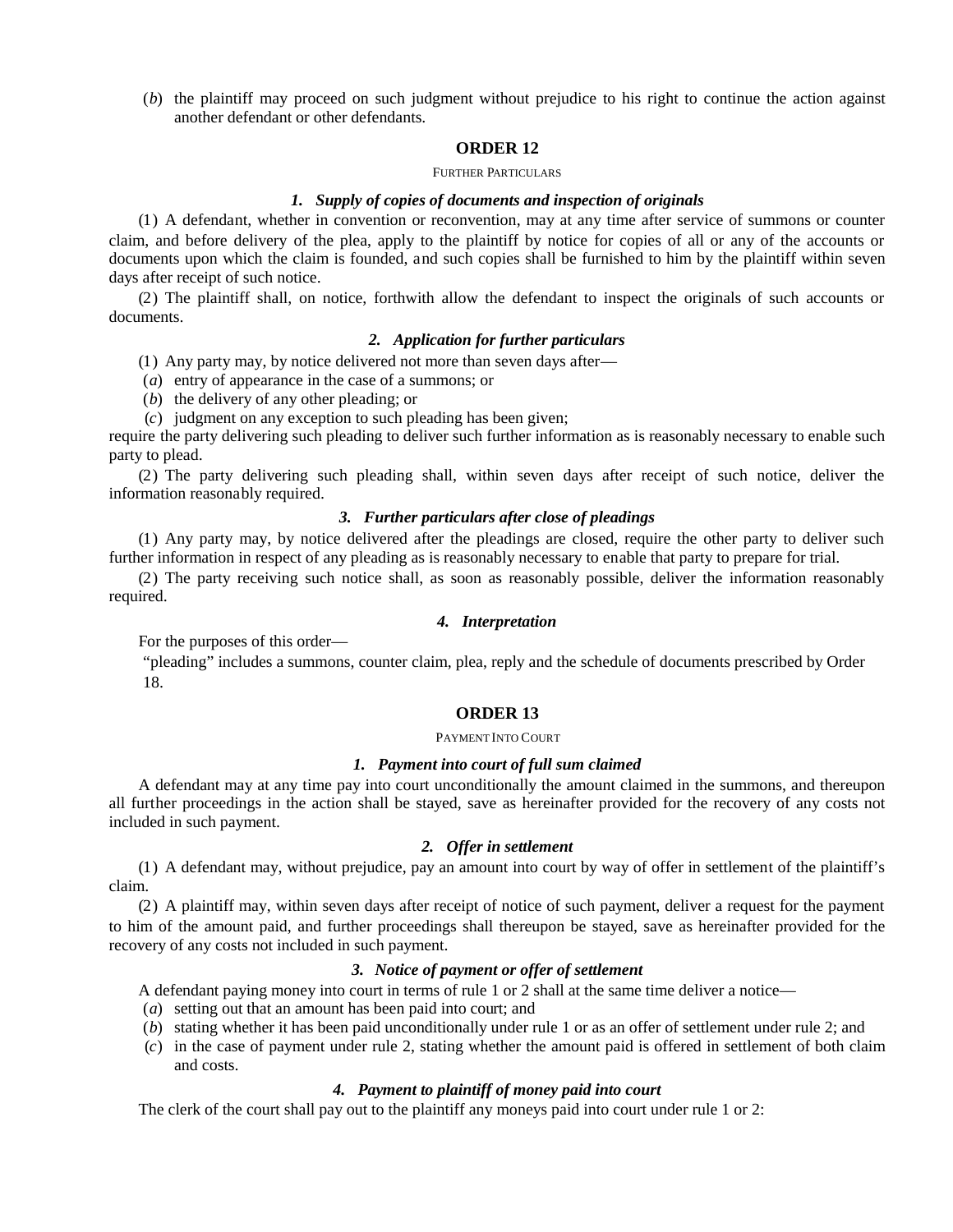Provided that moneys paid into court under rule 2 shall be paid out only on delivery of the request mentioned in subrule (2) of rule 2.

### *5. Effect on costs of making payment or offer*

A plaintiff entitled to payment under rule 4 shall, save when a defendant making payment under rule 2 states in his notice of payment that the amount paid is inclusive of costs, be entitled to recover from the defendant the costs incurred by him up to the time of payment into court, together with his costs of obtaining payment, in the same manner as if an order for such costs had been made by the court.

### *6. Procedure where plaintiff fails to prove that there is more due than was offered*

Where money has been paid into court under rule 2 as an offer of settlement and the court finds on a trial of the action that the plaintiff has failed to prove that there is any more due to him than the amount so paid, the court shall—

- (*a*) first order payment to the plaintiff of so much thereof as may be awarded to him, subject to any order or judgment against him for the defendant's costs; and
- (*b*) then give judgment for the defendant and order the plaintiff to pay the costs incurred by the defendant after payment into court; and
- (*c*) make such order as it thinks just in regard to costs previously incurred.

### *7. Payment into court of sum tendered*

A defendant pleading tender shall, on the day of filing his plea, pay into court the amount so tendered if such amount has not already been paid to the plaintiff.

### *8. When payment out may be made of money paid into court*

Save as provided in rule 4, moneys paid into court under this Order shall be paid out only upon—

(*a*) a judgment declaring who is entitled thereto; or

(*b*) the written consent of the parties.

### *9. Procedure where tender or payment made on claim for damages or compensation*

Where the claim is for damages or compensation—

- (*a*) the amount of a tender or payment into court shall not be disclosed to the court or in the pleadings until after judgment on the claim has been given;
- (*b*) an order for costs shall be made only after disclosure of the amount tendered or paid into court;
- (*c*) the court, in awarding costs, shall proceed as provided in rule 6.

#### *10. Payment out: time limitation*

(1) Where money has been paid into court under rule 2 or 7 and has not been paid out after one year of the date on which it was paid into court, the clerk of the court shall, unless the case has been set down for trial in terms of Order 19, return the money to the defendant and shall, at the same time, give notice to the plaintiff that he is doing so. [Subrule amended by s.i 363 of 1995]

(2) If the defendant cannot be found, the money shall be paid into the Guardian's Fund to the credit of the defendant.

### **ORDER 14**

EXCEPTIONS AND MOTIONS TO STRIKE OUT

### *1. When exception may be made*

(1) A defendant shall, within seven days after entry of appearance, deliver particulars of any exception to the summons:

Provided that, where the delivery of documents or information has been requested in terms of Order 12, particulars of the exception may be delivered within seven days after delivery of such documents or information.

(2) A defendant failing to deliver such particulars of any exception within the period prescribed in subrule (1) may not thereafter raise any exception without leave of the court granted on application after notice to the plaintiff.

## *2. Grounds for excepting to summons*

The defendant may except to the summons on one or more of the following grounds only—

- (*a*) that it does not disclose a cause of action;
- (*b*) that it is vague and embarrassing;
- (*c*) that it does not comply with the requirements of Order 8;
- (*d*) that it has not been properly served;
- (*e*) that the copy served upon the defendant differs materially from the original.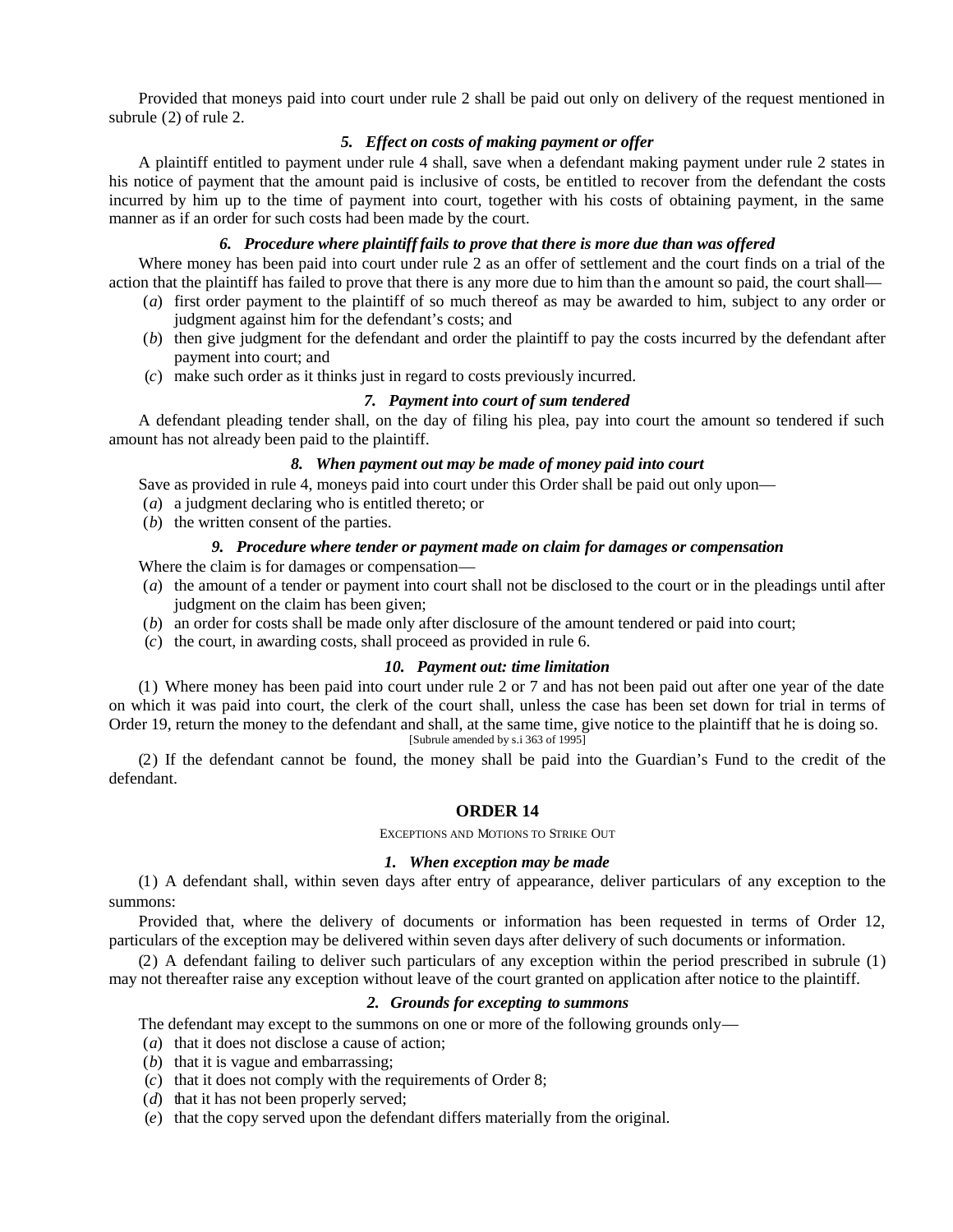# *3. Raising of other defences*

Any other defence shall be raised by means of plea in accordance with the provisions of Order 16.

### *4. Exceptions: multiple claims*

Where more than one claim is made in a summons, exception may be taken to any one or more of such claims.

### *5. When court may uphold exception*

(1) The court shall not uphold any exception unless it is satisfied that the defendant would be prejudiced in the conduct of his defence if the summons were allowed to stand.

(2) A defendant raising an exception that the summons does not comply with the requirements of Order 8 shall set out particulars of the alleged non-compliance.

(3) The court shall not uphold an exception that the summons is vague and embarrassing unless the defendant has, prior to taking the exception, by delivery of a notice given the plaintiff an opportunity of removing the cause of the complaint.

### *6. Application to strike out claim or material in summons*

(1) A defendant may move to strike out—

- (*a*) any of two or more claims in a summons which, not being in the alternative, are mutually inconsistent or are based on inconsistent averments of fact;
- (*b*) any argumentative, irrelevant, superfluous or contradictory matter contained in the summons.
- (2) The provisions of rule 1 shall, *mutatis mutandis*, apply to the delivery of particulars of a motion to strike out.

# *7. When exception or motion to strike out to be heard*

(1) An exception or motion to strike out shall, if particulars thereof have been delivered before the hearing of an application by the plaintiff for summary judgment, be heard and determined at the hearing of such application.

(2) If no application for summary judgment has been made, either party may, on seven days' notice, set down such exception or motion to strike out for hearing before the trial.

# *8. Effect of successful exception or motion to strike out*

If an exception to, or motion to strike out matter from, a summons is sustained and no application for amendment is made or, an application having been made, it is refused, the court may, on application by the defendant, dismiss the claim.

# **ORDER 15**

#### SUMMARY JUDGMENT

#### *1. When application for summary judgment may be made*

(1) Where a defendant has entered an appearance to defend, the plaintiff, whether in convention or reconvention, may apply to the court for summary judgment on any claim in the summons which is only—

- (*a*) on a liquid document; or
- (*b*) for a liquidated amount in money; or
- (*c*) for the delivery of specified movable property; or
- (*d*) for ejectment; or

(*e*) for any two or more such matters as are described in paragraph  $(a)$ ,  $(b)$ ,  $(c)$  or  $(d)$ ;

in addition to costs.

(2) An application in terms of subrule (1) shall be made on not less than seven days' notice delivered not more than seven days after the date of the defendant's appearance to defend, and the plaintiff shall deliver with such notice—

- (*a*) if the claim is illiquid, a copy of an affidavit, made by himself or by any other person who can swear positively to the facts—
	- (i) verifying the cause of action and the amount claimed, if any; and
	- (ii) stating that in his belief there is not a *bona fide* defence to the action and that appearance has been entered solely for the purpose of delay;
- (*b*) if the claim is liquid, a copy of the liquid document on which the claim is founded.

# *2. Procedure on application for summary judgment*

- (1) Upon the hearing of an application for summary judgment, the defendant may—
- (*a*) pay into court to abide the result of the action the sum sued for, together with such sum for costs as the court may determine; or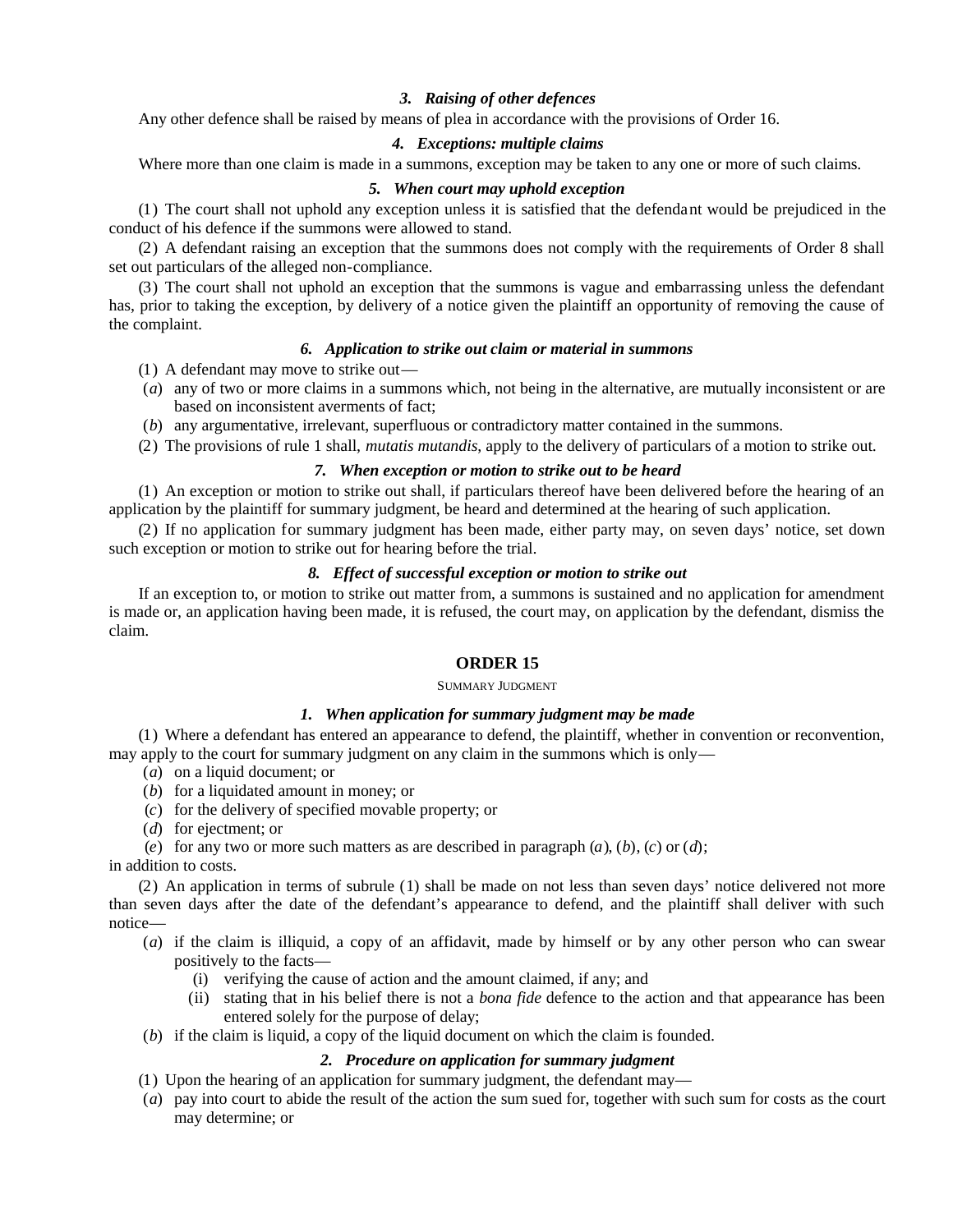- (*b*) give security to satisfy any judgment which may be given against him in the action; or
- (*c*) satisfy the court by affidavit then filed, which may be supported by viva voce evidence or otherwise, that he has a good *prima facie* defence to the action.
- (2) At the hearing of an application for summary judgment—
- (*a*) no evidence may be adduced by the plaintiff otherwise than by—
	- (i) the affidavit of which a copy was delivered with the notice; or
	- (ii) production without evidence of the liquid document sued upon;
- (*b*) the plaintiff may not cross-examine any witness called by the defendant, but any such witness may be questioned by the court and re-examined by the defendant.

#### *3. Courses open to court*

(1) Subject to the provisions of Order 14, if the defendant does not so pay into court, find security or satisfy the court as provided in subrule (1) of rule 2, the court may enter summary judgment for the plaintiff.

(2) If the defendant does pay into court, find security or satisfy the court as provided in subrule (1) of rule 2, the court shall give leave to defend, and the action shall proceed as if no application under this Order had been made.

### *4. Use in subsequent proceedings of evidence given at application for summary judgment*

Where leave to defend is given under subrule (2) of rule 3, the evidence given on the hearing of the application for summary judgment shall not, at any subsequent hearing, be admissible, except by consent, in favour of the party on whose behalf it was given, except in so far as the respective deponents and witnesses are produced at such subsequent hearing for cross-examination.

# *5. Procedure where defendant partly successful*

If, on the hearing of an application made under this Order, it appears either that a defendant is entitled to leave to defend and another defendant is not so entitled, or that a defendant is entitled to leave to defend as to part only of the claim, the court may—

- (*a*) give leave to defend to a defendant so entitled thereto and enter judgment against a defendant not so entitled; or
- (*b*) give leave to defend to the defendant as to such part of the claim and enter judgment against the defendant as to the balance of the claim; or
- (*c*) make both orders mentioned in paragraphs (*a*) and (*b*).

### **ORDER 16**

### **PLEA**

## *1. When plea must be lodged; signing of plea*

- (1) The defendant shall, within seven days after—
- (*a*) entry of appearance; or
- (*b*) delivery of documents or particulars in terms of rule 1 or 2 of Order 12; or
- (*c*) if application for summary judgment is made, the dismissal of such application; or
- (*d*) the making of an order giving leave to defend; or
- (*e*) if exception or motion to strike out is set down for hearing in terms of rule 7 of Order 14, the dismissal of such exception or motion; or
- (*f*) any amendment of the summons allowed by the court at the hearing of such exception or motion;

deliver a statement in writing to be called a plea:

Provided that, if an appeal is noted against a decision on an exception or such proceedings are brought on review, the plea shall be delivered within such time as is directed by the court of appeal or, on application, by the court.

(2) The plea shall be dated and signed by any such person as is mentioned in Order 4.

### *2. Contents of plea*

The defendant, in his plea, shall—

- (*a*) admit or deny or confess and avoid all the material facts alleged in the particulars to the summons; and
- (*b*) clearly and concisely state the nature of his defence and all the material facts on which it is based.

#### *3. Summons served on wrong defendant*

(1) The provisions of this Order shall apply to a person upon whom a summons has been served who alleges that he is not the defendant cited in the summons and enters appearance to defend on that ground as though he were a defendant, and the court may, on the hearing of any such defence, order costs to be paid to or by such person as if he were a party to the action.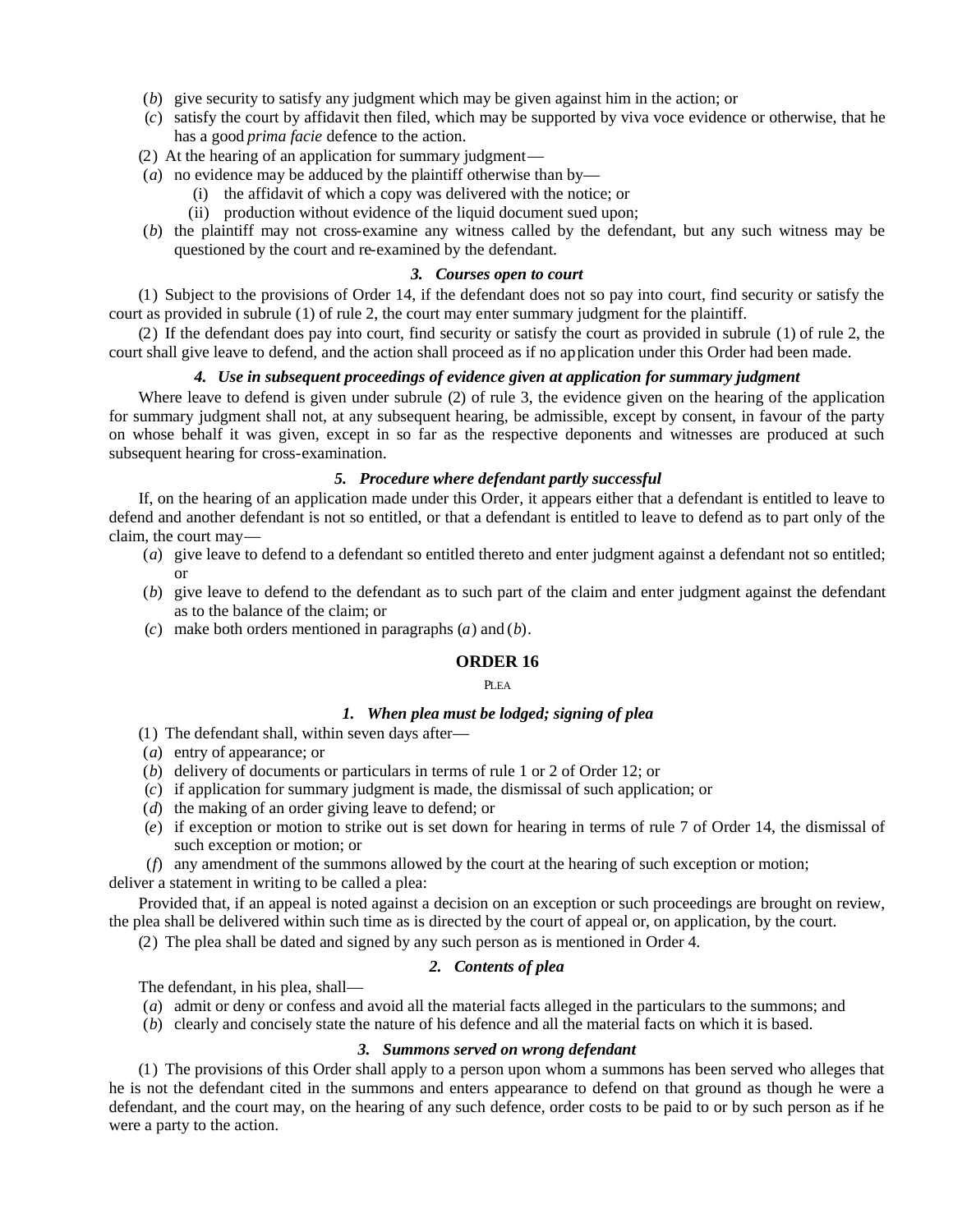(2) If a defence referred to in subrule (1) is sustained, the court, instead of dismissing the summons, may, if moved thereto by the plaintiff, allow any necessary amendment and order that it be served on the real defendant.

### *4. Bare denial or general defence not admissible*

A bare denial of liability or a defence of general issue shall not be admissible, but the defendant may, either as a sole defence or in combination with any other defence not inconsistent therewith, deny specifically any of the allegations in the summons.

### *5. Plea of tender*

Subject to the provisions of Order 13—

- (*a*) where a tender is pleaded as to part of the amount claimed, the plea shall specify the items of the plaintiff's claim to which the tender relates;
- (*b*) a plea of tender shall not be admissible unless the amount of the alleged tender is paid into court on the delivery of the plea, if not already paid to the plaintiff, and such amount shall be paid out to the plaintiff only on the order of the court or upon the written consent of the parties;
- (*c*) a tender after action is brought shall—
	- (i) unless such undertaking is expressly disavowed at the time of such tender, imply an undertaking to pay the plaintiff's costs up to the date of the tender; and
	- (ii) be valid without a tender or payment into court of the amount at which such costs may be taxed.

# *6. Allegation in plea of payment into court*

Where payment into court is alleged in the plea—

- (*a*) the particulars shall show whether the payment has been made under rule 1 or 2 of Order 13 or by way of tender under rule 5 of this Order;
- (*b*) if the nature of the payment is not specified, it shall be deemed to be by way of tender after action is brought.

### *7. Denial or admission of plaintiff's allegations: when presumed*

Every allegation of fact by the plaintiff which is inconsistent with the plea shall be presumed to be denied and every other allegation shall be taken to be admitted.

# *8. Defence emerging during trial*

If during the trial of an action, it appears that there is *prima facie* evidence of a defence on some other ground than that pleaded, the court may, on application at the trial, allow such new defence to be then pleaded viva voce on such terms as to adjournment and costs as it thinks just.

### *9. Hearing of defences which can be adjudicated on outside main case*

Any defence, including an exception, which can be adjudicated upon without the necessity of going into the main case may be set down by either party for a separate hearing upon seven days' notice at any time after such defence has been raised.

### *10. Exception to or motion to strike out plea*

A plaintiff may, within seven days of the delivery of the plea or further particulars and with or before delivering a reply, deliver particulars of an exception to the plea, or a motion to strike out in terms of rule 14.

# *11. When plaintiff may except to plea*

A plaintiff may except to the plea on one or more of the following grounds only—

- (*a*) that it does not disclose a defence to the plaintiff's claim;
- (*b*) that it is vague and embarrassing;
- (*c*) that it does not comply with the requirements of this Order.

# *12 When court may uphold exception to plea*

(1) The court shall not uphold any exception to a plea unless it is satisfied that the plaintiff would be prejudiced in the conduct of his case if the plea were allowed.

(2) A plaintiff raising an exception that the plea does not comply with the requirements of this Order shall set out particulars of the alleged non-compliance.

(3) The court shall not uphold an exception that the plea is vague and embarrassing unless the plaintiff has, prior to taking exception, by delivery of a notice given the defendant an opportunity of removing the cause of the complaint.

# *13. Inclusion in plea of further particulars*

Information delivered by the defendant in terms of Order 12 shall be deemed to be included in the plea.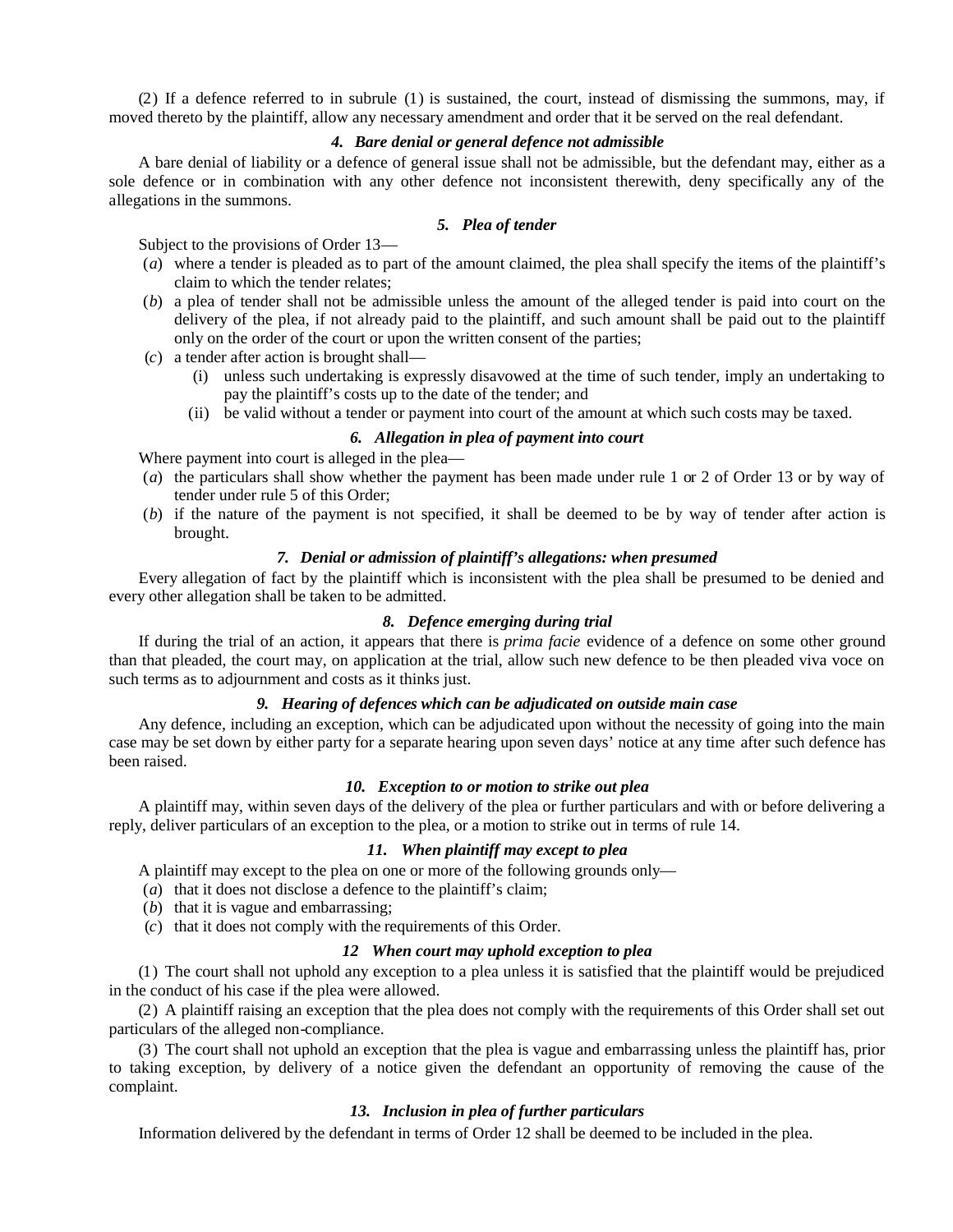### *14. Motion to strike out defences*

(1) A plaintiff may move to strike out—

(*a*) any of two or more defences which, not being pleaded in the alternative, are mutually inconsistent;

(*b*) any argumentative, irrelevant, superfluous or contradictory matter which may be stated in a plea.

(2) The provisions of rule 9 shall, *mutatis mutandis*, apply to the delivery of particulars of a motion to strike out.

#### *15. Notice required to except or to move to strike out*

An exception to or motion to strike out matter from a plea may be set down for hearing by either party on seven days' notice.

# *16. Effect of successful exception or motion to strike out*

If an exception to or motion to strike out matter from a plea is sustained and no application for amendment is made or, having been made, is refused, the court may, if the plea then discloses no defence, give judgment for the plaintiff.

#### **ORDER 17**

#### *1. Plaintiff may reply to plea*

Where the defence is other than a bare denial of one or more of the allegations of the summons, the plaintiff may—

(*a*) within seven days after the delivery of the plea; or

(*b*) after delivery in terms of rule 2 of Order 12 of further information in respect of the plea;

deliver a statement in writing to be called a reply.

# *2. Rules applicable to reply*

The rules applicable to the plea shall, *mutatis mutandis*, apply to the reply.

#### *3. Effect of failure to reply*

Where the plaintiff does not within the time limited deliver a reply, he shall be taken to have denied all the allegations of fact contained in the plea.

# *4. Closure of pleadings*

Upon the delivery of a reply or, where no reply is delivered upon the expiration of the period limited for reply, the pleadings shall be deemed to be closed.

# **ORDER 18**

#### DISCOVERY OF DOCUMENTS

### *1 Application for delivery of schedule of books and documents to be used by other party*

(1) After the close of pleadings, either party may deliver a notice to the other party calling on him to deliver a schedule specifying the books and documents in his possession or under his control relating to the action which he intends to use in the action or which tend to prove or disprove either party's case.

(2) The schedule referred to in subrule (1) shall be delivered by the party thereto required within seven days of the delivery of the said notice.

- (3) If privilege is claimed for any of the documents scheduled—
- (*a*) such documents shall be separately listed on the schedule; and
- (*b*) the ground on which privilege is claimed in respect of each shall be set out.

(4) A book or document not disclosed in terms of this rule may not be used for any purpose in the trial of the action by the party in whose possession or under whose control it is without the leave of the court on such terms as to adjournment and costs as may be just, but the other party may call for and use such book or document in the crossexamination of a witness.

Each party shall—

# *2. Supply of documents or copies thereof*

- (*a*) on notice forthwith allow the other party to inspect and take copies of all books and documents disclosed in terms of rule 1 or specified in a notice delivered in terms of rule 3;
- (*b*) on prepayment therefor, forthwith furnish the other party with such copies thereof or extracts therefrom as may be requested.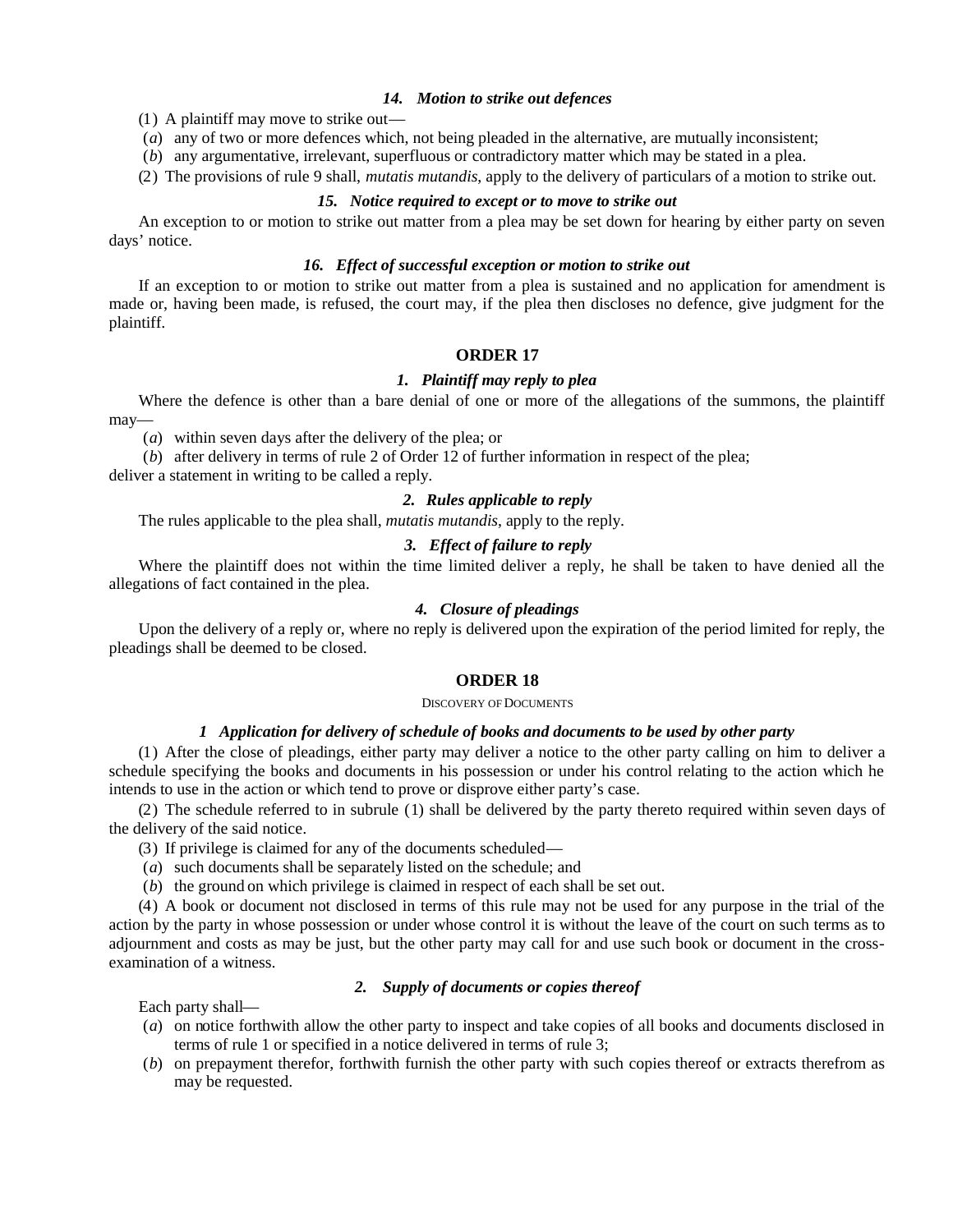# *3 Notice requiring other party to produce documents at trial*

(1) Either party may, by notice to produce, require the other to produce on the trial of the action the books and documents so disclosed and any other books and documents specified in detail.

(2) A notice under subrule (1) shall have the effect of a subpoena under Order 24 as regards all such books or documents as are in the possession or under the control of the party to whom notice is so given.

# **ORDER 19**

# *1. Pre-trial conference*

[Rule substituted by s.i 122 of 1994]

(1) After the close of pleadings a party who wishes to have the action brought to trial shall request the other party to attend a pre-trial conference at a mutually convenient time and place.

(2) At the pre-trial conference the parties shall attempt to reach agreement on possible ways of expediting or curtailing the duration of the trial and in particular as to all or any of the following matters—

- (*a*) the obtaining admissions of fact and of documents;
- (*b*) the holding of any inspection or examination;
- (*c*) the exchange of reports of experts;
- (*d*) the making of any discovery of documents;
- (*e*) the giving of any further particulars reasonably required for the purposes of trial;
- (*f*) the plans, diagrams, photographs, models, and the like, to be used at the trial;
- (*g*) the consolidation of trials;
- (*h*) the quantum of damages;
- (*i*) the definition of the real issues and the manner in which any particular issue may be proved;
- (*j*) an estimation of the probable duration of the trial;
- (*k*) the preparation of correspondence and other documents to be handed in at the trial in the form of a paged bundle with copies for the court and all parties;

and, if it is practicable to do so, the parties shall attempt to reach a settlement of all or any of the matters in dispute between them.

(3) If the parties to an action consent to such a course, a pre-trial conference in terms of subrule (1) shall be held before a magistrate, in chambers, at a date and time fixed by the clerk of court in consultation with the parties.

(4) The clerk of court, acting on the instructions of a magistrate, may at any time on reasonable notice, notify the parties to an action to appear before a magistrate in chambers, on a date and at a time specified in the notice, for a pretrial conference with the object of reaching agreement on or settling the matters referred to in subrule (2), and the magistrate may at the same time give directions as to the persons who shall attend and the documents to be furnished or exchanged at such conference.

(5) Where the clerk of court has given notice in terms of subrule (4) to parties who have not yet held a pre-trial conference, it shall not be necessary for them to hold such a conference in terms of subrule (1).

 $(6)$  If—

- (*a*) a party does not accede to a request for the holding of a pre-trial conference in terms of subrule (1); or
- (*b*) a party refuses to consent in terms of subrule (3) to a pre-trial conference being held before a magistrate; or
- (*c*) the parties are unable to agree on a suitable date or venue for a pre-trial conference in terms of subrule (1) or who should attend;

any party may apply to a magistrate for directions in regard to the matter in dispute.

(7) Upon the conclusion of a pre-trial conference, other than a conference held before a magistrate, the parties shall draw up a minute of the conference proceedings and such minute shall be signed by the parties or their legal practitioners.

(8) If at a pre-trial conference, other than a conference held before a magistrate, the parties cannot agree on any matter referred to in subrule (2), any party may make an application to the magistrate for directions in regard to the matter in dispute.

(9) If at a pre-trial conference the parties agree on a settlement of any matter in dispute, a magistrate may, on application being made by the parties, make an order embodying the terms of the settlement.

- $(10)$  Upon the conclusion of a pre-trial conference held before a magistrate, the magistrate—
- (*a*) shall record any decisions taken at the conference and any agreements reached by the parties as to the matters to be considered; and
- (*b*) may make an order limiting the issues for trial to those not disposed of by admission or agreement; and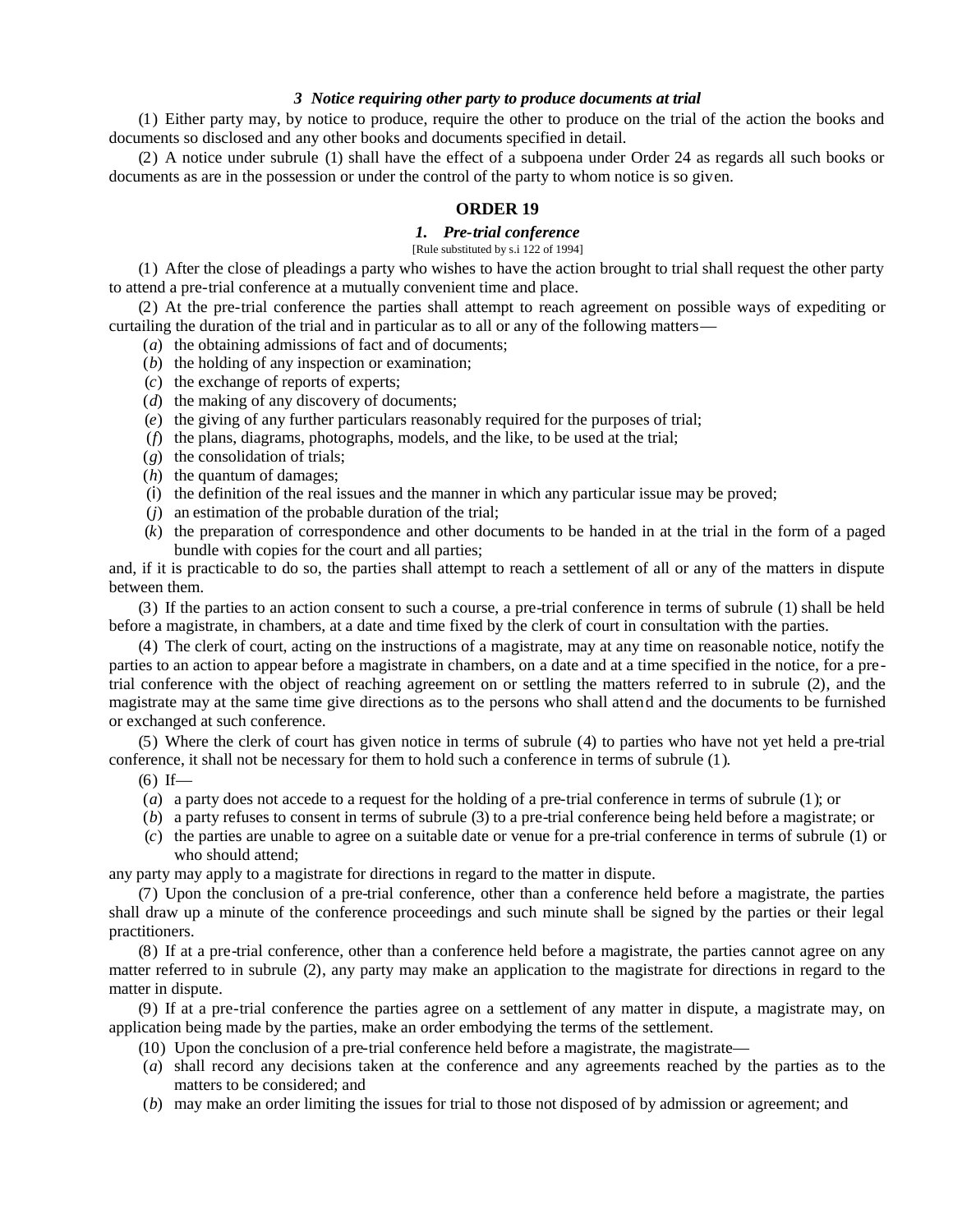- (*c*) may give directions as to any matter referred to in subrule (2) upon which the parties have been unable to agree; and
- (*d*) shall record the refusal of any party to make an admission or reach agreement, together with the reasons therefor.

(11) If a party fails to comply with directions given by a magistrate in terms of subrule (4), (6), (8) or (10) or with a notice given in terms of subrule (4), the court may, on court application being made therefor by any other party, dismiss the claim or strike out the defence or make such other order as may be appropriate.

#### *2. Setdown of trial*

(1) The trial of an action shall be subject to the delivery by the plaintiff after the pre-trial conference has been held of notice of trial for a day approved by the clerk of the court and if the plaintiff does not, within fourteen days after the pre-trial conference, deliver notice of trial the defendant may do so.

(2) The delivery of a notice of trial shall *ipso facto* operate to set down for trial at the same time any counterclaim made by the defendant.

(3) Service of a notice of trial, including notice for reinstatement where the trial has been adjourned or postponed sine die, shall be effected at least seven days before the day approved by the clerk of the court.

[Subrule amended by s.i 289 of 1983]

# *3. Where trial to take place*

The trial of an action shall, unless the court otherwise orders, take place at the court-house from which the summons was issued.

#### *4. Presence of witnesses at court*

A witness who is not a party to the action may be ordered by the court—

- (*a*) to leave the court until his evidence is required or after his evidence has been given;
- (*b*) to remain in the court after his evidence has been given until the trial is terminated or adjourned.

# *5. Facts in issue, admissions and questions of fact*

(1) The court may, having regard to the order made in terms of subrule (8) of rule 1\*, before proceeding to hear evidence, require the parties to state shortly the issues of fact or questions of law which are in dispute and may record the issues so stated.

(2) Where, upon the pleadings, or having regard to the order made in terms of subrule (8) of rule 1, it appears to the court that there are several issues of fact and the court is of opinion that the determination of any one of such issues would dispose of the whole case, it may—

- (*a*) require the parties to deal with that issue before proceeding with the other issues; and
- (*b*) thereupon give final judgment without dealing with such other issues.

(3) If the question in dispute is a question of law and the parties are agreed upon the facts, the facts may be admitted in court, either viva voce or by written statement, by the parties and recorded by the court, and judgment may be given thereon without further evidence.

(4) When a question of law and issues of fact arise in the same case and the court is of opinion that the case may be disposed of upon the question of law only, the court may—

- (*a*) require the parties to argue upon the question of law only; and
- (*b*) give its decision thereon before taking evidence as to the issues of fact; and
- (*c*) give final judgment without dealing with the issues of fact if the decision upon the question of law warrants such judgment

# *6. Order in which evidence to be led*

(1) If on the pleadings the burden of proof is on the plaintiff—

- (*a*) he shall first adduce his evidence;
- (*b*) if absolution from the instance is not then decreed, the defendant shall thereafter adduce his evidence.
- (2) If on the pleadings the burden of proof is on the defendant—
- (*a*) he shall first adduce his evidence; and
- (*b*) the plaintiff shall thereafter adduce his evidence.

(3) Where the burden of proving one or more of the issues is on the plaintiff and that of proving others is on the defendant—

(*a*) the plaintiff shall first call his evidence on any issues proof whereof is upon him and may then close his case, and the defendant shall then call his evidence on all the issues;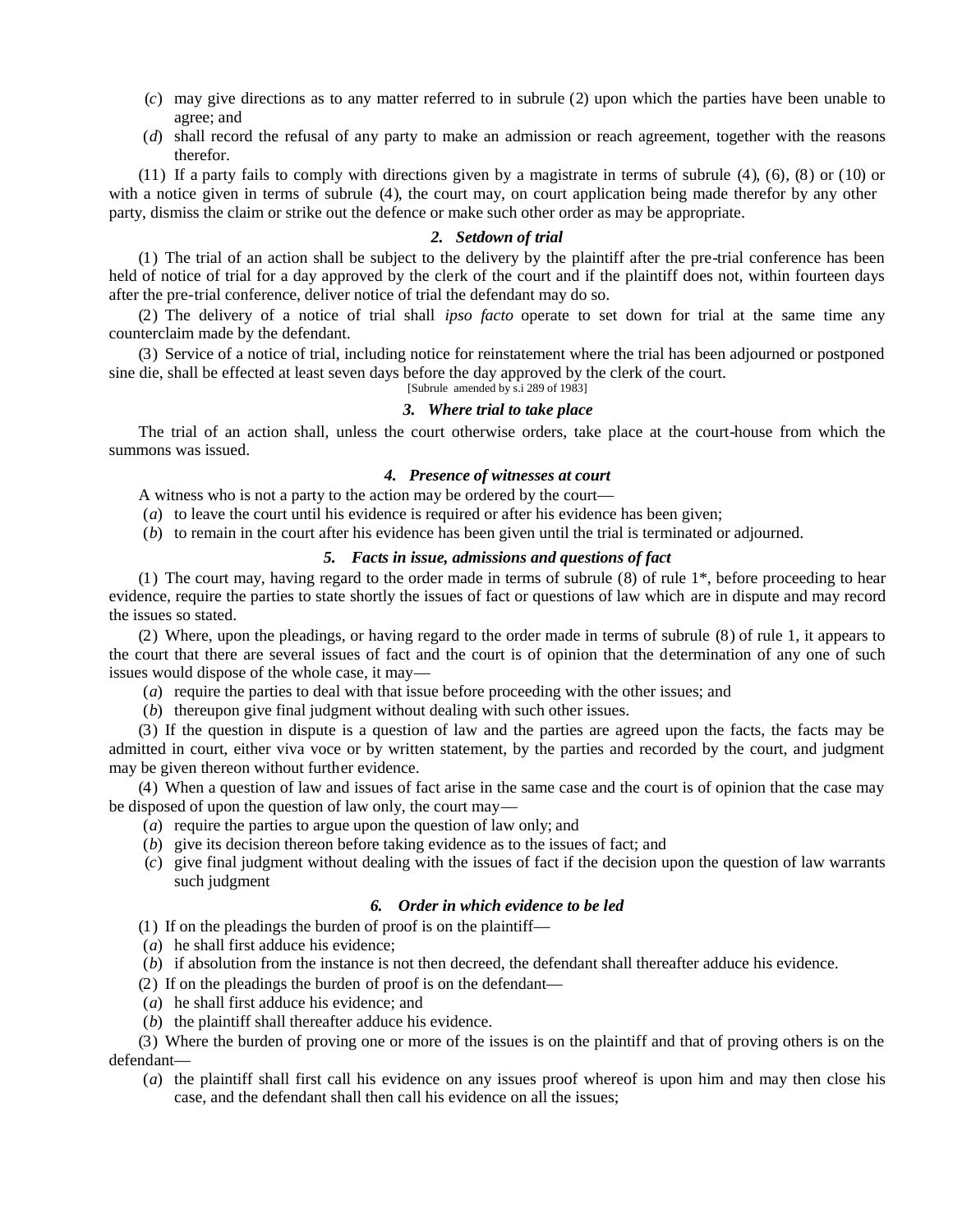(*b*) if the plaintiff has not called any evidence, other than that necessitated by his evidence on the issues proof whereof is on him, on any issues proof whereof is on the defendant, he shall have the right to do so after the defendant has closed his case, but if he has called any such evidence he shall have no such right.

(4) In case of dispute as to the party upon whom the burden of proof rests, the court shall direct which party shall first adduce evidence.

(5) Either party may, with the leave of the court, adduce further evidence at any time before judgment, but such leave shall not be granted if it appears to the court that such evidence was intentionally withheld out of its proper order.

(6) The court may at any time before judgment, on the application of either party or of its own motion, recall any witness for further examination.

(7) Any witness may be examined by the court, as well as by the parties.

(8) After the evidence on behalf of both parties has been completed, the party who first adduced evidence may first address the court, and thereafter the other party, and the party who first adduced evidence may reply.

# *7. Filing of interrogatories*

Where the court has authorized the evidence of any witness to be taken on interrogatories—

(*a*) such interrogatories shall be filed within seven days of the order; and

(*d*) cross-interrogatories shall be filed within seven days thereafter.

(*e*)

### **ORDER 20**

#### WITHDRAWAL AND DISMISSAL

#### *1. Withdrawal of summons by plaintiff*

Where—

- (*a*) the summons has not been served; or
- (*b*) the period limited for the entry of appearance to defend has expired and no such appearance has been entered;

the plaintiff may withdraw the summons by notice to the clerk of the court.

# *2. Notice of withdrawal of action or application*

(1) Save as provided by rule 1, a plaintiff or applicant desiring to withdraw an action or application against all or any of the parties thereto shall deliver notice of withdrawal.

(2) Any party served with notice of withdrawal may, within fourteen days thereafter, apply to the court for an order that the party so withdrawing shall pay the applicant's costs of the action or application withdrawn, together with the costs incurred in so applying:

Provided that where the plaintiff in the notice of withdrawal embodies in such notice a consent to pay the costs such consent shall then have the force of an order of court, and the clerk of the court shall tax the costs on the request of the defendant.

(3) Any party may, by delivery of notice, abandon any specified claim, exception or defence pleaded by him and such notice shall be taken into consideration in taxing costs.

#### *3. Application for dismissal of action*

(1) A defendant may, if the plaintiff has not within fourteen days after the pleadings have been closed applied to the clerk of the court for a date for a pre-trial conference in terms of Order 19\*, apply to the court to dismiss the action for want of prosecution.

(2) A defendant may, if the plaintiff has not within fourteen days after the pre-trial conference held in terms of Order 19 given notice of trial either for a day not more than twenty-one days distant or for the first day obtainable from the clerk of the court, apply to the court to dismiss the action for want of prosecution.

(3) The court may, on application under subrule (1) or (2), either dismiss the action with costs or make such other order in regard thereto and as to the costs of the application, as it thinks just.

# **ORDER 21**

#### RECORD OF PROCEEDINGS

# *1. Minutes of record*

(1) Minutes of record shall be made of—

(*a*) any judgment given by the court; and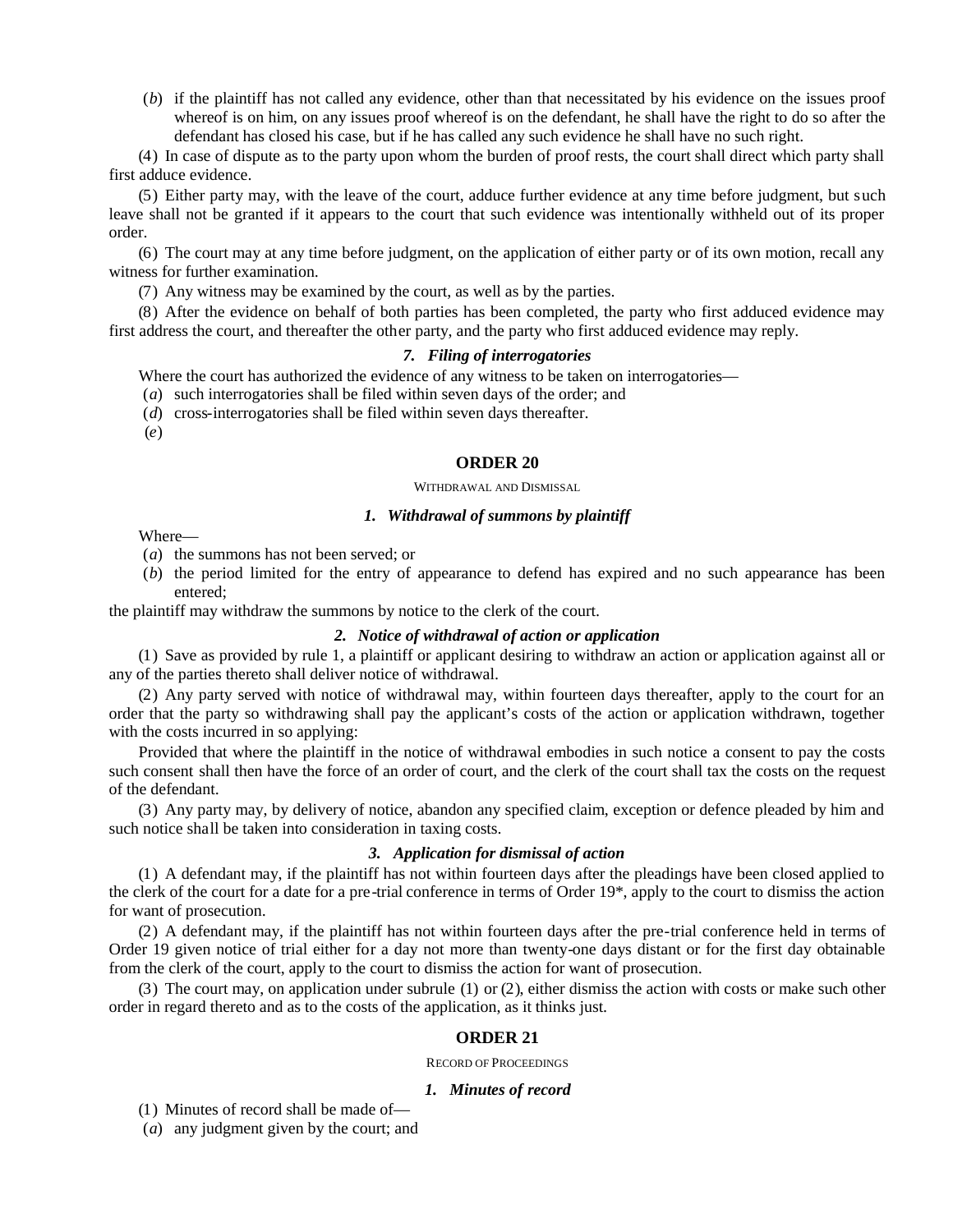(*b*) any viva voce evidence given in court; and

- (*c*) any objection made to any evidence received or tendered; and
- (*d*) the proceedings of the court generally, including the record of any inspection *in loco*.

(2) The court shall also duly mark each document put in evidence and note such mark on the record.

### *2. Recording in shorthand*

(1) The court may appoint a shorthand-writer to record a note of viva voce evidence and the proceedings, and such appointment may be made either generally for the purposes of the court or specially for the purposes of any particular matter.

(2) Every person employed for the taking of a record in terms of subrule (1) or for the transcription of the record so taken by another person shall—

- (*a*) be deemed to be an officer of the court; and
- (*b*) before entering on his duties, take before a magistrate an oath that he will faithfully, accurately and to the best of his ability perform his duties.

(3) If an appeal is noted and set down for hearing, such record shall, so far as relevant to the appeal, be transcribed and certified by such shorthand-writer as a true record of the proceedings, and such transcript shall thereafter form part of the record.

### *3. Correction of errors in record*

(1) Any party may, not later than seven days after judgment or, where the record has been taken in terms of subrule (1) of rule 2, after the transcription thereof has been completed, apply to the court to correct any errors in the record and the court may correct any such errors.

(2) If, before the hearing of an application in terms of subrule (1), all parties affected—

- (*a*) file a consent to the corrections claimed, no costs of such application shall be allowed;
- (*b*) do not file a consent to the corrections claimed, costs shall be in the discretion of the court.

# **ORDER 22**

APPLICATIONS

### *1. Notice to be given of application*

(1) Except where otherwise provided, an application to the court for an order affecting any other party or persons shall be on not less than seven days' notice to such other party or person, stating shortly the terms of the order applied for and the time at which the application will be made to the court

(2) An application referred to in subrule (1) may be supported by affidavit.

# *2. Statement in response to application*

(1) The respondent may, not less than forty-eight hours before the time stated in such application, deliver a statement in writing in which he either—

- (*a*) consents to the order mentioned in the application; or
- (*b*) opposes the granting of such order.
- (2) Where the respondent consents to the order—
- (*a*) the order shall be deemed to be granted from the time mentioned in the application;
- (*b*) it shall not be necessary for either party to appear.
- (3) Where the respondent opposes the order, his statement shall—
- (*a*) set out the grounds on which he opposes the order;
- (*b*) if he denies the facts set out in the application or seeks to place additional facts before the court, be supported by affidavit.

### *3. Reply by applicant to respondent's statement*

(1) The applicant may reply by affidavit to any facts alleged in any affidavit filed by the respondent.

(2) After the applicant's reply no further affidavit shall be filed, except with leave of the court.

(3) Whenever practicable, the applicant's replying affidavit shall be delivered at least twenty-four hours before the time fixed for the hearing.

# *4. Evidence at hearing of application*

At the hearing of the application the court may receive evidence viva voce.

# *5. Orders court may make on application*

After hearing the parties the court may—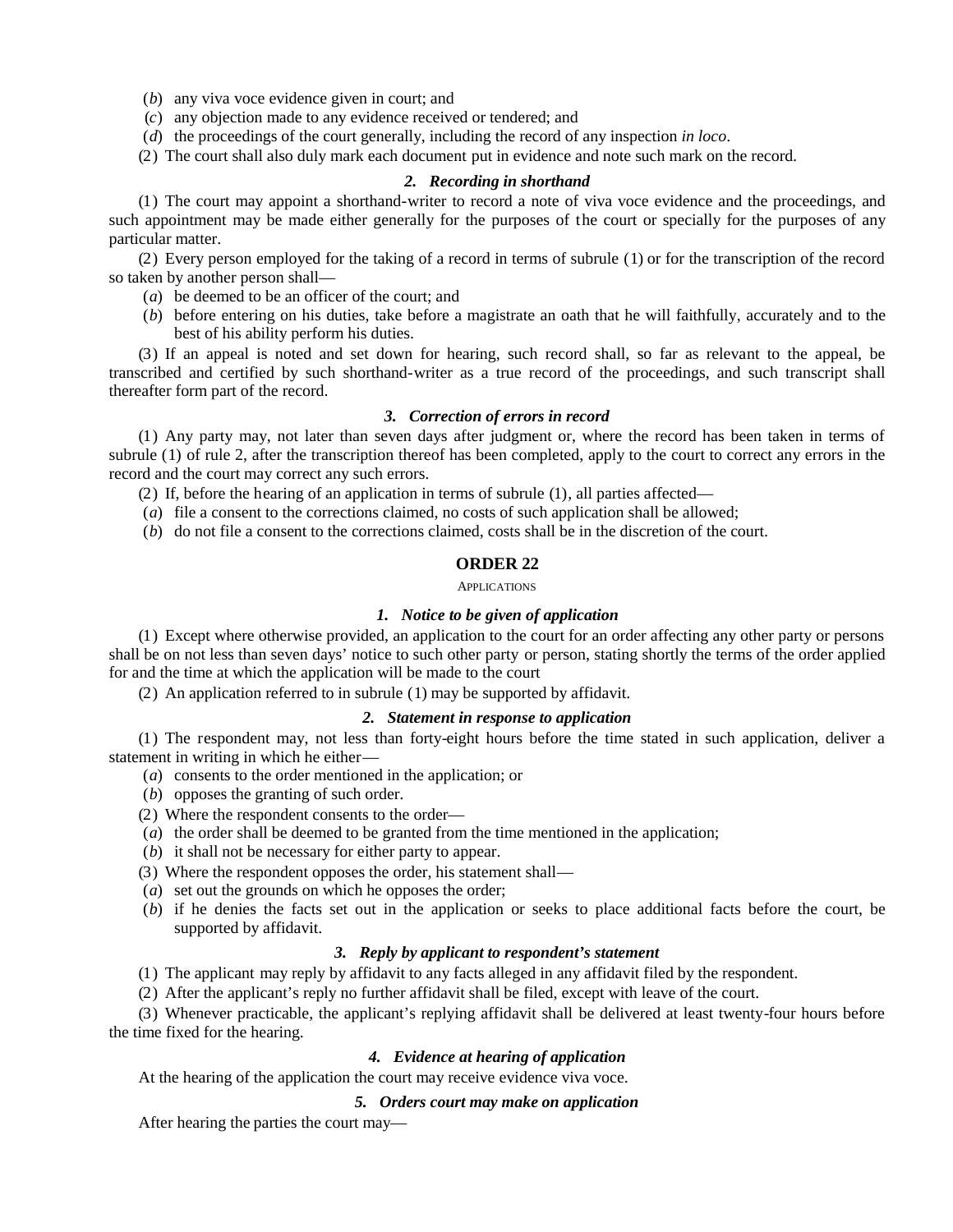- (*a*) refuse the application; or
- (*b*) grant the order applied for or any variation thereof; or
- (*c*) order that the issue shall be tried by way of action and give such directions as it thinks just to enable such issue to be brought to trial;

and make such order as to costs as it thinks just.

### *6. When appearance to defence is deemed to have been entered*

For the purposes of the action, appearance to defend shall be deemed—

- (*a*) when the notice of application is ordered to stand as summons, to have been entered on the day on which such order is made;
- (*b*) when the applicant is ordered under rule 5 to file particulars, to have been entered on the day on which such particulars are delivered.

# *7. Ex parte applications*

- (1) Except where otherwise provided, an *ex parte* application shall be made in writing stating shortly—
- (*a*) the terms of the order applied for; and
- (*b*) the grounds on which the application is made;

and shall be signed by the party making the application.

(2) Except where otherwise provided, an *ex parte* application shall not, unless required by the court in any case, be supported by affidavit or other evidence.

(3) Any person affected by an order made *ex parte*, including an interdict for rent under section 38 of the Act, may apply to discharge it with costs on not less than twenty-four hours' notice.

# *8. Person substantially interested to be made respondent*

In every application the person substantially interested shall be made respondent.

*9. Interlocutory matters may be dealt with on application*

All interlocutory matters may be dealt with upon application.

#### *10. Opposed applications to be heard in open court*

All opposed applications shall be heard in open court.

### **ORDER 23**

ARRESTS, INTERDICTS, ATTACHMENTS AND *MANDAMENTEN VAN SPOLIE*

# *1. Method of applying for arrest, etc*

(1) Except where otherwise provided, an application to the court for an order of arrest, interdict or attachment or for a *mandament van spolie* under section 12 of the Act may be made *ex parte*.

(2) An *ex parte* application referred to in subrule (1) shall be upon affidavit stating shortly the facts upon which the application is made and the nature of the order applied for.

# *2. Security for damages*

The court may, before granting an order upon such an application, require the applicant to give security for any damages which may be caused by such order and may require such additional evidence as it thinks fit.

### *3. Procedure where summons includes interdict; return day for ex parte orders*

(1) Where a summons referred to in section 38 of the Act is to include an interdict in terms of that section a notice in the form prescribed in form No CIV 8 shall be endorsed by the plaintiff on the summons.

(2) An order made *ex parte*, other than an order—

- (*a*) for the arrest of any person; or
- (*b*) referred to in section 38 of the Act; or
- (*c*) of attachment for rent under section 34 of the Act;

shall call upon the respondent to show cause against it at a time stated in the order, which shall not be a shorter time after service than the time allowed by these rules for appearance to a summons, unless the court gives leave for shorter notice.

(3) The return day of an order made *ex parte* may be anticipated by the respondent upon twenty-four hours' notice to the applicant.

#### *4. Service of ex parte order and discharge on cause shown*

(1) A copy of an order made *ex parte* and of the affidavit, if any, on which it was made shall be served forthwith on the respondent thereto.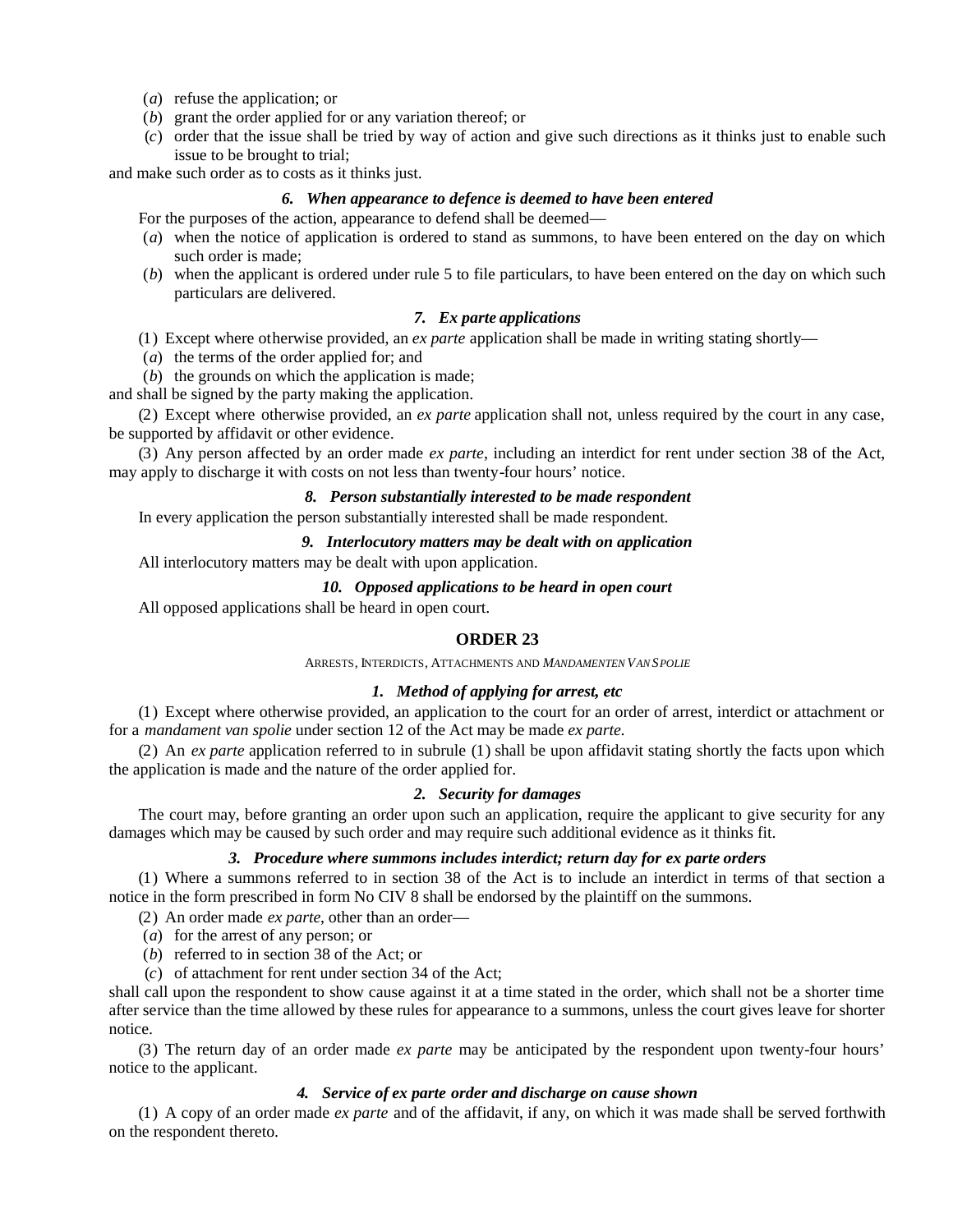(2) Where cause is shown against an order made *ex parte* the court may order the deponent to any such affidavit to attend for cross-examination.

(3) An order made *ex parte* may be discharged or varied by the court on cause shown by any person affected thereby, and on such terms as to costs as it thinks just.

# *5. Discharge on giving of security*

(1) An order made *ex parte* shall *ipso facto* be discharged upon security being given by the respondent for the amount to which the order relates, together with costs.

(2) Such security may be given to abide the result of the action instituted or to be instituted, and may be assigned by the respondent to part only of the order, and shall in that event operate to discharge the order as to that part only.

(3) Unless the court otherwise orders, the messenger may release any person arrested upon such person giving security to the satisfaction of the messenger that he will appear upon the return day of the arrest.

# *6. Minutes of order*

(1) The minutes of any order required for service or execution shall be—

(*a*) drawn up by the party entitled thereto; and

(*b*) approved by the clerk of the court.

(2) The copies of such minutes for record and service shall be made by such party, and the copy for record shall be signed by the clerk of the court.

### *7. When interdict or warrant for arrest may be executed*

An interdict or a warrant of arrest other than for civil imprisonment may be executed on any day, at any hour and at any place.

#### **ORDER 24**

**SUBPOENAS** 

### *1. Attendance of witnesses to be secured by subpoena*

(1) The process of the court for compelling the attendance of any person to give evidence or to produce any books, papers or documents shall be by subpoena issued by the clerk of the court and sued out by the party desiring the attendance of such person.

(2) In the case of evidence taken on commission, such process shall be sued out by the party desiring the attendance of the witness, and issued by the commissioner.

#### *2. Service of subpoena by messenger*

(1) There shall be delivered to the messenger, if the party suing out the subpoena desires it to be served through the messenger, together with the subpoena—

- (*a*) so many copies thereof as there are witnesses to be summoned; and
- (*b*) such sum or sums of money as the party for whom they are to be summoned intends that the messenger shall pay or offer to the witnesses respectively for their conduct money.

(2) The court may set aside the service of any subpoena if it appears that the witness served was not given reasonable time to enable him to appear in pursuance of the subpoena.

### *3. Person failing to appear*

(1) If any person, being duly subpoenaed to give evidence, fails to appear when required during the proceedings, the court, upon being satisfied upon oath or by the return of the messenger that—

- (*a*) such person has been duly subpoenaed; and
- (*b*) his reasonable expenses have been paid or offered to him;

may issue a warrant for his apprehension in order that he may be brought before the court to give evidence.

(2) If any person, being duly subpoenaed to give evidence or to produce any books, papers or documents in his possession or under his control, which the party requiring his attendance desires to show in evidence fails, without lawful excuse, to attend or to give evidence or to produce those books, papers or documents according to the subpoena, the court may, if satisfied as referred to in subrule (1), impose a penalty not exceeding fifty dollars for his default.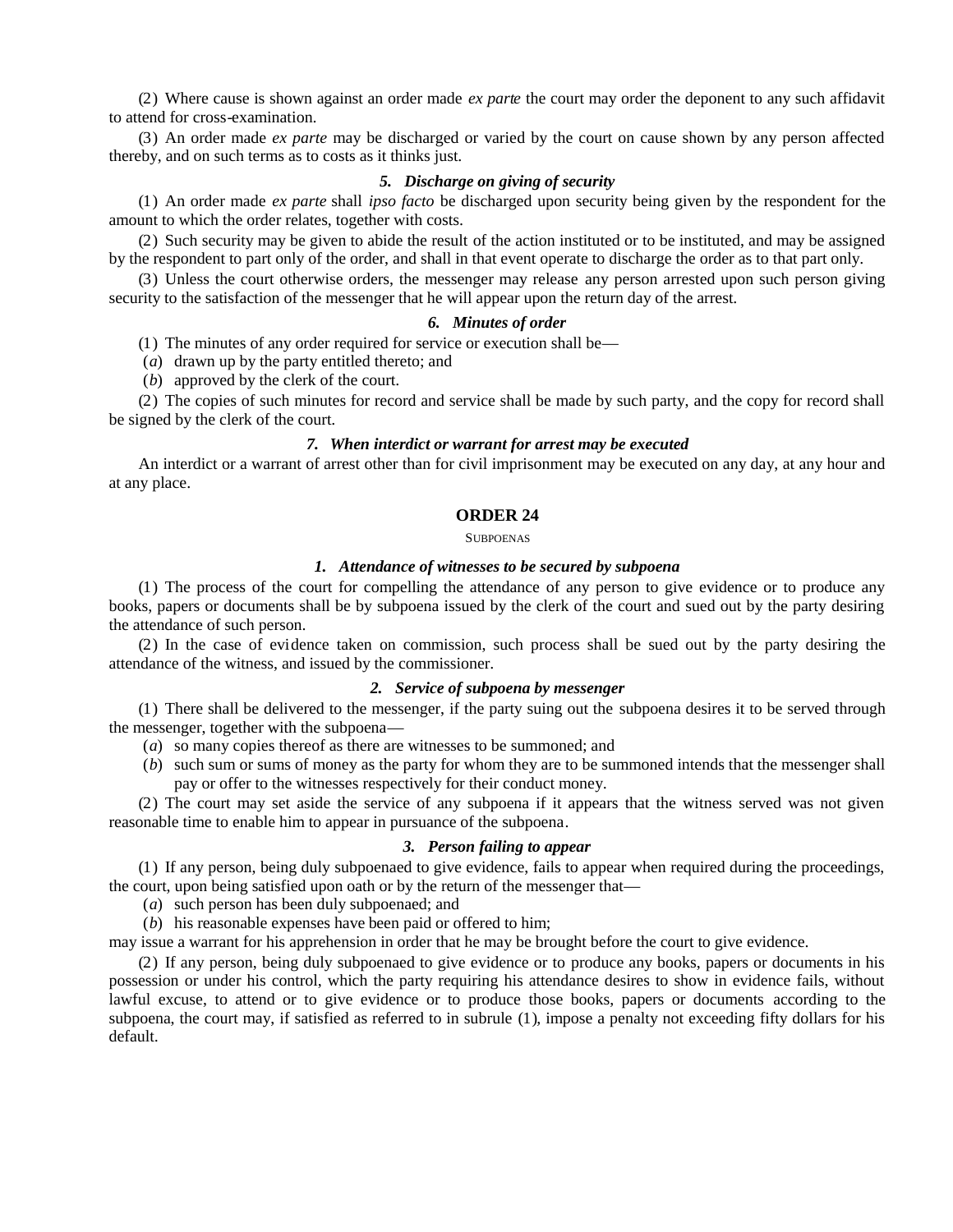#### INTEREST

### *1. Interest from date of issue of summons*

Where the defendant has not consented to judgment before the expiration of the time allowed for appearance to defend, interest from the date of issue of the summons to the date of judgment may in the judgment be added to the amount claimed in the summons at the rate claimed in the summons or, if no such rate is claimed, at the rate for the time being prescribed in terms of the Prescribed Rate of Interest Act [*Chapter 8:10]*.

[Rule amended by s.i 218 of 1992]

# *2. Interest from date of judgment*

A judgment for payment of money shall bear interest from the date of judgment until payment at such rate as may be adjudged, at the rate for the time being prescribed in terms of the Prescribed Rate of Interest Act [*Chapter 8:10]*. [Rule amended by s.i 218 of 1992]

#### **ORDER 26**

#### **EXECUTION**

### *1. Warrant for execution of judgment*

(1) The process for the execution of any judgment for—

- (*a*) the payment of money; or
- (*b*) the delivery of goods or premises; or
- (*c*) ejectment;

shall be by warrant issued and signed by the clerk of the court and addressed to the messenger.

(2) Such process may be sued out by any person in whose favour any such judgment has been given if such judgment is not then satisfied, stayed or suspended.

(3) Such process may at any time, on payment of the fees incurred, be withdrawn or suspended by notice to the messenger by the party who has sued out such process.

(4) A request in writing made from time to time by such person to defer execution of such process for a definite period not being longer than one month shall not be deemed to be a suspension.

(5) Any alterations in such process shall be initialled by the clerk of the court before such process is issued by him.

(6) Any such process shall be invalid if a wrong person is named therein as a party, but no such process shall be invalid merely by reason of the misspelling of any name therein or of any error as to date.

(7) Except where judgment has been entered by consent or default, execution shall not be issued before the day following that on which the judgment is given without special leave of the court, applied for at the time of granting the judgment.

# *2. Furnishing of security by judgment creditor*

(1) Where the messenger is in doubt as to the validity of any attachment or contemplated attachment, he may require the party suing out the process to give security to indemnify him.

(2) Unless the summons commencing action has been served upon the defendant personally or he has entered appearance to defend or notice of attachment has been given to him personally—

(*a*) if any property, corporeal or incorporeal, is attached in execution, the execution creditor shall, at least seven days before the day appointed for the sale of such property, give security to the satisfaction of the messenger for the payment to the execution debtor, if such attachment be set aside, of any sum which the execution debtor may in law be entitled to recover from the execution creditor for damages suffered by reason of such attachment or of any proceedings consequent thereon, and if such security is not given the attachment shall cease to have effect:

Provided that the execution debtor may by endorsement to that effect on the writ of execution dispense with the giving of security under this rule;

(*b*) if moneys are received by the messenger under any form of execution otherwise than as the proceeds of the sale in execution of property in respect of the attachment of which security has been given in terms of paragraph (*a*), such moneys shall not be paid to the execution creditor until he has given security for the restitution of the full amount received by the messenger if the attachment thereof is set aside:

Provided that the execution debtor may in writing over his signature dispense with the giving of such security.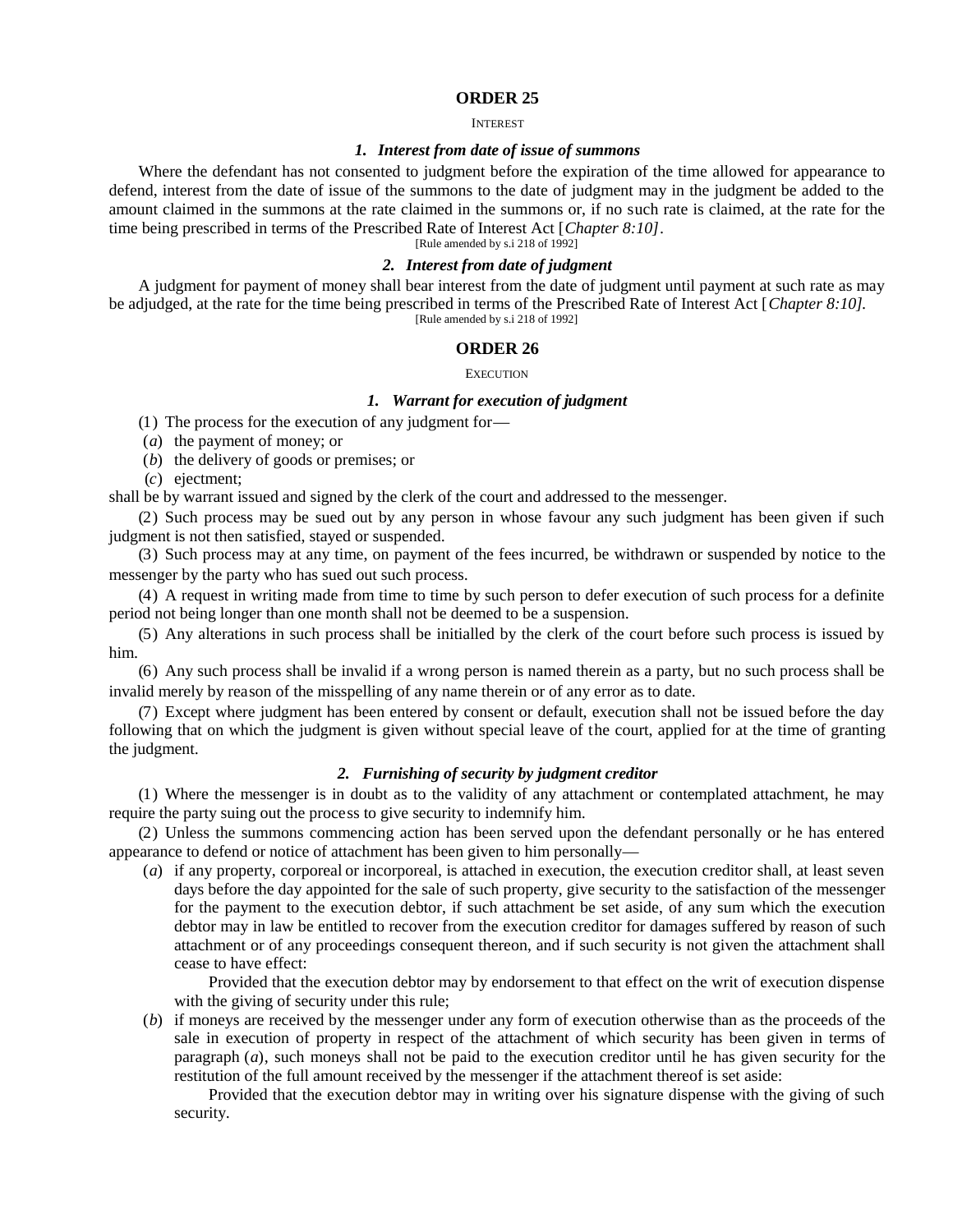(3) The prescribed fee for security given under this rule shall without taxation be recoverable as part of the costs of execution.

(4) Any surety bond or other document of security given in terms of this rule may be sued upon within a period of three months after the date of execution by the execution debtor without formal transfer thereof to him.

### *3. Cost of execution; order of execution by warrants; withdrawal of attachment; accounting for proceeds of sale in execution*

- (1) Unless otherwise ordered by the court, the costs and expenses of issuing and levying execution —
- (*a*) shall be a first charge on the proceeds of the property sold in execution; and
- (*b*) may, so far as such proceeds are insufficient, be recovered from the execution debtor as costs awarded by the court.

(2) Subject to any hypothec existing prior to attachment, all warrants of execution lodged with the messenger on or before the day immediately preceding the date of the sale in execution shall, subject to the provisions of subrule (21) of rule 7, rank *pro rata* in the distribution of the proceeds of the goods sold in execution.

(3) Withdrawal of attachment shall be effected by note made and signed by the messenger on the writ of execution that the attachment is withdrawn, stating the time and date of the making of such note.

(4) The messenger shall give notice in writing of the withdrawal and of the time and date thereof to the execution creditor and the execution debtor and to any person by whom a claim to the property attached has been lodged with him.

(5) Property shall not be released from attachment so long as an unsatisfied warrant of execution lodged under subrule (2) remains in the hands of the messenger.

(6) If any property taken in execution is claimed by any third party as his property, the messenger shall on receipt of the claim forthwith give notice thereof to the execution creditor.

(7) If the execution creditor gives the messenger notice within seven days thereafter that he admits the claim, he shall not be liable for any costs, fees or expenses afterwards incurred, and the messenger may withdraw from possession of the property claimed.

(8) On completion of any sale in execution of property, whether movable or immovable, the messenger shall attach to his return —

- (*a*) a statement showing details of the property sold, the prices realised and the names and addresses of the purchasers; and
- (*b*) a statement showing the distribution of the proceeds of the sale and of any deposit paid to the messenger.

[Subrule substituted by s.i 363 of 1995]

(9) A messenger shall not at a sale in execution purchase any of the property offered for sale either for himself or for another person.

(10) If after a sale in execution of property, whether movable or immovable, there remains any surplus with the messenger—

- (*a*) it shall be liable to attachment for any other unsatisfied judgment debt;
- (*b*) if there is no unsatisfied judgment debt, the messenger shall pay such surplus to the judgment debtor if he can be found and, if he cannot be found, into court.

(11) The clerk of the court shall, as soon as is practicable after the 2nd January in each year, pay into the Guardian's Fund to the credit of the judgment debtor any moneys paid into court in terms of paragraph (*b*) of subrule (10) at any time prior to the 1st October of the preceding year.

# *4. Judgment debtor a firm or member of a firm*

(1) Where a judgment debtor is a partner in a firm and the judgment is against him for a separate debt, the court may, after notice to the judgment debtor and to his firm, appoint the messenger as receiver to receive any moneys payable to the judgment debtor in respect of his interests in the partnership.

(2) An appointment in terms of subrule (1) shall, until the judgment debt is satisfied, operate as an attachment of the interests of the judgment debtor in the partnership assets.

(3) Where the judgment is against a firm, the partnership property shall first be exhausted, so far as it is known to the judgment creditor, before the judgment is executed against the separate property of the partners.

# *4A. Notice to debtor of proposed execution*

[Rule inserted by s.i 211 of 1987]

(1) Upon receiving—

- (*a*) a warrant of execution against property; or
- (*b*) a warrant of ejectment and execution against property; or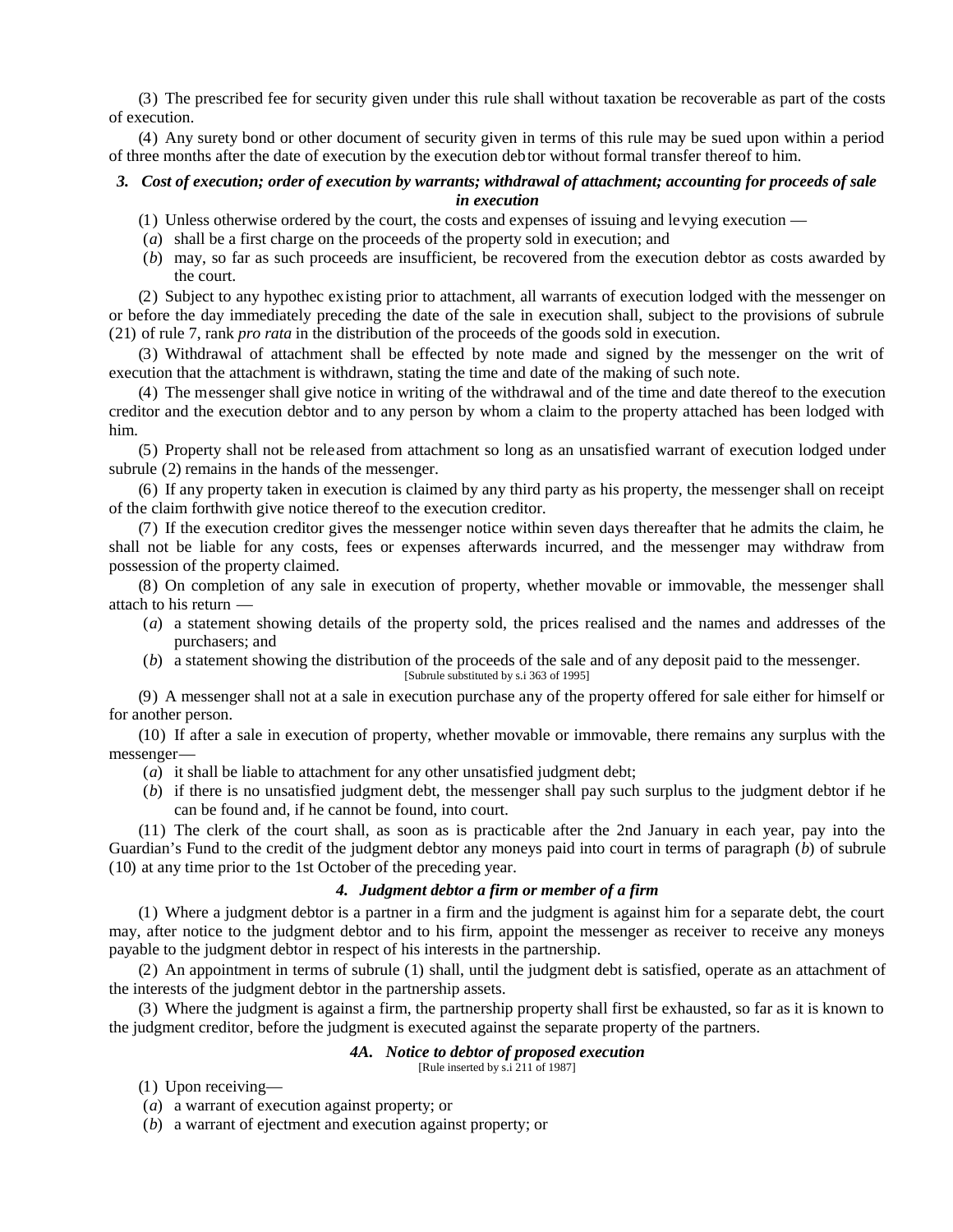(*c*) a warrant of delivery and execution against property;

the messenger shall, within twenty-four hours or as soon as circumstances permit, go to the house or place of business of the execution debtor and deliver to the debtor or leave at the house or place of business a notice warning the debtor of the date of the proposed execution of the warrant, which date shall not be sooner than forty-eight hours after the notice was so delivered or left:

Provided that the messenger need not deliver or leave such a notice in any case in which he has reasonable grounds for believing that immediate execution of the warrant is necessary in order to prevent the execution debtor from concealing or disposing of any property in order to avoid its attachment.

(2) An inadvertent failure by the messenger to deliver or leave a notice in terms of subrule (1) shall not invalidate any attachment, sale in execution or ejectment effected in accordance with a warrant.

#### *5. Execution of warrant; attachment of goods and sale in execution*

- (1) The messenger shall, upon receiving a warrant directing him to levy execution on movable property—
- (*a*) go to the house or place of business of the execution debtor at the time and on the date specified in the notice served in terms of Rule 4A;

#### [Paragraph amended by s.i 211 of 1987]

- (*b*) there demand payment of the judgment debt and costs or else require that so much movable property be pointed out as the messenger thinks sufficient to satisfy the warrant;
- (*c*) if the judgment debt and costs, or part of the costs, are paid, forthwith endorse the amount paid and the date of payment on the original and copy of the warrant, which endorsement shall be signed by him and countersigned by the debtor or his representative;
- (*d*) if the judgment debt and costs are not paid in full, make an inventory and valuation of the property pointed out to him or, if the debtor does not point out property, make an inventory and valuation of so much of the movable property belonging to the debtor as he thinks sufficient to satisfy the warrant.

(2) If necessary for the execution of any such warrant the messenger may open any door on any premises or of any piece of furniture, if opening is refused or if there is no person there who represents the person against whom such warrant is to be executed, and the messenger may, if necessary, use force to that end.

(3) The messenger shall exhibit the original warrant of execution and shall deliver to the debtor or leave on the premises a copy thereof.

(4) As soon as the foregoing requirements of this rule have been complied with by the messenger, the goods so inventoried by him shall be deemed to be judicially attached.

(5) The messenger shall deliver a copy of the inventory signed by himself to the debtor or leave the same on the premises, which copy shall have subjoined thereto a notice of the attachment.

(5a) The messenger shall deliver a copy of the inventory signed by himself to the clerk of court

[Subrule inserted by s.i 363 of 1995]

 $(6)$  Where—

- (*a*) money is found and attached, the number and kinds thereof shall be specified in the inventory;
- (*b*) any documents are attached they shall be specified in the inventory;

and any such money or documents shall be sealed up and conveyed to the office of the messenger.

(7) Where any movable property has been attached in terms of this rule, the messenger shall remove the goods attached to some convenient place of security unless—

- (*a*) the person whose movable property has been so attached undertakes in writing, together with some sufficient surety, unless the judgment creditor, in writing, dispenses with the joinder of surety, that the same shall be produced on the day appointed for its sale if the judgment creditor is not sooner satisfied in respect of his judgment debt, in which case the messenger shall leave the property so attached and inventoried, other than money or documents, upon the premises where the same was found;
- (*b*) the goods consist of property inconvenient to remove, in which case the messenger may leave the same upon the premises and, unless an undertaking with or without surety, as the case may be, in terms of paragraph (*a*) is given, in the charge and custody of some person for him until the day appointed for the sale thereof;
- (*c*) the messenger is instructed by the judgment creditor, in writing, to leave the goods on the premises, in which case the messenger shall leave the goods, which shall remain subject to attachment, on such premises until he is instructed by the judgment creditor to remove the goods and on being so instructed he shall, unless an undertaking with or without surety, as the case may be, in terms of paragraph  $(a)$  is given, remove the goods as soon as is reasonably possible in the circumstances.
- (8) A custodian appointed in terms of subrule (7) may not—
- (*a*) use, let or lend the attached goods;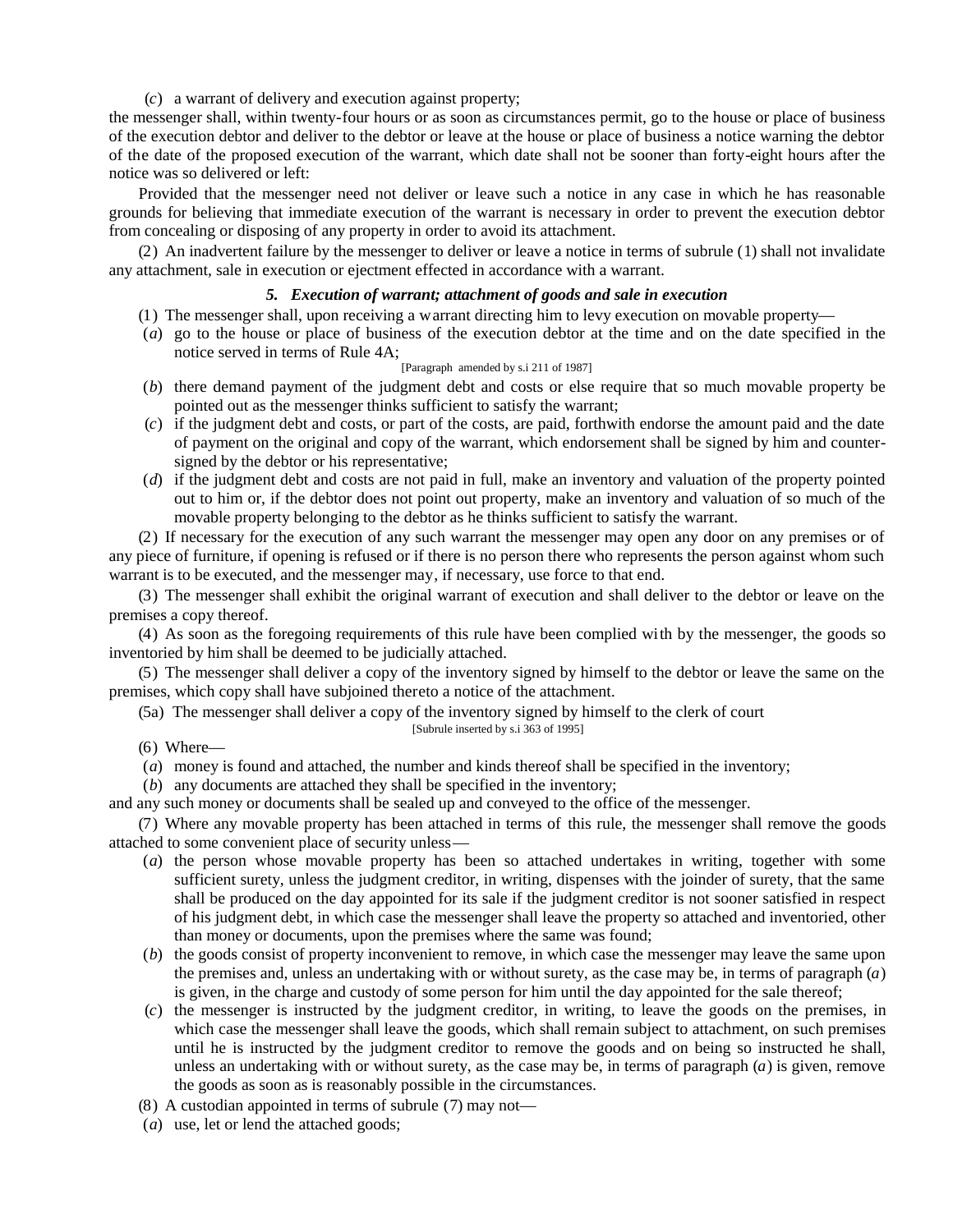- (*b*) permit the attached goods to be used, let or lent:
- (*c*) in any way do anything which will decrease the value of the attached goods;

and, if the attached goods produce any profit or increase, the custodian shall be responsible for any such profit or increase in like manner as he is responsible for the goods originally attached.

(9) If such custodian makes a default in his duty he shall not be entitled to recover any remuneration for his charge and custody.

- (10) Any movable property sold in execution of the process of the court shall be sold—
- (*a*) publicly and for cash to the highest bidder;
- (*b*) by the messenger or, with the approval of a magistrate by an auctioneer or other person appointed by the messenger.

(11) The place where a sale in terms of subrule (10) is held shall be the place where the property was taken or to which it was removed or such other place as may be advantageous for the sale thereof.

(12) The messenger, if in his opinion the value of the attached goods exceeds fifty dollars, shall publish notice of the sale in some local or other newspaper circulating in the district.

(13) Subject to the provisions of subrule (15), at least seven days before the day appointed for the sale the messenger shall affix a notice—

(*a*) on the door of the court-house or of some other public building in the place where the court is held; and

(*b*) at or as near as may be to the place where the sale is actually to take place;

and such notice shall set out the day and place where such sale is to be held.

(14) Subject to the provisions of subrule (15), the day appointed for the sale shall be not less than fourteen days after the time of seizure or attachment.

(15) Where the attached goods are of a perishable nature or the execution debtor consents, the court may, on application, reduce either or both of the periods mentioned in subrules (13) and (14) to such extent and on such conditions as it thinks just.

(16) A sale in execution shall be stopped as soon as sufficient money has been raised to satisfy the warrant and the costs of the sale.

#### *6. Attachment of leases, negotiable instruments, etc*

(1) Where the property attached in execution is a lease or a bill of exchange, promissory note, bond or other security for the payment of money, the attachment—

- (*a*) shall not be complete until after notice to the lessor, lessee or person liable on the bill of exchange or other security, as the case may be; and
- (*b*) shall not be valid unless and until the instrument in question is taken possession of by the messenger and notice has, in the case of a registered lease, been given to the Registrar of Deeds concerned.

(2) Where the movable property sought to be attached is the interest of the execution debtor in property pledged, leased or sold under a suspensive condition to or by a third person—

- (*a*) attachment shall be effected by service by the messenger on the execution debtor and on such third person of notice of the attachment with a copy of the warrant of execution, which service may be effected as if such notice were a summons;
- (*b*) the messenger may, upon exhibiting the original of such warrant of execution to the pledgee, lessor, lessee, purchaser or seller, enter upon the premises where such property is and make an inventory and valuation of the property.

(3) The method of attachment of property attached under section 34 of the Act shall, *mutatis mutandis*, be the same as that of attachment in execution.

# *7. Execution against immovable property*

(1) A warrant of execution against immovable property shall state the situation and nature of the immovable property sought to be attached sufficiently to enable it to be identified.

(2) The mode of attachment of immovable property shall be by notice by the messenger served in like manner as a summons, together with a copy of the warrant of execution, upon—

- (*a*) the execution debtor as owner thereof; and
- (*b*) the Registrar of Deeds or other officer charged with the registration of such immovable property; and
- (*c*) all registered holders of bonds registered against the property attached; and
- (*d*) if the property is in the occupation of some person other than the execution debtor, such occupier; and
- (*e*) the local authority in whose area the property is situated.
- (3) After attachment the messenger shall—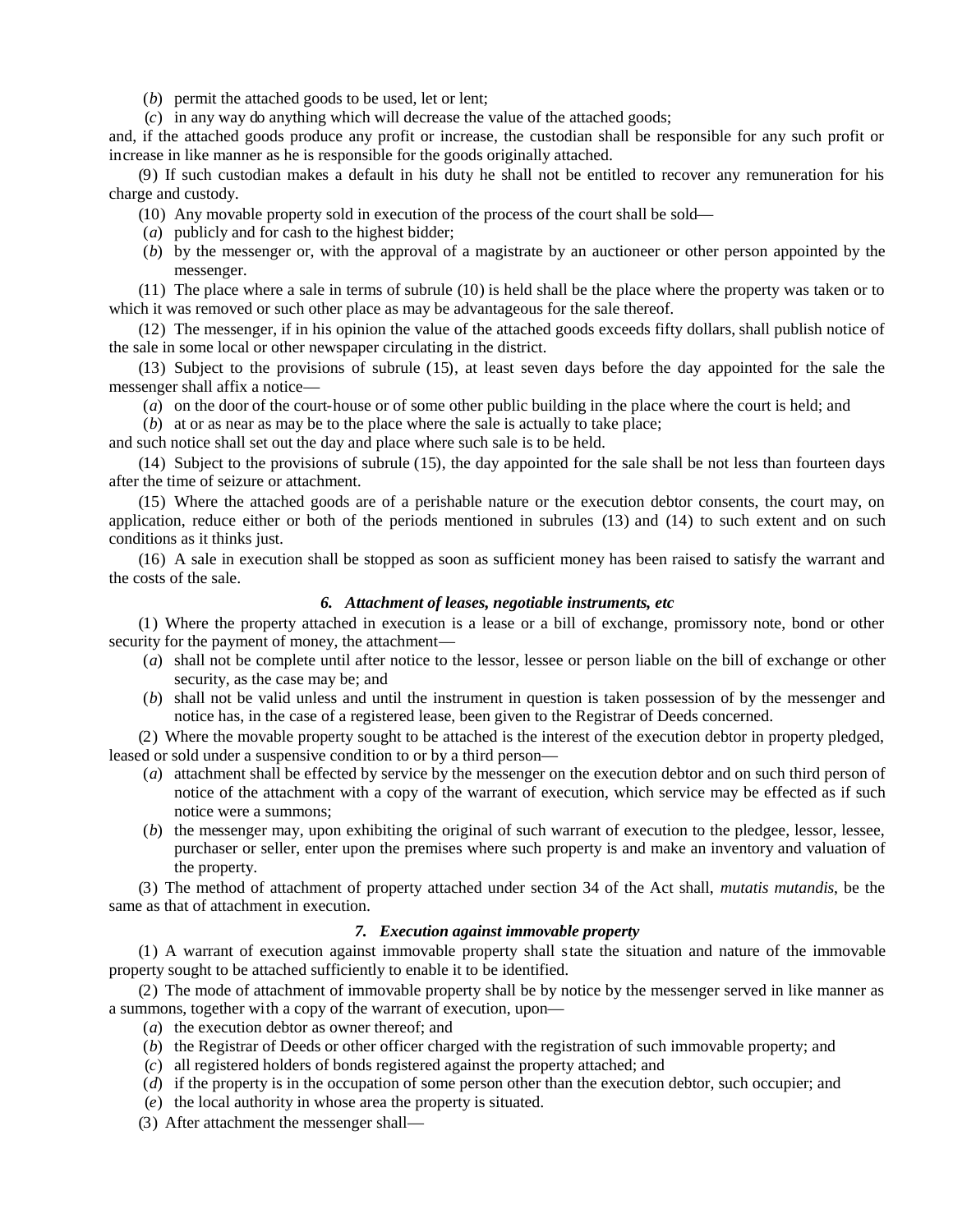- (*a*) ascertain and record whether the property is subject to any claim ranking in priority to that of the execution creditor; and
- (*b*) thereupon notify the judgment creditor of the existence of any such claim to enable the latter to proceed in terms of subsection (2) of section 20 of the Act.

(4) The messenger may by notice, served in like manner as a summons, require the execution debtor to deliver up to him forthwith all documents in his possession or under his control relating in any way to his title to the property.

(5) Where the property is situated in some province other than that in which the judgment was given, the messenger of the court of the latter province shall forward the writ to the messenger of the court of the province in which the property is situated, who shall proceed to attach the property in the manner provided in this rule.

- (6) Subject to rule 8, the messenger shall—
- (*a*) appoint a day and place for the sale of the property, such day being, except by special leave of the court, not less than one month after service of the notice of attachment;
- (*b*) cause the sale to be advertised at least twice in some local or other newspaper circulating in the area by an advertisement containing a short description of the property and its situation, the time and place for the holding of the sale and the material conditions thereof;
- (*c*) when the advertisement is first forwarded for publication, also forward a copy thereof by registered post to—
	- (i) every judgment creditor who has caused the property to be attached; and

(ii) every mortgagee thereof whose address is reasonably ascertainable.

[Subrule amended by s.i 162 of 1995]

(7) The conditions of sale shall be prepared by the execution creditor who shall, not less than twenty-eight days prior to the proposed date of the sale, deliver—

(*a*) two copies thereof to the messenger; and

(*b*) one copy thereof to each person who is entitled to notice of the sale.

(8) Any interested party may, not less than twenty-one days prior to the proposed date of the sale, upon twentyfour hours' notice to such other persons as have received a copy of the conditions of sale prepared in terms of subrule (7) and to the execution creditor, apply to a magistrate for any modification of such conditions of sale and the magistrate may make such order on the application as he thinks just.

(9) The execution creditor may appoint the conveyancer for the purposes of sale and transfer.

(10) The execution creditor or any person having an interest in the due and proper realization of the property may, by notice given to the messenger within fourteen days after attachment, but subject to the provisions of subrules  $(11)$  and  $(12)$ —

- (*a*) require that such property shall be sold by an auctioneer in the ordinary course of business; and
- (*b*) nominate the auctioneer to be employed.
- (11) Where a person other than the execution creditor gives the notice mentioned in subrule (10)—
- (*a*) he shall at the same time deposit with the messenger a sufficient sum to cover the additional expense of a sale by an auctioneer in the ordinary course of business;
- (*b*) if the deposit in terms of paragraph (*a*) is not made the notice shall be void;
- (*c*) if the services of an auctioneer are not obtainable the notice shall lapse;
- (*d*) where the sale takes place the auctioneer's fees and expenses shall be met in the first place from the surplus which remains after the execution creditor has been satisfied: Provided that if this surplus is insufficient or if there is no surplus, then the auctioneer's fees and expenses
- shall be met from the deposit; (*e*) after the auctioneer has been satisfied the messenger shall return the deposit, or so much of it as remains, to the depositor.
- (12) If two or more notices in terms of subrule (10) are given the first shall have the preference.

(13) The sale shall be by public auction without reserve and the property shall, subject to the conditions of sale, be sold to the highest bidder.

(14) If no notice is given in terms of subrule (10), the sale shall be conducted by an auctioneer, with the approval of a magistrate, or by the messenger himself if—

- (*a*) there is no auctioneer carrying on business in the area in which the messenger operates; or
- (*b*) it is expedient, where a magistrate has so directed, that the messenger should conduct the sale. [Subrule substituted by s.i 165 of 1994]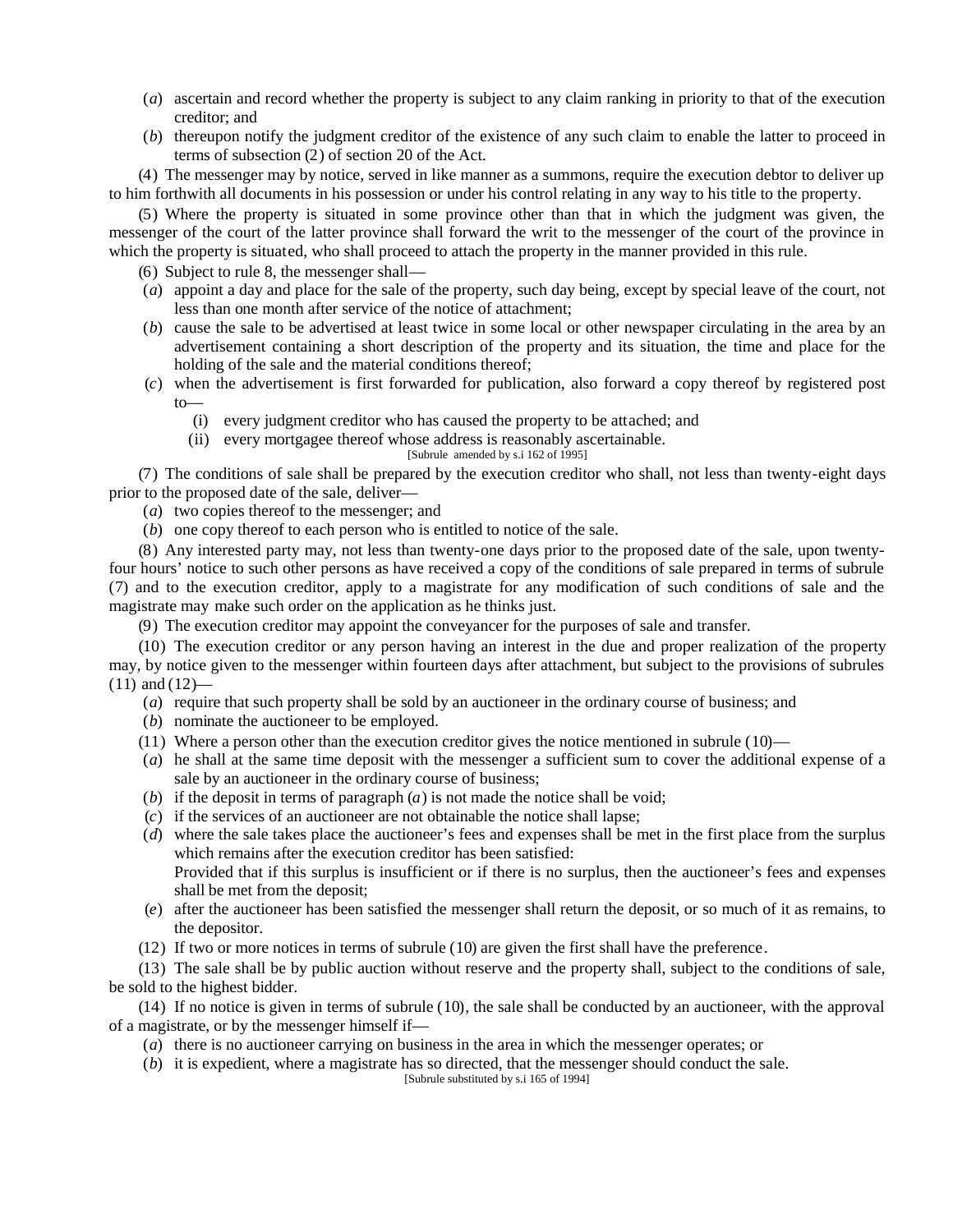(15) The sale shall be held in the presence of a magistrate who shall certify to a provincial magistrate, if that is the case, that the sale was duly and properly conducted and, in his certificate, the magistrate shall state the name of the execution debtor, the amount of the purchase price and the name of the purchaser.

[Subrule substituted by s.i 363 of 1995]

(15a) If the provincial magistrate is satisfied that the highest price offered is reasonable, having regard to the circumstances of time and place and to the state of the property market, he shall within seven days from the date of the sale declare the highest bidder to be the purchaser, subject to confirmation under subrule (15d).

#### [Subrule inserted by s.i 363 of 1995]

 $(15b)$ —

- (*a*) where all persons interested including the judgment debtor consent thereto, or otherwise with the consent of a provincial magistrate, the messenger may sell immovable property attached in execution otherwise than by public auction, if he is satisfied that the price offered is fair and reasonable and that the property is unlikely to realise a larger sum by a sale at a public auction;
- (*b*) if, after a sale by public auction, a provincial magistrate is not satisfied that the highest price offered is reasonable as provided in subrule (15a), the provincial magistrate may direct that the property be sold by private treaty for such price, being greater than the highest offer made at the public auction, as he deems fair and reasonable:

Provided that if the messenger is unable to sell the property by private treaty at a price greater than the highest offer, the property shall again be offered for sale by public auction.

[Subrule inserted by s.i 363 of 1995]

(15c) Any person having an interest in a sale may apply to court to have it set aside on the ground that the sale was improperly conducted or that the property was sold for an unreasonably low sum or on any other reasonable ground:

Provided that any person making such application shall give due notice of the application to the messenger stating the grounds of his objection to the confirmation of the sale.

#### [Subrule inserted by s.i 363 of 1995]

(15d) If no objection is made to court within seven days from the date that a provincial magistrate declares the highest bidder to be the purchaser in terms of subrule (15a) or from the date of a sale by private treaty in terms of subrule (15b), as the case may be, the provincial magistrate shall confirm the sale. [Subrule inserted by s.i 363 of 1995]

(16) Where the property is situated in a province other than that in which the judgment was given, the sale of the property shall be effected by the messenger of the court of the province in which it is situated in the manner provided by this rule.

(17) Upon confirmation of the sale in terms of subrule (15d), the messenger shall give transfer of the property to the purchaser against payment of the purchase price and upon performance of the conditions of sale.

[Subrule substituted by s.i 363 of 1995]

(18) The messenger shall not pay out the purchase money until transfer has been given to the purchaser.

(19) The messenger shall forthwith pay into court all moneys received by him in respect of the purchase price.

(20) The messenger shall immediately after the sale prepare in order of preference as provided in this rule, a plan of distribution of the purchase money received and—

- (*a*) the plan shall lie in his office for a period of fourteen days for inspection by persons having an interest therein, unless they have signified in writing their agreement to the plan;
- (*b*) a copy of the plan shall be lodged with the clerk of the court.

(21) After deduction from the purchase money of the costs of execution, the following shall be the order of preference—

- (*a*) the claims of any creditors ranking in priority to the judgment creditor in their legal order of preference;
- (*b*) the claims of the judgment creditor secured to the extent of his judgment and costs;
- (*c*) the claims of other creditors secured in respect of that property in their legal order of preference.

(22) If any person having an interest in such plan objects thereto he shall, within fourteen days, give notice in writing to the messenger, clerk of the court and all other persons having an interest therein of the particulars of his objection and may bring such plan before the court for review and—

- (*a*) such review shall be on seven days' notice to the said messenger, clerk of the court and other interested persons; and
- (*b*) the court, on review, may hear and determine the matter in dispute in a summary way and may thereafter amend or confirm the plan of distribution or may make such order as it thinks just.
- $(23)$  If—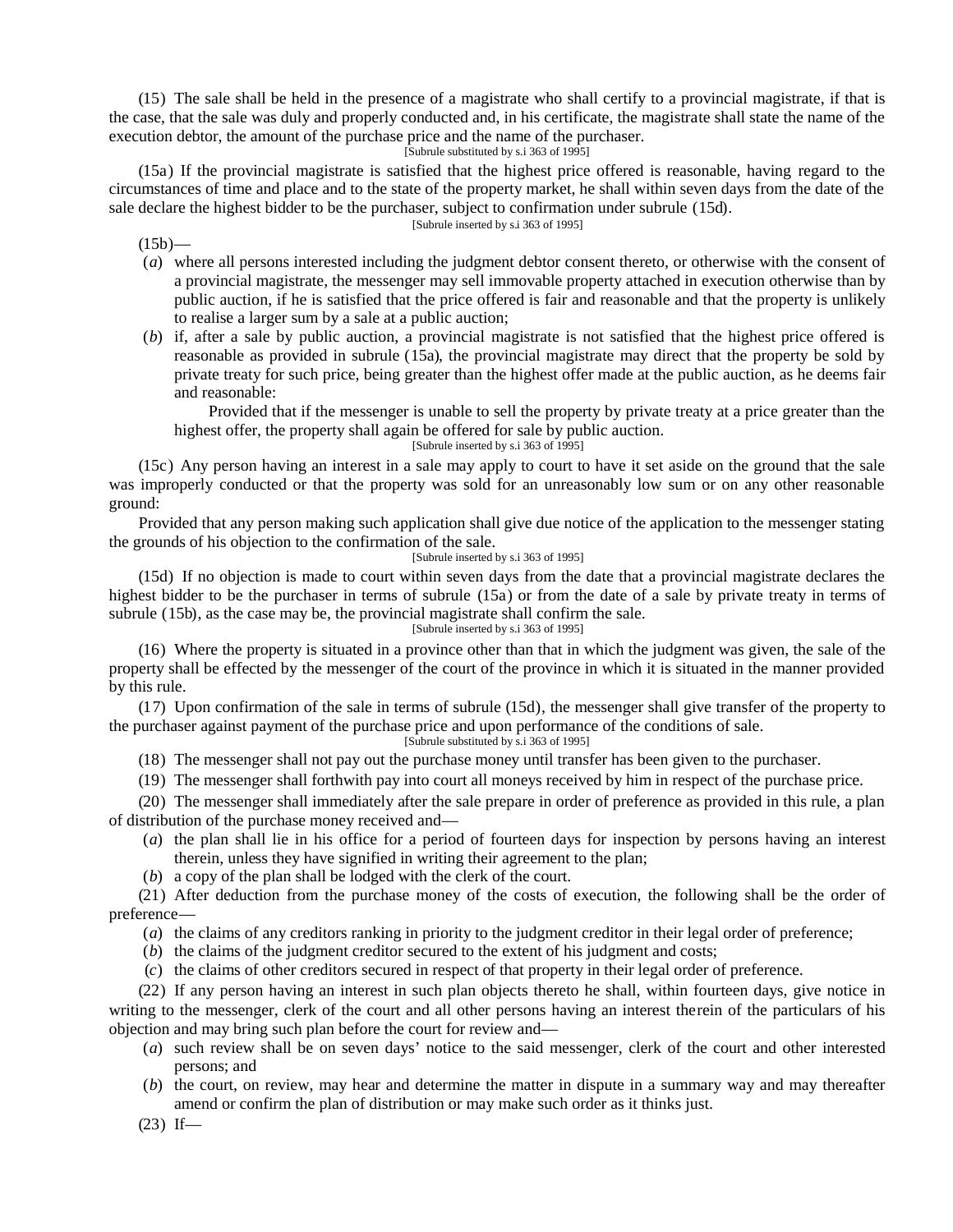(*a*) no objection is lodged to such plan; or

- (*b*) the persons having an interest in such plan signify their concurrence therewith; or
- (*c*) such plan is confirmed on review;

the clerk of the court shall, on production of evidence that transfer has been given to the purchaser, pay to the messenger the amount paid into court under subrule (19).

(24) When the messenger has received such amount from the clerk of the court, he shall pay it out in accordance with the plan of distribution.

(25) The messenger shall, when endorsing or on annexing to the warrant the result of the execution required by rule 3 of Order 2, show also the disposal of the amount recovered by him, supported by the receipts of the judgment creditor and of the person entitled to the balance, if any.

#### *8. Attachment of dwelling*

[Rule inserted by s.i 162 of 1995]

 $(1)$  In this rule —

- "dwelling" means a building or part of a building, including a flat, designed as a dwelling for a single family and includes the usual appurtenances and outbuildings associated with such a building;
- "Secretary" means the Secretary of the Ministry responsible for the administration of the Housing and Building Act [*Chapter 22:07*].

(2) Whenever a dwelling is attached under rule 7, the messenger shall forthwith send the provincial magistrate or magistrate of the court from which the warrant of execution was issued, as the case may be, written notification that the dwelling has been attached and is to be sold in execution, and the messenger shall take no further steps in regard to the sale of the dwelling for a period of forty days, pending notification by the magistrate concerned in terms of subrule  $(4).$ 

(3) Upon receiving notification of the attachment of a dwelling in terms of subrule (2), the magistrate shall forthwith send the Secretary —

- (*a*) written notification that the dwelling has been attached under this Order and is to be sold in execution; and
- (*b*) copies of all documents and particulars relating to its attachment.

(4) If, within 30 days after being sent notification under subrule (3), the Secretary notifies the magistrate in writing that he proposes to satisfy or settle the judgment creditor's claim from the National Housing Fund established by section 14 of the Housing and Building Act [*Chapter 22:07*], the magistrate shall, without undue delay, notify the messenger in writing.

(5) On receiving notification under subrule (4), the messenger shall —

- (*a*) inform the judgment creditor of the Secretary's proposal; and
- (*b*) take no further steps in regard to the sale of the dwelling concerned until a period of sixty days has elapsed from the date on which he received such notification.

(6) For the purpose of calculating any time-limit under this Order, any period during which the messenger is required by subrule (2) or (5) to take no steps in regard to the sale of any dwelling shall be disregarded.

#### **ORDER 27**

### INTERPLEADER

### *1. When interpleader relief may be claimed*

- (1) Relief by way of interpleader may be granted—
- (*a*) where the person seeking relief (in this Order called the applicant) is under any liability for debt, money or movable property, for or in respect of which he is or expects to be sued by two or more parties (in this Order called the claimants) making adverse claims thereto;
- (*b*) where the applicant is the messenger of the court and claim is made to any property attached by him in execution under any process of the court or to the proceeds or value of any such property by any person other than the person against whom the process issued, and the execution creditor has not after notice admitted the claim as provided in subrule (7) of rule 3 of Order 26.

(2) When the execution creditor has not admitted the claim as provided in subrule (7) of rule 3 of Order 26, the messenger shall prepare and sue out a summons as is prescribed in form No CIV 33.

# *2. Applications to be commenced by summons*

The applicant may take out a summons, calling upon the claimants to appear and state the nature and particulars of their claims and either to maintain or relinquish them.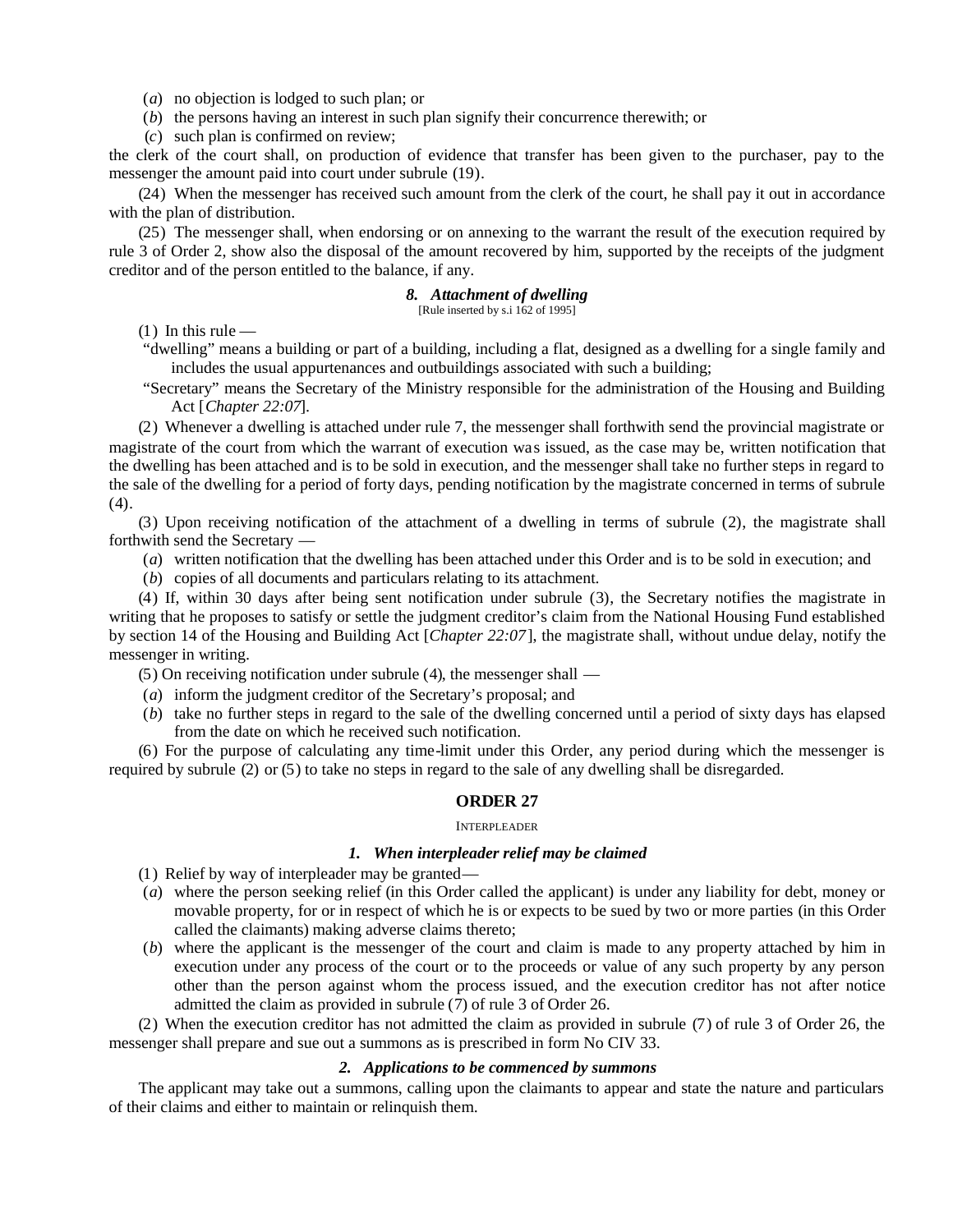# *3. Affidavit by applicant*

An applicant other than the messenger shall annexe to the summons sued out in terms of rule 3 an affidavit setting out that—

- (*a*) he claims no interest in the subject matter in dispute other than for charges or costs; and
- (*b*) he does not collude with any of the claimants; and
- (*c*) he is willing to pay or transfer the subject matter into court or dispose of it as the court may direct.

### *4. Orders which court may make*

(1) If a claimant—

- (*a*) does not appear in response to the summons; or
- (*b*) having appeared, neglects or refuses to comply with any order made after his appearance;

the court may make an order declaring him and all persons thereafter claiming under him barred against the applicant, but the order shall not affect the right of the claimants between themselves.

(2) If one or more claimants appear in pursuance of the summons the court may take one or more of the following steps—

- (*a*) order any such claimant to state, orally or in writing, on oath or otherwise, as to the court may seem expedient, the nature and particulars of his claim;
- (*b*) order that the matters in issue shall be tried on a day to be appointed for that purpose;
- (*c*) order which of the claimants shall be plaintiff and which the defendant for the purpose of trial;
- (*d*) try the matters in dispute in a summary manner.

# *5. Procedure where matters in issue are tried*

Where the matters in issue are tried, whether summarily or otherwise, the provisions of Order 19 as to the trial of an action shall, *mutatis mutandis*, apply.

### *6. Orders as to costs*

The court may, in and for the purpose of any interpleader proceedings, make—

- (*a*) all such orders as to any additional expenses of execution occasioned by the claim as it thinks just; and
- (*b*) such order as it thinks just as to the payment of costs incurred by the applicant.

# **ORDER 28**

CIVIL IMPRISONMENT

## *1. Process to be signed by clerk of court*

(1) The process of the court for summoning any person for civil imprisonment shall be signed and issued by the clerk of the court, and shall also be signed by the party suing out the same.

(2) When the judgment or order in respect of which proceedings for civil imprisonment are taken was given in any other court, the clerk of the court shall not issue any process until there has been lodged with him a copy of the judgment or order in such other court duly certified by the clerk of such court.

# *1A. Inquiry into judgment debtor's failure to pay*

(1) Where the judgment debtor has not paid the amount due, on the return day of the summons or any adjournment thereof the court shall inquire, in accordance with subrule (2) and in the presence of the judgment debtor or his legal practitioner, into the question of the judgment debtor's failure to pay the amount due:

Provided that, if the judgment debtor has failed to appear, either in person or represented by a legal practitioner, the court may make a decree of civil imprisonment against him and authorize the issue of a warrant for his arrest, if the court is satisfied that the summons was served upon him personally.

(2) In an inquiry in terms of subrule  $(1)$ , the court shall -

- (*a*) call upon the judgment debtor to adduce evidence as to his financial position; and
- (*b*) receive any evidence that may be adduced by or on behalf of the judgment debtor or the judgment creditor in regard to the judgment debtor's financial position and his ability to pay the amount due, whether such evidence is adduced orally or by affidavit or in any other manner that the court considers appropriate; and
- (*c*) where evidence is adduced orally, permit the cross-examination of the witness concerned.

[Rule inserted by s.i 248 of 1993]

# *1B. When court may issue decree of civil imprisonment*

- (1) After an inquiry in terms of rule 1A, the court —
- (*a*) may issue a decree of civil imprisonment against the judgment debtor and authorize the issue of a warrant for his arrest, if the court is satisfied, having taken into account the matters referred to in subrule (2) and in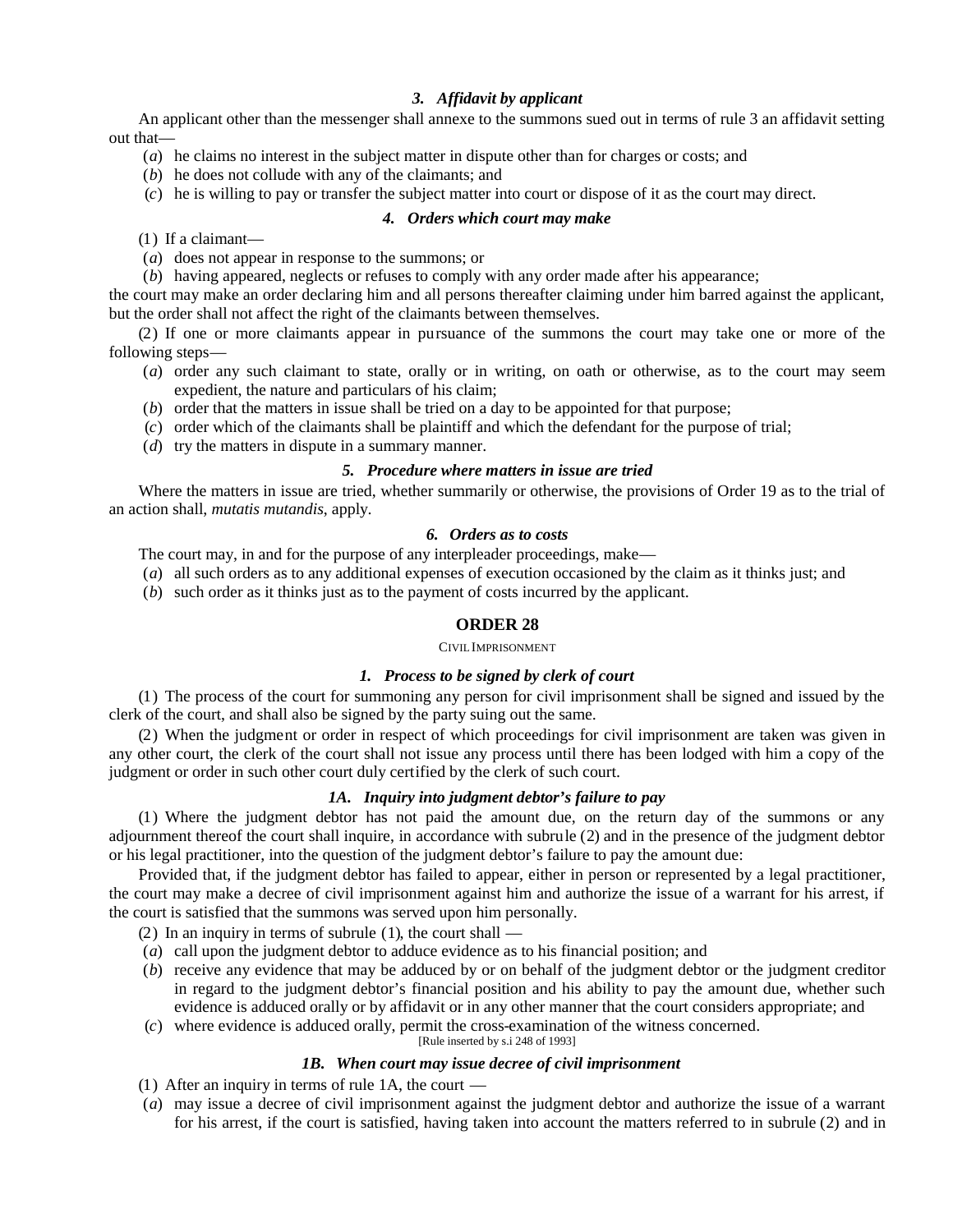section 27 of the Act, that the judgment debtor has the means to pay or the ability to earn the amount of the judgment debt, and that his failure or refusal to satisfy the judgment debt is wilful;

(*b*) shall not issue a decree or authorize the issue of a warrant referred to in paragraph (*a*), if the court is not satisfied as provided in that paragraph, or if the judgment debtor proves, in terms of proviso (ii) to section 27 of the Act, that he has no means of satisfying the judgment debt.

(2) In determining the ability of a judgment debtor to pay the amount due, the court shall take into account the following matters —

- (*a*) the nature and extent of his income and assets; and
- (*b*) the amounts needed by him for his necessary expenses and those of his dependants; and
- (*c*) any amounts needed by him to make payments in terms of any court order or agreement; and
- (*d*) if he is unemployed, the reason therefor; and
- (*e*) if he is employed, whether a garnishee order would be appropriate, in which event the court may adjourn the inquiry to enable proceedings for such an order to be instituted in terms of Order 29.

[Rule inserted by s.i 248 of 1993]

### *1C. Ancillary orders*

In proceedings under this Order, the court may —

- (*a*) limit the term of imprisonment of a judgment debtor;
- (*b*) grant such order, including an order as to costs, and give such directions, as the court thinks appropriate.

[Rule inserted by s.i 248 of 1993]

# *2. Warrant to be signed by clerk of court*

(1) The warrant of the court for the civil imprisonment of any person shall be signed and issued by the clerk of the court, and shall be addressed to the messenger of the court and to the keeper of a specified prison.

(2) A warrant for civil imprisonment shall bear on its face the date when the decree was made and, if any payments have been made under the decree, the date of the last payment.

# *3. Debtor failing to pay instalments*

Where an order is made for civil imprisonment to be suspended so long as certain instalments are paid, the clerk of the court may, before issuing a warrant for civil imprisonment, require the party applying therefor to satisfy him that the debtor has failed in due payment of any such instalment.

### *4. Effect of multiple orders for civil imprisonment*

Where there are two or more orders for civil imprisonment against the same debtor, such orders shall be cumulative with effect according to priority of issue of the respective warrants unless otherwise directed by the court.

### *5. When warrant for civil imprisonment may be executed*

A warrant for civil imprisonment may be executed—

(*a*) at any hour on any day except Sunday, Christmas Day and Good Friday; and

(*b*) at any place except within the residence of the person to be imprisoned or the precincts thereof:

Provided that a magistrate may, on good cause shown, grant leave for a warrant for civil imprisonment to be executed on a Sunday, Christmas Day or Good Friday or to be executed within the residence of the person to be imprisoned or the precincts thereof, as the case may be.

#### **ORDER 29**

GARNISHEE ORDERS

# *1. How application to be made*

(1) Application for a garnishee order may be made *ex parte* by lodging such application with the clerk of the court.

(1a) Not later than fourteen days before applying for a garnishee order against the State for the attachment of salary or wages owed by the State to a judgment debtor, the applicant shall cause written notice of the application, together with the supporting documents that will be filed with the application, including a copy of the judgment that created the judgment debt concerned and the judgment creditor's affidavit setting forth the amounts still due to him in terms of the judgment to be served on—

- (*a*) the Director of the Salary Service Bureau and the head of the Ministry, department or force in which the judgment debtor is employed, where the judgment debtor is employed by the State otherwise than in the Zimbabwe National Army or in Parliament; or
- (*b*) the Chief Paymaster of the Zimbabwe National Army and the Commander of the Army, where the judgment debtor is employed in the Zimbabwe National Army; or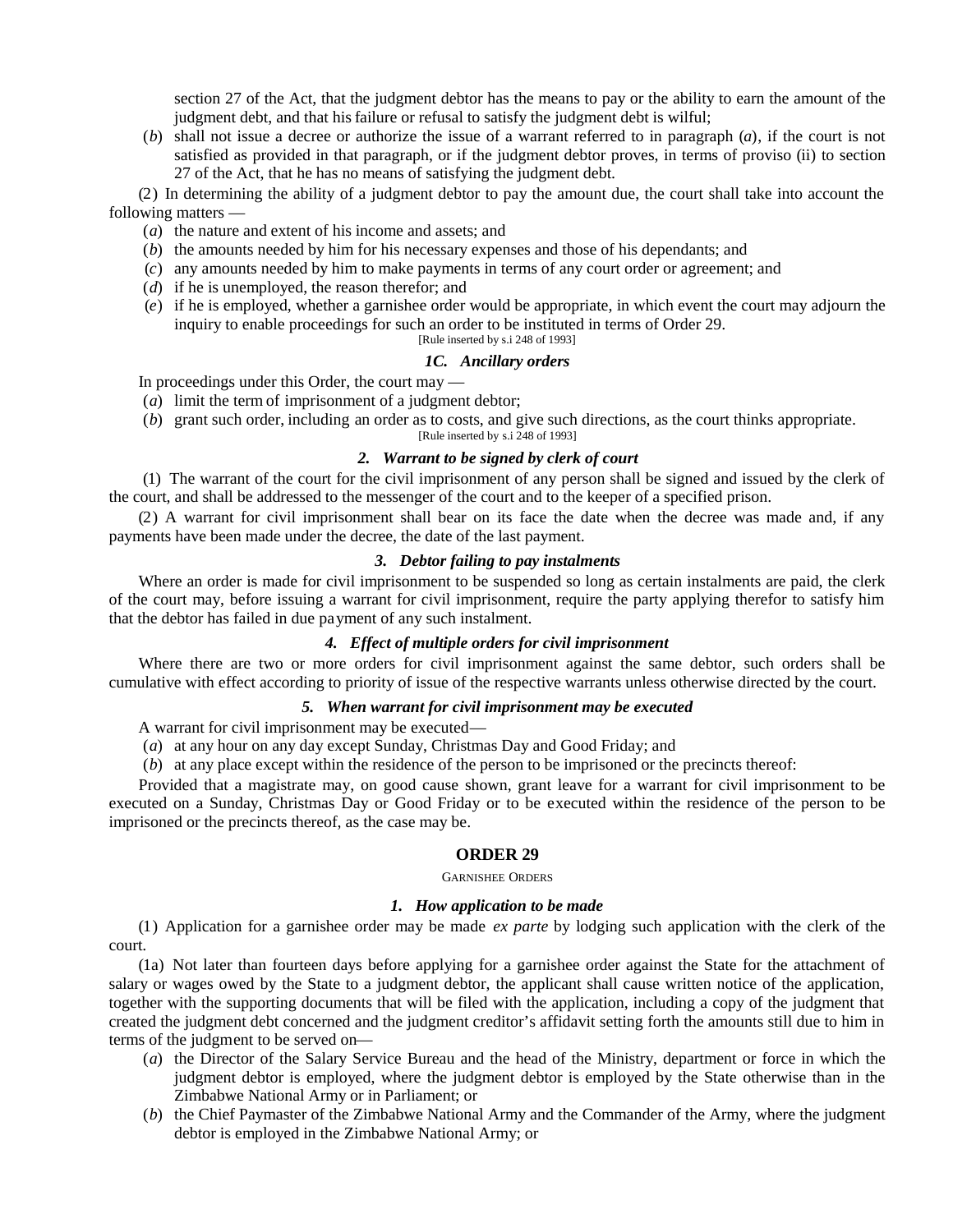(*c*) the Director of the Salary Service Bureau and the Secretary to Parliament, where the judgment debtor is a member of the staff of Parliament or is a Senator or member of the House of Assembly. [Subrule inserted by s.i 162 of 1985 and amended by s.i 61 of 1986]

(1b) A notice in terms of subrule (1a) shall set forth the date on which the application for the garnishee order is to be made and sufficient information to identify the judgment debtor, including—

- (*a*) his full names; and
- (*b*) his employee code number or force number; and
- (*c*) the Ministry, department, force or institution in which he is employed, as appropriate.

[Subrule inserted by s.i 162 of 1985]

(1c) As soon as possible after receiving a notice in terms of subrule (1a), the Director of the Salary Service Bureau or the Chief Paymaster of the Zimbabwe National Army, as the case may be, shall send the applicant for the garnishee order and the judgment debtor a notice setting forth—

- (*a*) the amount of any money that is or will be payable to the judgment debtor by way of salary or wages; and
- (*b*) the amount and nature of any deductions required to be made from such salary and wages by the Director or the Chief Paymaster; and
- (*c*) the earliest date from which any payment may be made in terms of a garnishee order.

#### [Subrule inserted by s.i 162 of 1985]

- (2) An application in terms of subrule (1) shall be supported by an affidavit setting forth—
- (*a*) that the applicant has obtained judgment against the judgment debtor in a magistrates court; and
- (*b*) that such judgment is still unsatisfied, naming the amount still payable thereunder; and
- (*c*) that the garnishee resides, carries on business or is employed within the province and is or will be indebted to the judgment debtor, setting out, so far as is known to the applicant—
	- (i) the cause of the debt; and
	- (ii) whether or not it is for salary or wages; and
	- (iii) the amount of the debt or that such amount is not known to the deponent; and
- (*d*) if the debt is in respect of salary or wages, that upon the facts known to the applicant, which shall be stated in the affidavit, the judgment debtor will, after the execution of the order, have a sufficient balance of income to maintain himself and those dependent upon him.

(3) Where an application for a garnishee order is made to a court other than that in which judgment was given, there shall be annexed to the affidavit referred to in subrule (2) a certified copy of the judgment.

(3a) Where an application for a garnishee order is made against the State for the attachment of salary or wages owed by the State to a judgment debtor, there shall be annexed to the affidavit referred to in subrule (2) a copy of the notice sent by the Director of the Salary Service Bureau or the Chief Paymaster of the Army, as the case may be, in terms of subrule (1c).

#### [Subrule inserted by s.i 162 of 1985]

(4) The clerk of the court shall, as soon as possible, lay the papers referred to in subrules (1), (2), (3) and (3a) before a magistrate, who may refuse or grant the application in whole or in part:

Provided that—

- (i) the magistrate before whom such papers are laid may require that the applicant appear in support of his application in open court and the court may thereafter refuse or grant the application in whole or in part.
- (ii) in the case of an application for a garnishee order against the State for the attachment of salary or wages owed by the State to a judgment debtor, the magistrate before whom such papers are laid shall direct that service of the order shall not restrain the alienation of any debt relating to such salary or wages until the date specified by the Director of the Salary Service Bureau or the Chief Paymaster of the Zimbabwe National Army in terms of paragraph (*c*) of subrule (1c).

#### [Subrule amended by s.i 162 of 1985]

(5) If in open court the judgment debtor admits sufficient of the facts set out in subrules (2) and (3) to warrant an attachment being granted, such admission shall be recorded and application for a garnishee order may be made orally without an affidavit.

(6) On any application in terms of this rule the court may require such further evidence as it thinks fit.

# *2. Notes to appear on order*

(1) The clerk of the court shall note upon the face of an order made under subsection (1) of section 33 of the Act the day and hour at which it was made.

- (2) An order referred to in subrule (1) shall bear on its face the following note in bold type—
- (*a*) "TO THE ABOVE-NAMED GARNISHEE. If the debt due by you to the above-named judgment debtor was not owing both at the day and hour abovementioned and at the time when this order was served upon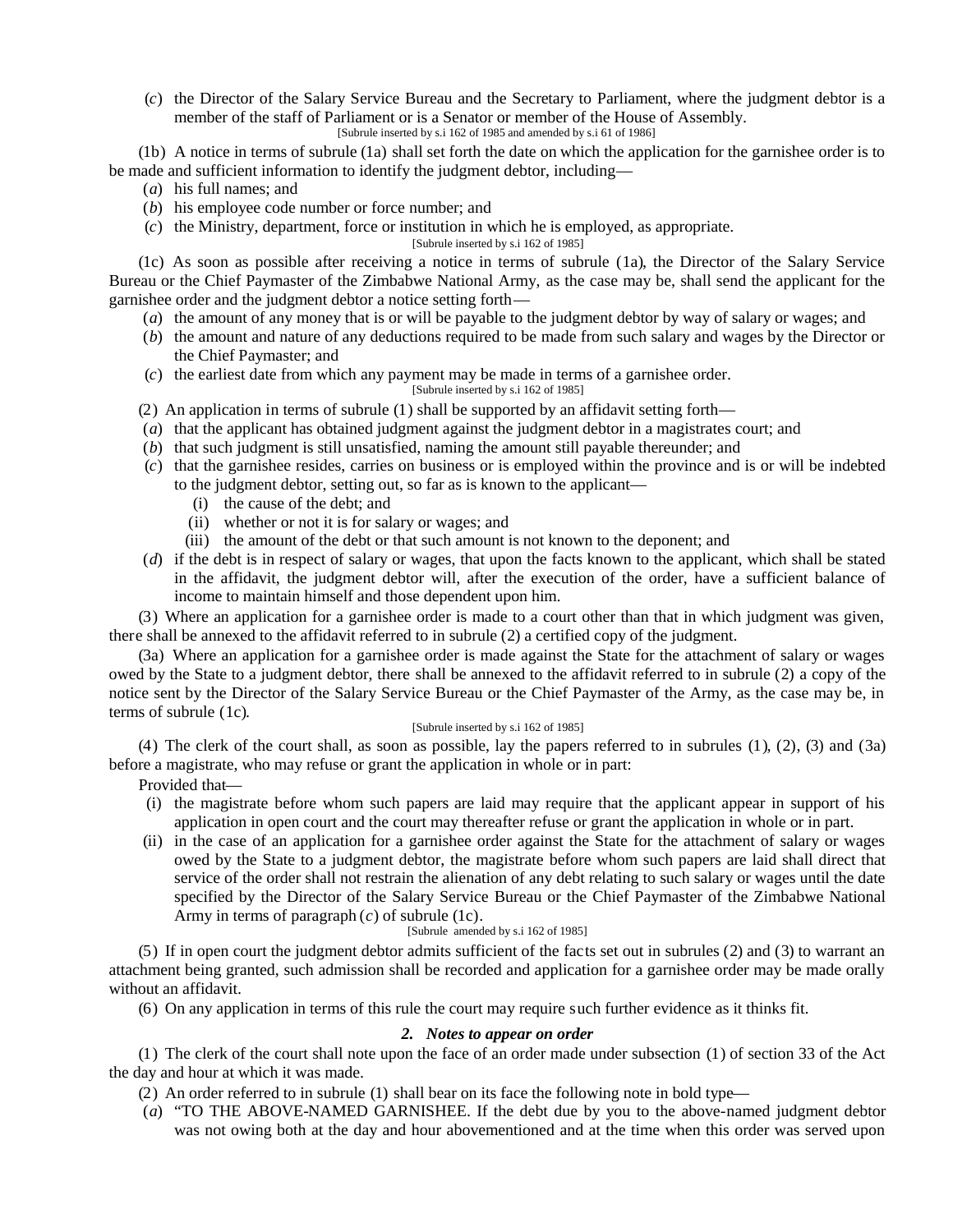you, or if the debt is alleged to be in respect of future salary or wages and such debt will not become due or is subject to any set off or lien of some other person, you should appear at the court and prove the facts. If you do not appear, you may be compelled to pay the debt twice over.";

(*b*) "TO THE ABOVE-NAMED JUDGMENT DEBTOR. If the judgment against you has been satisfied, or is, for any reason, no longer operative against you, or if the debt is due to you or to become due to you for salary or wages and its attachment will not leave you sufficient means to enable you to maintain yourself and those dependent on you, you should appear at the court and prove the facts; but you cannot be heard on any other point."

# *2A. Garnishee order against the State*

(1) In the case of a garnishee order against the State for the attachment of salary or wages owed by the State to a judgment debtor, the order made under subsection (1) of section 33 of the Act shall be served on the judgment debtor and upon the persons specified in paragraph  $(a)$ ,  $(b)$  or  $(c)$ , as the case may be, of subrule (1a) of rule 1.

(2) In the case of a garnishee order against the State, other than a garnishee order referred to in subrule (1), the order made under subsection (1) of section 33 of the Act shall be served on the head of the Ministry, department or force that is responsible for holding the moneys or paying the debt, as the case may be, that is to be attached. [Subrule inserted by s.i  $162$  of 1985]

### *3. Opposition by judgment debtor*

(1) The judgment debtor may appear on the return day and shall have a locus standi to oppose the confirmation of the order, but only on the ground that—

- (*a*) the judgment had been satisfied otherwise than under the garnishee order or was for some other reason not operative against him at the time when he received notice of the garnishee application; or
- (*b*) the debt sought to be attached is for salary or wages and its attachment will not leave him a sufficient amount to maintain himself and those dependent on him.

(2) If, on the return day, the judgment debtor satisfies the court that the judgment was not so operative, the order shall be set aside, and all the subsequent rules of this Order shall be read subject to this provision.

- (3) If it is shown to the court that—
- (*a*) the debt is due for salary or wages; and
- (*b*) its attachment, in whole or in part, will not leave the judgment debtor a sufficient amount to maintain himself and those dependent upon him;

the order shall be set aside as to such amount and shall only apply to the balance above such salary or wages, and all the subsequent rules of this Order shall be read subject to this provision.

# *4. Garnishee to pay money to messenger*

If the garnishee pays any money pursuant to the order of the court he shall pay it to the messenger who shall retain the amount until the return day and shall thereafter deal with it in accordance with the order made by the court.

### *5. Allegation by judgment debtor that debt satisfied*

(1) If the judgment debtor alleges that the judgment has been satisfied or is for some other reason not operative against him, rules 4, 5 and 6 of Order 27 shall apply to the subsequent proceedings in the matter as if—

- (*a*) the garnishee had taken out an interpleader summons under that Order; and
- (*b*) the judgment creditor and the judgment debtor were claimants within the meaning of that Order.
- (2) After hearing the parties or such of them as appear the court may—
- (*a*) order execution against the garnishee:

Provided that no garnishee order against the State for the attachment of salary or wages owed by the State to a judgment debtor shall require any payment to be made by the State before the date specified by the Director of the Salary Service Bureau or the Chief Paymaster of the Army in terms of paragraph (*c*) of subrule (1c) of rule 1; or

# [Proviso inserted by s.i 162 of 1985]

- (*b*) declare the claims of any person to the debt attached to be barred; or
- (*c*) dismiss the application; or
- (*d*) make such other order as it thinks just.

#### *6. Judgment debtor ceasing to be employed by garnishee*

Where a garnishee order has been made for the attachment of salary or wages to be earned in the future and thereafter the judgment debtor ceases to be employed by the garnishee, the latter shall immediately give notice to the judgment creditor or his legal practitioner.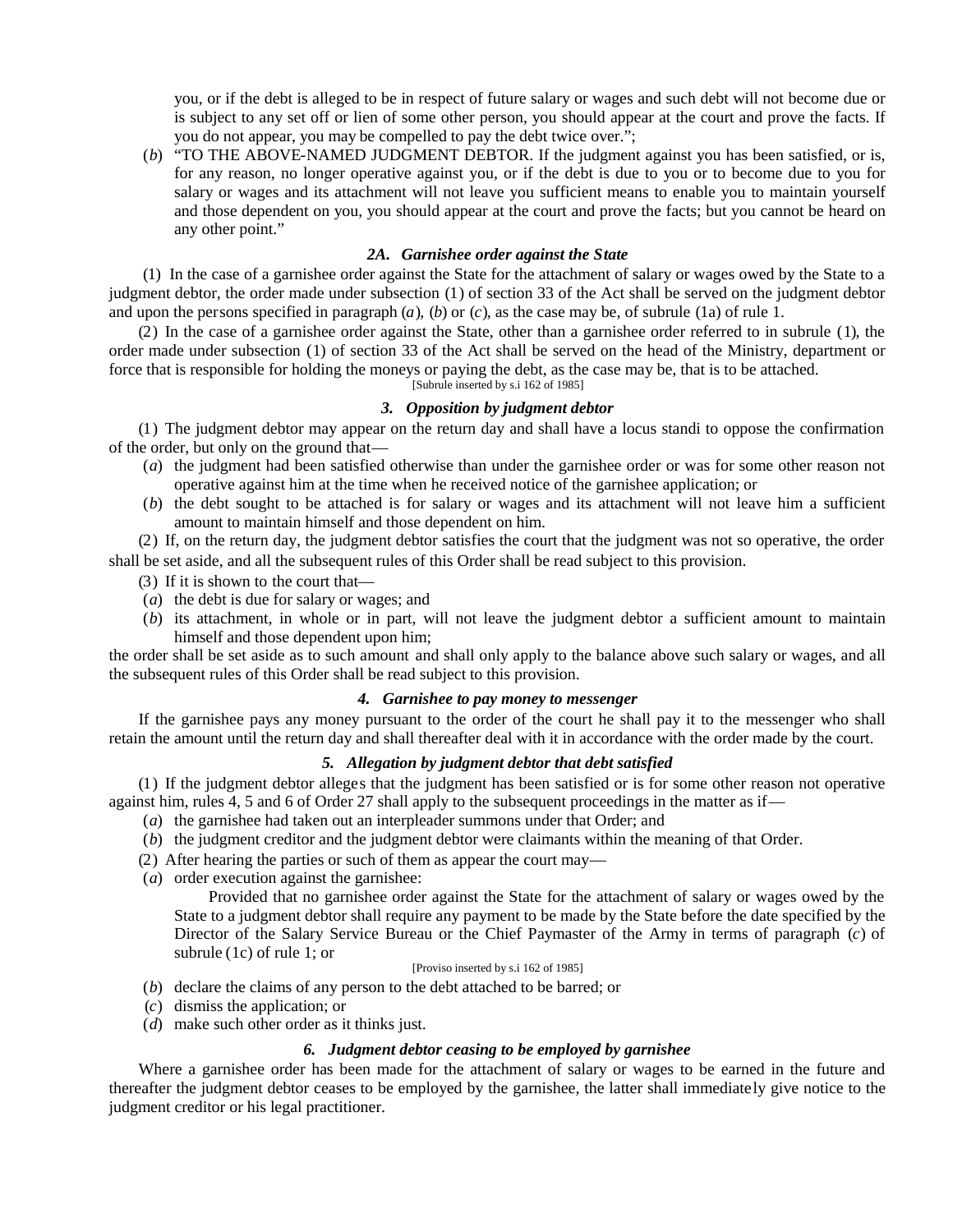#### RESCISSION, VARIATION OR CORRECTION OF JUDGMENTS AND ORDERS

### *1. Application for rescission or variation of default judgment*

(1) Any party against whom a default judgment is given may, not later than one month after he has knowledge thereof, apply to the court to rescind or vary such judgment.

(2) Any application in terms of subrule (1) shall be on affidavit stating shortly—

- (*a*) the reasons why the applicant did not appear or file his plea; and
- (*b*) the grounds of defence to the action or proceedings in which the judgment was given or of objection to the judgment.

(3) Save where leave has been given to defend as a pauper under Order 5, no application in terms of subrule (1)

shall be set down for hearing until the applicant has paid into court, to abide the directions of the court—

(*a*) the amount of the costs awarded against him under such judgment; and

(*b*) the sum of ten dollars as security for the costs of the application.

(4) Unless the applicant proves to the contrary, it shall be presumed that he had knowledge of such judgment within two days after the date thereof.

(5) Where money has been paid into court under subrule (3) and has not been paid out after two years of the date on which it was paid into court, the clerk of the court shall return the money to the applicant and shall, at the same time, give notice to the respondent that he is doing so.

(6) If the applicant cannot be found, the money referred to in subrule (5) shall be paid into the Guardian's Fund to the credit of the applicant.

### *2. Orders which court may make*

(1) The court may on the hearing of any application in terms of rule 1, unless it is proved that the applicant was in wilful default—

(*a*) rescind or vary the judgment in question; and

(*b*) give such directions and extensions of time as necessary for the further conduct of the action or application.

(2) The court may also make such order as it thinks just in regard to moneys paid into court by the applicant.

(3) If an application in terms of rule 1 is dismissed the default judgment shall become a final judgment.

# *3. Application of Order to rescission of other judgments*

The rules contained in this Order shall, *mutatis mutandis*, apply to any judgment which may, under section 39 of the Act, be rescinded, varied or corrected by the court.

# *4. Application for rescission by person affected by judgment*

(1) Any judgment of the court may, on the application of any person affected thereby who was not a party to the action or matter, made within seven days after he has knowledge thereof, be so rescinded, varied or corrected by the court.

(2) The provisions of rules 1 and 2 shall, *mutatis mutandis*, apply to any application referred to in subrule (1).

# **ORDER 31**

APPEALS

#### *1. Application for reasons for judgment*

(1) Upon a request in writing by any party made within seven days after judgment and before noting an appeal and upon payment by such party of a fee of ten dollars, the magistrate shall within fourteen days deliver to the clerk of the court a written judgment which shall become part of the record showing—

- (*a*) the facts found to be proved; and
- (*b*) his reasons for judgment.

#### [Subrule amended by s.i 289 of 1983]

(2) The clerk of the court shall forthwith on receipt from the magistrate of such judgment, notify the party applying therefor of the fact that the judgment is available.

# *2. Method of noting appeal or cross-appeal*

- (1) An appeal may be noted within—
- (*a*) twenty-one days after the date of the judgment appealed against; or
- (*b*) fourteen days after the delivery to the clerk of the court by the magistrate of a written judgment in terms of subrule (1) of rule 1;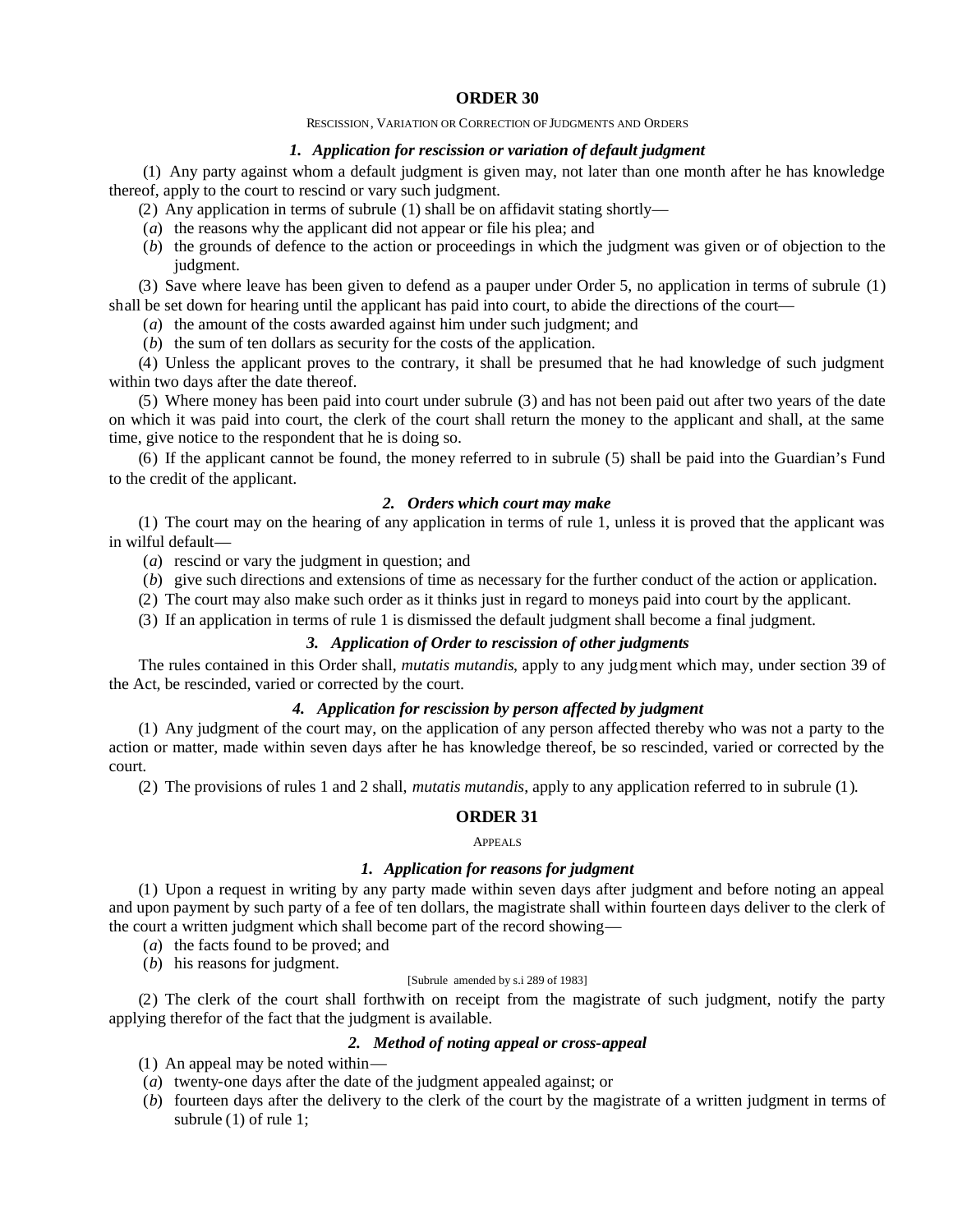whichever period is the longer.

- (2) An appeal shall be noted by—
- (*a*) the delivery of notice; and
- (*b*) unless the court of appeal otherwise directs, giving security for—
	- (i) the respondent's costs of appeal to the amount of one hundred dollars;
	- (ii) the costs of the preparation of a copy of the record to the amount estimated by the clerk of the court: Provided that a clerk of the court may, in his discretion, accept a written undertaking from the appellant to pay for the costs of the preparation of the record.

(3) A cross-appeal shall be noted by the delivery of notice within seven days after the delivery of the notice of appeal.

- (4) A notice of appeal or of cross-appeal shall state—
- (*a*) whether the whole or part only of the judgment or order is appealed against and, if part only, then what part; and
- (*b*) the grounds of appeal, specifying the findings of fact or rulings of law appealed against.

# *3. Magistrate to give reasons for judgment*

(1) Upon the delivery of a notice of appeal the magistrate shall within fourteen days deliver to the clerk of the court a statement in writing showing, so far as may be necessary, having regard to any written judgment already delivered by him—

- (*a*) the facts he found to be proved; and
- (*b*) the grounds upon which he arrived at any finding of fact specified in the notice of appeal as appealed against; and
- (*c*) his reasons for any ruling of law or for the admission or rejection of any evidence so specified as appealed against.
- (2) A statement delivered in terms of subrule (1) shall become part of the record.
- (3) The provisions of this rule shall, so far as necessary, apply to a cross-appeal.

# *4. Time within which to prosecute appeal*

(1) The party noting an appeal or cross appeal shall prosecute the same within such times as may be prescribed by rules of the Supreme Court.

(2) In default of prosecution in terms of subrule (1), the appeal or cross-appeal shall be deemed to have lapsed, unless the Supreme Court sees fit to make an order to the contrary.

[Rule amended by s.i 289 of 1983]

# *5. Record of trial*

- (1) The clerk of the court shall, as soon as reasonably possible after the date of—
- (*a*) noting an appeal; or
- (*b*) service upon him in terms of the rules of the High Court of an application for review of civil proceedings of the court;

lodge with the Registrar of the Supreme Court or the High Court, as the case may be, the original record together with four typed copies, which copies shall be certified as true and correct copies.

[Subrule as amended by s.i 289 of 1983]

- (2) The copies of the record shall be—
- (*a*) clearly typed with double or one and a half linear spacing in black record ink and on one side of the paper only;
- (*b*) paginated from the first to the last page, whether the pages contain evidence or not, and at the top of each page containing evidence the name of the witness giving such evidence shall appear.
- (3) Every tenth line on each page of the copies of the record shall be numbered in the left-hand margin.
- (4) The evidence in the original record shall be paginated from the first to the last page.

(5) All records shall contain a complete and correct index of the evidence and of all documents and exhibits in the case, the nature of the exhibits being briefly stated in the index.

- (6) All records shall be securely bound in stout covers disclosing—
- (*a*) the names of the parties; and
- (*b*) the court or public body appealed from or whose proceedings are being brought on review; and
- (*c*) the names of the legal practitioners of the parties.
- (7) Bulky records shall be divided into separate conveniently sized volumes numbered consecutively.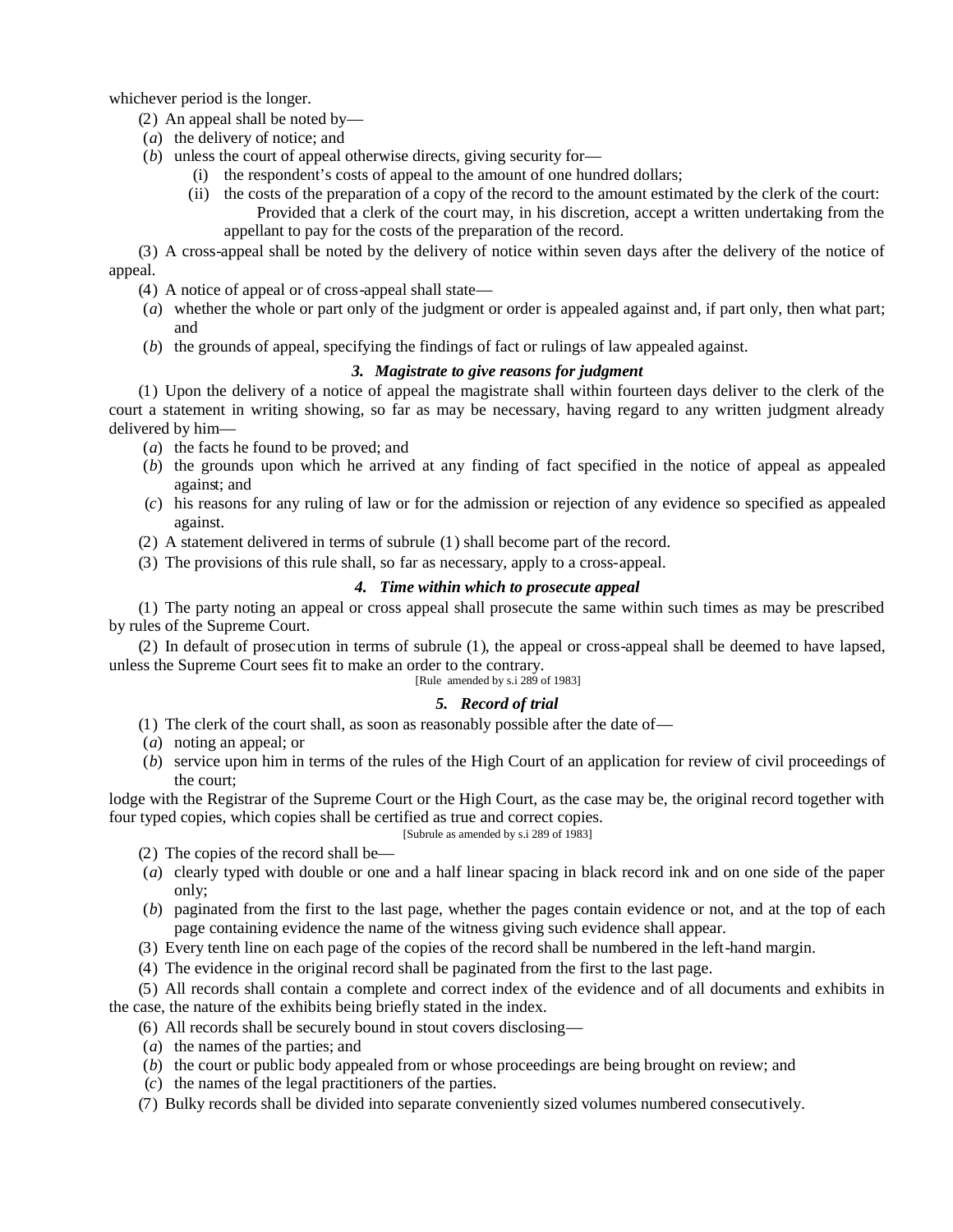(8) Merely formal documents shall be omitted from the records, and no document shall be included more than once.

(9) Subject to the provisions of subrule (10), the clerk of the court, after consultation with the magistrate, shall omit from the record.—

(*a*) all documents which are not relevant to the appeal; and

(*b*) the evidence of any witness, or any part of such evidence, which is not relevant to the appeal.

(10) The magistrate may, on application by either party, order the clerk of court to include any document or evidence in the record.

# *6. Abandonment by respondent of judgment*

A respondent desiring to abandon the whole or any part of a judgment appealed against may do so by the delivery of a notice in writing stating whether he abandons the whole or, if part only, what part of such judgment.

# *7. Agreement by parties that court's decision shall be final*

Where the parties agree, under subsection (1) of section 40 of the Act, that the decision of the court shall be final—

(*a*) either party may lodge the memorandum of such agreement with the clerk of the court; and

(*b*) such memorandum shall thereupon become part of the record in the action or matter.

### **ORDER 32**

### COSTS AND MESSENGER'S FEES

### *1. Orders as to costs*

(1) The court, in giving judgment or making any order, including therein adjournment and amendment, may make such order as to costs as it thinks just.

(2) The costs of any application or order or issue raised by pleadings may be—

- (*a*) awarded by the court irrespective of the judgment in the action; or
- (*b*) made costs in the action; or
- (*c*) reserved to be dealt with on the conclusion of the action;

but if no order is made, such costs shall be costs in the action.

- (3) Unless the court for good cause orders otherwise—
- (*a*) costs of interim orders shall not be taxed until the conclusion of the action;
- (*b*) a party may present only one bill for taxation up to and including the judgment or other conclusion of the action.

(4) Where a judgment or order for costs is made against two or more persons it shall, unless the contrary is stated, have effect against such persons severally as well as jointly.

### *2. Costs which may be allowed on taxation*

(1) The scale of fees to be taken by legal practitioners as between party and party shall be that set out in Table A of the Second Schedule, in addition to necessary expenses:

Provided that the taxing officer may in exceptional cases and for good and sufficient reason depart from any of the provisions of Table A of the Second Schedule where strict adherence to such provisions would be inequitable.

(2) Such fees shall be allowable whether the work has been done by the legal practitioner or by his clerk, but shall be allowable only in so far as the work to which they have been allocated has in fact and necessarily been done.

(3) The clerk of the court shall on every taxation allow all such costs, charges and expenses as appear to him to have been necessary or proper for the attainment of justice or for defending the rights of any party, but save as against the party who incurred the same, no costs shall be allowed which appear to the clerk of the court to have been incurred or increased through overcaution, negligence or mistake.

(4) Where an action is defended and it is impossible for a party to obtain the services of a local legal practitioner, he may employ the nearest available or some other legal practitioner, and upon proof thereof the court may, if costs are awarded to him, order that such costs shall include—

- (*a*) the reasonable travelling expenses of such legal practitioner; and
- (*b*) a special allowance not exceeding ten dollars for each day's absence from such legal practitioner's usual place of business:

Provided that if the legal practitioner employed is not the nearest available legal practitioner, the travelling expenses and special allowance so allowed shall not exceed the expenses and allowance which would have been allowed if the nearest available legal practitioner had been employed.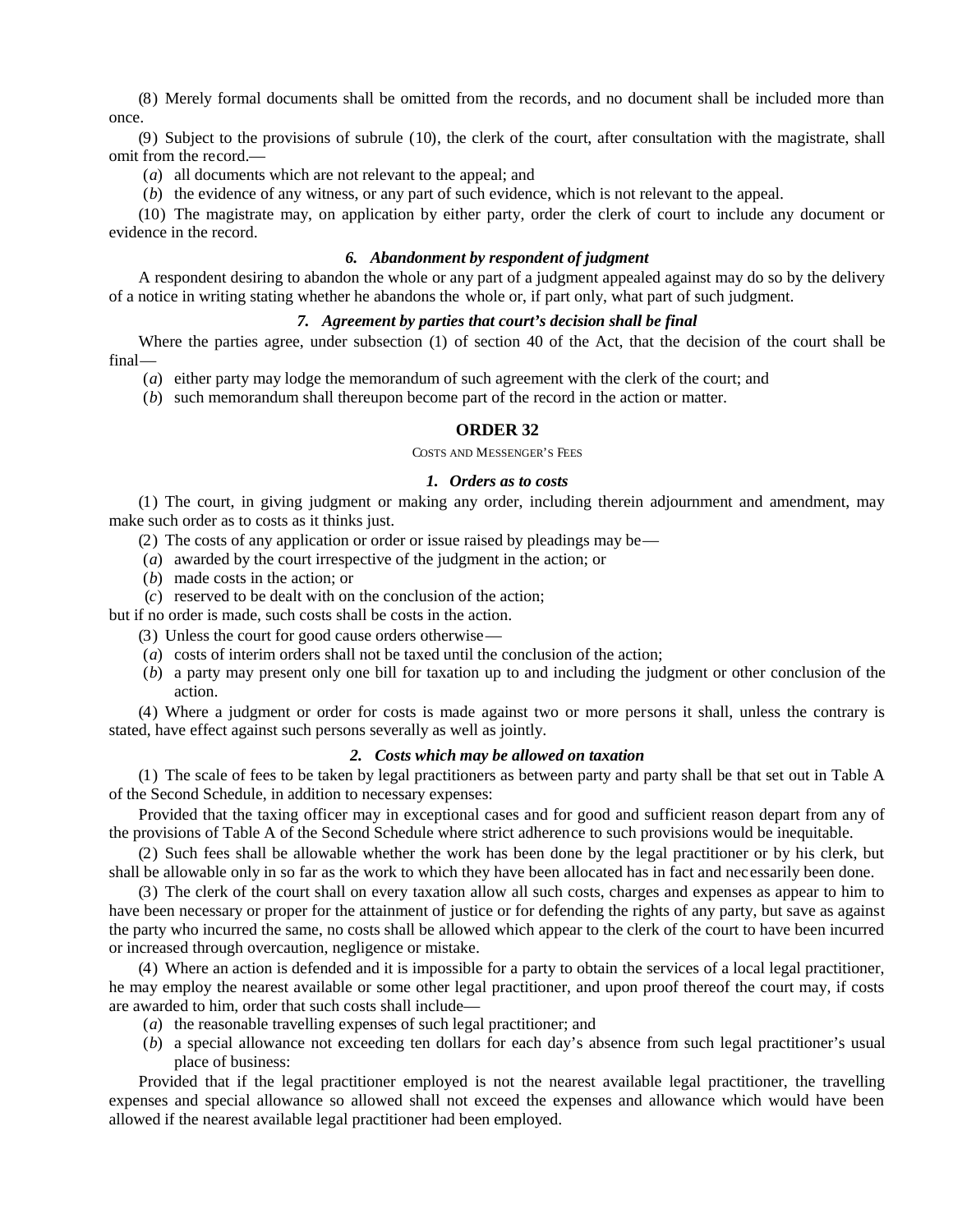(5) Where the court is of opinion that at the hearing the party to whom costs are awarded has occupied time unnecessarily, or in relation to matters not relevant to the issue, the court may disallow a proportionate part of the hearing fee payable to his legal practitioner.

(6) Where the costs in convention and reconvention are awarded against different parties, the court may award part of the hearing fee to one party and the remainder to the other party.

- (7) Where costs in convention and reconvention are awarded to different parties—
- (*a*) they shall on taxation be, as far as possible, apportioned to the respective claims; and
- (*b*) any such costs which cannot be so apportioned shall be costs in convention.

(8) The costs of issuing any warrant of execution or arrest shall, where they are payable by the party against whom the warrant is issued, be assessed by the clerk of the court without notice and inserted in the warrant.

### *3. Taxation of bill of costs*

(1) Where costs or expenses are awarded to any party by the court, otherwise than by a judgment in default of the defendant's appearance to defend or on the defendant's consent to judgment before the time for such appearance has expired, the party to whom such costs or expenses have been awarded shall deliver a bill of such costs or expenses and give at least forty-eight hours' notice of taxation to the other party.

(2) The clerk of the court shall thereupon in accordance with the provisions of Table A of the Second Schedule, tax and allow the costs and expenses so awarded, but witness fees shall not be allowed in taxation unless properly vouched for.

(3) Where more than one-fourth of the bill, excluding expenses, is taxed off, the party presenting the bill shall not be allowed any costs of taxation.

(4) Where a bill of costs as between legal practitioner and client is required to be taxed, taxation shall take place on at least forty-eight hours' notice thereof to the legal practitioner or client, whether an action therefor is pending or not.

### *4. Messenger's fees and charges*

(1) The fees and charges to be taken by the messenger of the court shall be those prescribed by Table B of the Second Schedule.

(2) An account of fees or charges furnished by the messenger shall contain the following note—

"You may require this account to be taxed and vouched before payment.".

(3) Any party having an interest may, by notice in writing, require the fees, charges or expenses claimed by or paid to the messenger to be taxed by the clerk of the court, and may attend on such taxation.

(4) Upon taxation in terms of subrule (3) or in any other case where the clerk of the court so requires the messenger shall vouch to the satisfaction of the clerk of the court all expenses claimed by him.

(5) Where the messenger's fees or charges are taxed and passed in full the messenger shall be allowed an additional fee of one dollar for attending the taxation.

# *5. Review of costs and taxation*

(1) Any party having an interest may, within seven days after he has knowledge thereof, bring before a magistrate for review—

(*a*) the costs and expenses claimed in any undefended action;

- (*b*) the assessment by the clerk of the court of any costs and expenses;
- (*c*) the taxation by the clerk of the court of any costs awarded in any action or matter;
- (*d*) the taxation by the clerk of the court of any fees or charges of the messenger.

(2) A review in terms of subrule (1) shall be on forty-eight hours' notice to the party entitled to receive or liable to pay such costs or expenses, or to the messenger, as the case may be.

(3) Any party dissatisfied with the decision of the magistrate as to any item or part of any item which was objected to before the clerk of the court may, after notice to the other party, within forty-eight hours of the decision require the magistrate to state a case for the decision of a judge, which case shall embody all relevant findings of fact by the magistrate:

Provided that, save with the consent of such magistrate, no case shall be stated where the total of the amount which he has disallowed or allowed as the case may be, and which the dissatisfied party seeks to have allowed or disallowed respectively, is less than twenty dollars.

(4) Either party may within a further seven days submit contentions in writing to the magistrate.

(5) The magistrate shall lay the case forthwith, but no later than fourteen days after receipt of such contentions, together with the contentions submitted and his own report before a judge who may—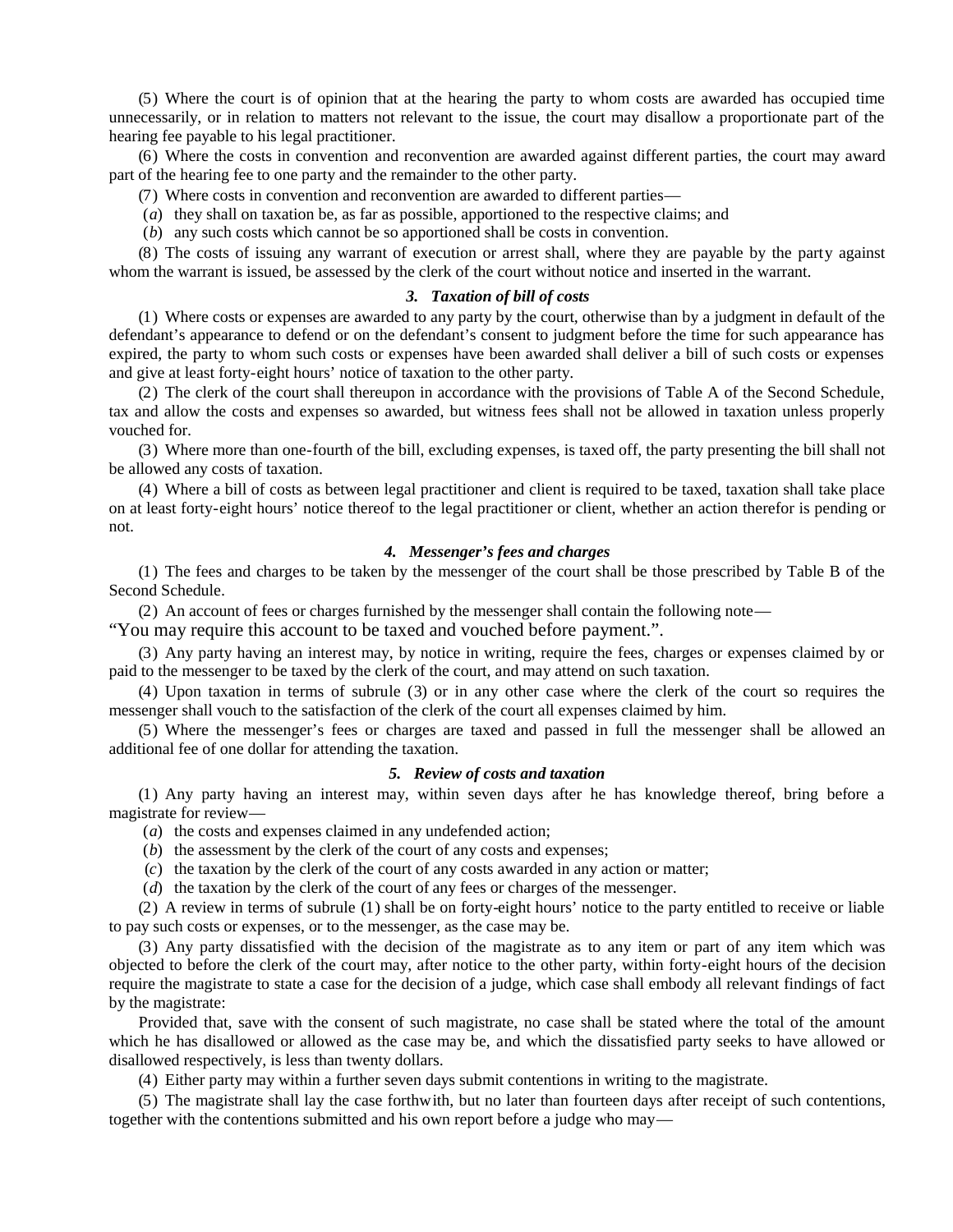- (*a*) decide the matter upon the case and contentions so submitted, together with any further information which he may require from the magistrate; or
- (*b*) if he thinks fit, decide the matter after hearing the parties or their legal practitioners in chambers; or
- (*c*) refer the case for decision to the Supreme Court.

# [Subrule as amended by s.i 289 of 1983]

(6) The judge or the court deciding a matter in terms of subrule (5) may make such order as he or it thinks fit, including an order that the unsuccessful party pay the opposing party a sum fixed by the judge or the court as costs.

### *6. Fees payable to clerk of court*

The fees to be taken by the clerk of the court shall be those prescribed by Table C of the Second Schedule and shall be paid by affixing revenue stamps to the relevant document.

### **ORDER 33**

GENERAL

### *1. Effect of failure to comply with rules*

(1) Except as is otherwise provided in these rules, failure to comply with these rules or with any request made in pursuance thereof shall not be a ground for judgment against the party in default.

(2) Where any provision of these rules or any request made in pursuance of any such provision has not been fully complied with, the court may on application order compliance therewith within a stated time.

(3) Where any order made in terms of subrule (2) is not fully complied with within the time stated, the court may on application—

- (*a*) forthwith enter judgment in the action against the party so in default; or
- (*b*) adjourn the application and grant an extension of time for compliance with the order on such terms as to costs and otherwise as it thinks just.

(4) The court may on an application in terms of subrule (2) or (3) order such stay of proceedings as it thinks necessary.

### *2. Extension of prescribed time limits*

(1) Any time limit prescribed by these rules, other than the period within which an appeal must be noted, may be extended—

- (*a*) by any party with the written consent of the opposite party; or
- (*b*) by the court on application and on such terms as to costs and otherwise as it thinks just.

(2) Where there has been short service without leave the court may, instead of dismissing the application, adjourn it until, at the earliest, the expiration of the period required for full service and thereupon any objection to short service shall lapse.

Adjournment or postponement of case

3. (1) The trial of an action or the hearing of an application or matter may be adjourned or postponed by consent or by the court, either on application or of its own motion.

- (2) Where an adjournment or postponement of a trial or hearing is made sine die—
- (*a*) the further hearing of the action, application or matter shall be subject to the same notice as was required for the trial of the action or for the hearing of the application or matter;
- (*b*) the notice in such case may be given by either party to the action or application.

(3) Any adjournment or postponement shall be on such terms as to costs and otherwise as the parties agree to or as the court orders.

# *4. Failure by party to appear*

(1) If a plaintiff or applicant does not appear at the time appointed for the trial of the action or the hearing of the application, the action or application may be dismissed with costs.

(2) If a defendant or respondent does not appear a judgment against him, not exceeding the relief claimed, may be given with costs.

# *5. Effect of withdrawal or dismissal of action or decree of absolution*

(1) The withdrawal or dismissal of an action or a decree of absolution from the instance shall not be a defence to any subsequent action.

(2) If a subsequent action is brought for the same or substantially the same cause of action before payment of the costs awarded on such withdrawal, dismissal or decree of absolution, the court may on application, if it thinks fit and if the costs have been taxed and payment thereof has been demanded, order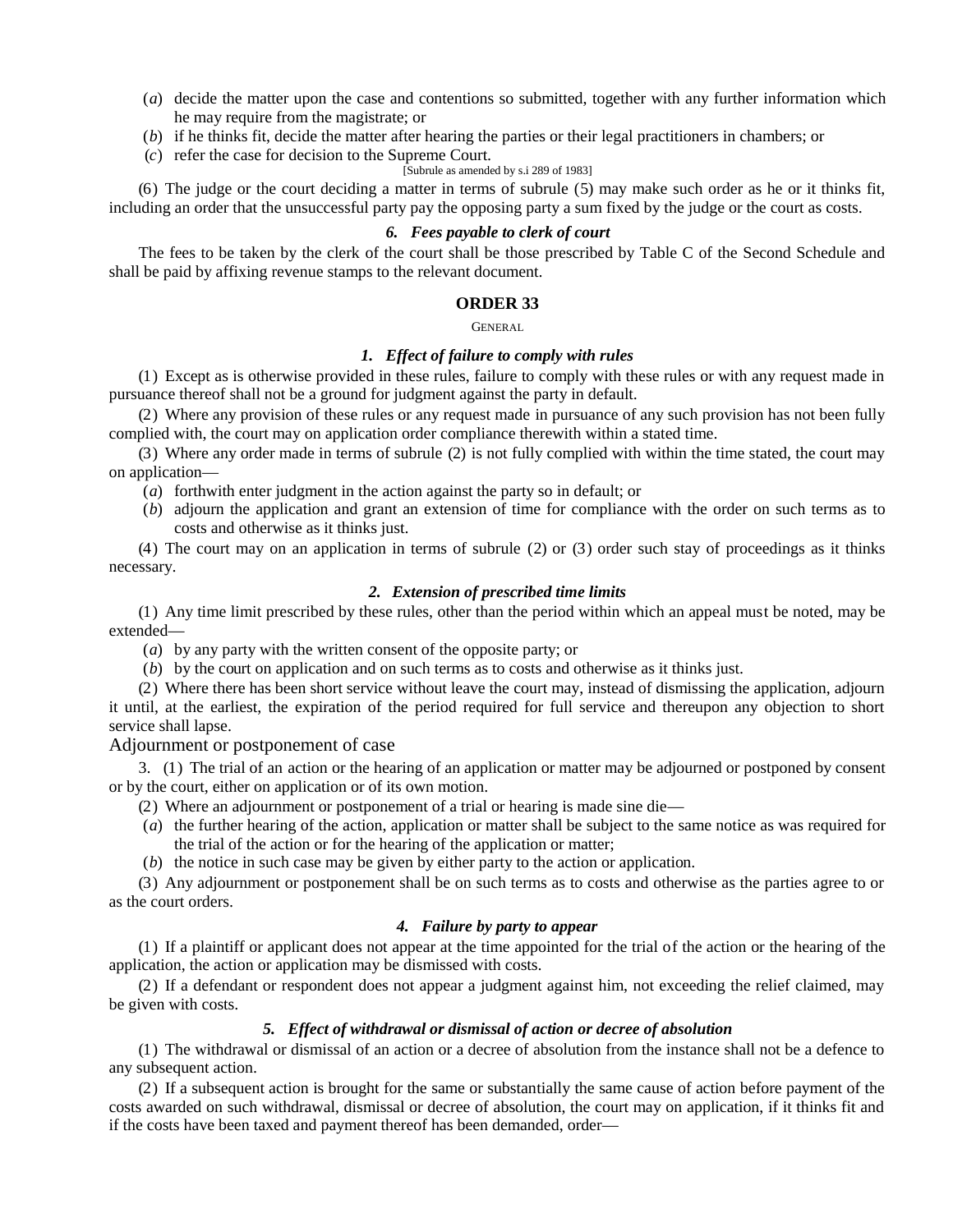(*a*) a stay of such subsequent action until such costs are paid; and

(*b*) that the plaintiff shall pay the costs of such application to stay the proceedings.

#### *6. Validity of process and pleadings*

(1) Every process, notice or pleading shall be legibly written or typed.

(2) No process or notice shall be invalid by reason of any obvious error in spelling or in figures or of date.

(3) If any party has in fact been misled by any error referred to in subrule (2) in any process or notice served on

him, the court may on application grant him such relief as may be just and may for that purpose set aside the process or notice and rescind any default judgment given thereon.

# *7. Records, etc, of previous trials*

(1) Where it is necessary to give in evidence in the court any record, entry or document of the same court in another action, the clerk of the court shall on reasonable notice produce and show the original thereof, and the cost of copies shall not be allowed

(2) Where it is necessary to give in evidence in another court any such record, entry or document, a copy thereof certified by the clerk of the court may be given in evidence without production of the original.

### *8. Joinder third party*

(1) The court may, on application by a person desiring to intervene in an action and having an interest therein, grant leave to such party to intervene on such terms as it thinks just.

(2) The court may, on application by any party to an action, order that another person shall be added either as a plaintiff or as a defendant, on such terms as it thinks just.

### *9. When defendant may require plaintiff to provide security for costs*

 $(1)$  Where a plaintiff —

(*a*) is not resident within Zimbabwe; or

- (*b*) is an unrehabilitated insolvent; or
- (*c*) has no substantial interest in the cause of action;

the defendant may, unless the plaintiff has obtained leave to sue as a pauper, after service of the summons and before close of the pleadings require him to give security for the costs of the action, not including the costs of any claim in reconvention made by the defendant:

Provided that if the fact relied upon first came to the knowledge of the defendant after the close of pleadings the defendant may within seven days after such fact has come to his knowledge require that such security be given.

(2) If a request in terms of subrule (1) is not complied with within forty-eight hours, the court may on application either stay the proceedings until such request is complied with or dismiss the action.

#### *10. Lapsing of summons*

If the summons in an action is not served within two years of the date of its issue or, having been served, the plaintiff has not within that time taken further steps in the prosecution of the action, the summons shall lapse:

Provided that where the plaintiff or his legal practitioner files an affidavit with the clerk of the court before the expiration of such period setting out—

- (*a*) that at the request of the debtor an extension of time in which to pay the debt claimed or any portion thereof has been granted to him; and
- (*b*) that in terms of the agreement judgment cannot, save in case of default, be sought within a period of two years from the issue of the summons; and
- (*c*) the period of the extension;

the summons shall not lapse until twelve months after the expiration of the period of extension.

#### *11. Repeals*

The rules specified in the Third Schedule are repealed.

# **ORDER 34**

#### PERIODICALCOURTS

### *1. Issue of process by police officer*

(1) The process of any court for summoning any person, whether as a party or as a witness, to appear before that court when held at any place other than the ordinary and stated place for holding of the same may be issued by the member-in-charge of a Zimbabwe Republic Police Station who is appointed by the Minister of Justice and Constitutional Affairs, by notice in the *Gazette*, as an issuer of process for the specified court.

[Subrule as amended by s.i 289 of 1983]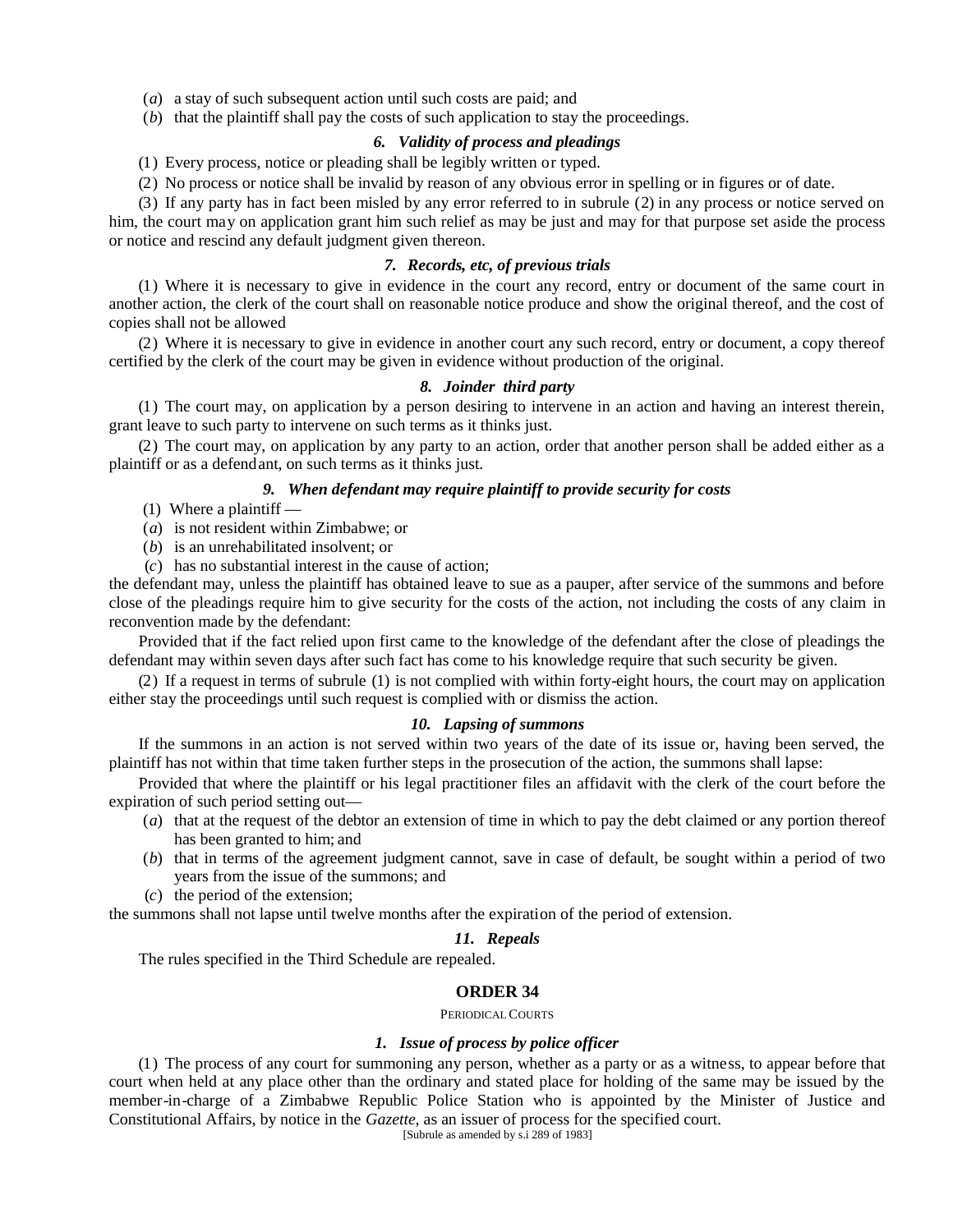- (2) Process referred to in subrule (1) shall—
- (*a*) in substance correspond with the forms prescribed for process issued by the clerk of the court; and
- (*b*) state the place where the court is intended to be held; and
- (*c*) be directed to and be executed by such person as the issuer of the process shall nominate and appoint, and such person so nominated and appointed shall have and possess in regard to the execution and return of such process the like powers and authorities and be entitled to the like fees as the messenger of the court would have possessed or been entitled to had the same been directed to and executed by and returned by him; and
- (*d*) at the foot be signed thus—

# "*duly authorized*.".

(3) Process referred to in subrule (1) need not be signed by the magistrate or by the clerk of the court.

# *2. Validity of process issued by police officer*

Process referred to in rule 1 shall have force and effect in all respects as if the same had been directed to the officer appointed to execute ordinarily the process of the court and had been issued by the clerk of the court:

Provided that nothing in this rule contained shall be construed so as to prevent the issue in common form by such clerk of any process for requiring the appearance of any person before the court at any place where such court has been appointed to be held.

### **FIRST SCHEDULE (Order 1, rule 4 (1))**

FORMS

*Form*

- CIV1 General headings.
- CIV2 General conclusions.
- CIV3 Notice of application.
- CIV4 Summons commencing action.
- CIV5 Particulars of claim.
- CIV6 Conclusion to particulars of claim.
- CIV6A Certificate of service
- CIV7 Notice under rule 8 of Order 7.
- CIV8 Interdict in terms of section 38 of the Act.
- CIV9 Request for default judgment.
- CIV10 Notice of withdrawal.
- CIV11 Notice of application for summary judgment.
- CIV12 Affidavit in support of application for summary judgment.
- CIV13 Affidavit under section 34 of the Act.
- CIV14 Security for rent attachment.
- CIV15 Order for rent attachment.
- CIV16 Consent to sale of attached goods.
- CIV17 Forms as to inspection and production of documents.
- CIV18 Certificate of record.
- CIV19 Order obtained *ex parte*.
- CIV20 Order for arrest of person.
- CIV21 Warrant for fine or arrest of a witness in default.
- CIV22 Warrant for the apprehension of a witness in default.
- CIV23 Security on arrest or interdict *ex parte*.
- CIV24 Subpoena.
- CIV25 Security for stay of execution.
- CIV26 Security when execution is allowed pending appeal.
- CIV27 Warrant of ejectment and execution against property.
- CIV28 Warrant of delivery and execution against property.
- CIV29 Warrant of execution against property.
- CIV29A. Notice of removal.
- CIV30 Notice of attachment in execution.
- CIV31 Security bond on attachment.